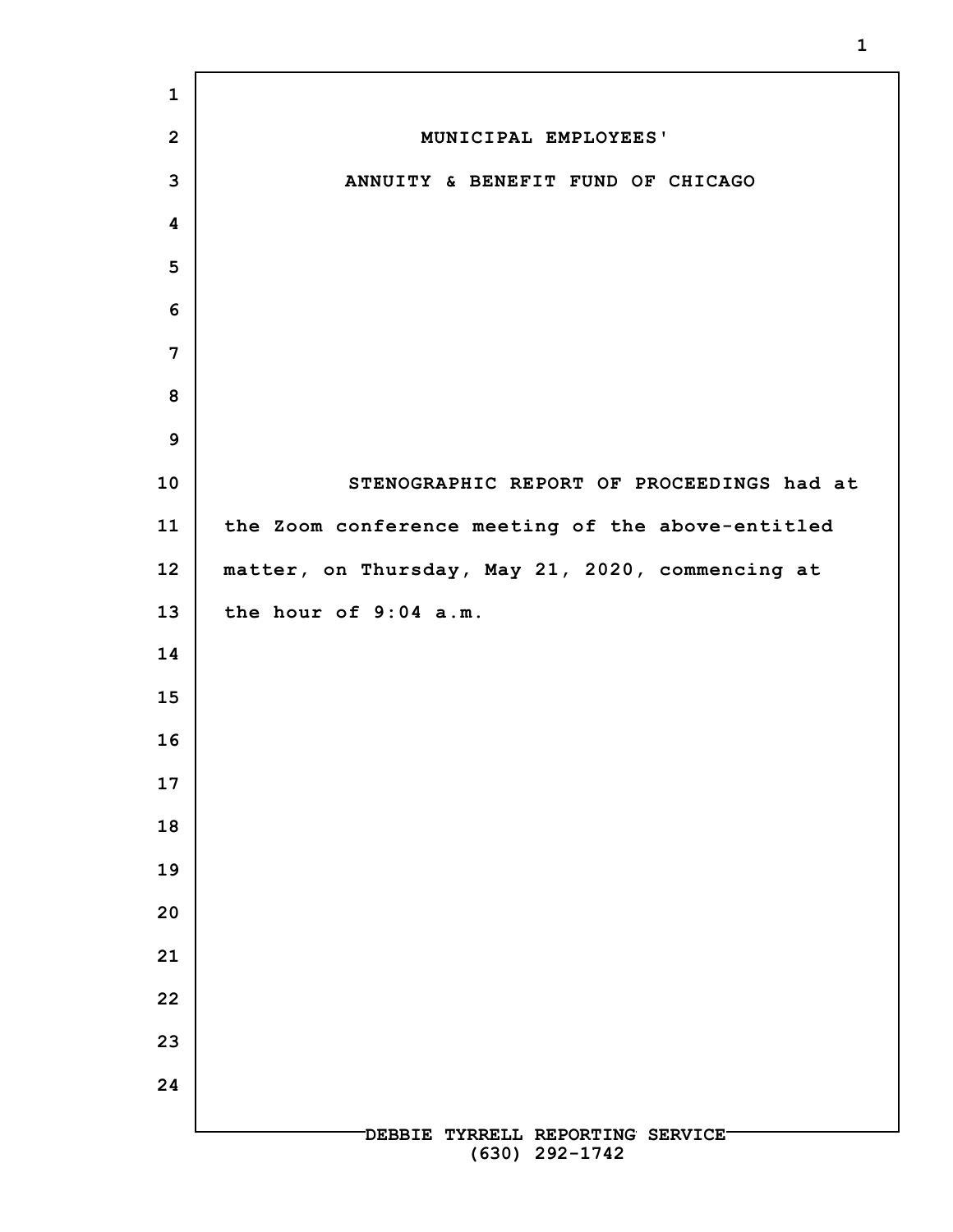**1 2 3 4 5 6 7 8 9 10 11 12 13 14 15 16 17 18 19 20 21 22 23 24 DEBBIE TYRRELL REPORTING SERVICE (630) 292-1742 APPEARANCES TELEPHONICALLY BOARD MEMBERS: VERNA R. THOMPSON, President RESHMA SONI, Vice-President MELISSA CONYEARS-ERVIN, Treasurer JEFFREY J. JOHNSON, Recording Secretary THOMAS J. McMAHON, Trustee ATTORNEY FOR THE BOARD: BURKE, BURNS & PINELLI, LTD. BY: MS. MARY PATRICIA BURNS ALSO PRESENT: DENNIS WHITE, Executive Director STACEY M. RUFFOLO, Deputy Executive Director STEVE YOON, Investment Officer SANDRA SHELBY, Comptroller KIMBERLY CARROLL, Benefits Manager TERRENCE P. SULLIVAN, M.D. DONNA HANSEN, Office Manager CRAIG SLACK, Deputy City Treasurer JAMIE WESNER, Marquette Associates BRIAN WRUBEL, Marquette Associates MAURICIO BANUELOS, City of Chicago JASON PARKS, Loop Capital Markets MARTHA MERRILL, AFSCME Council 31**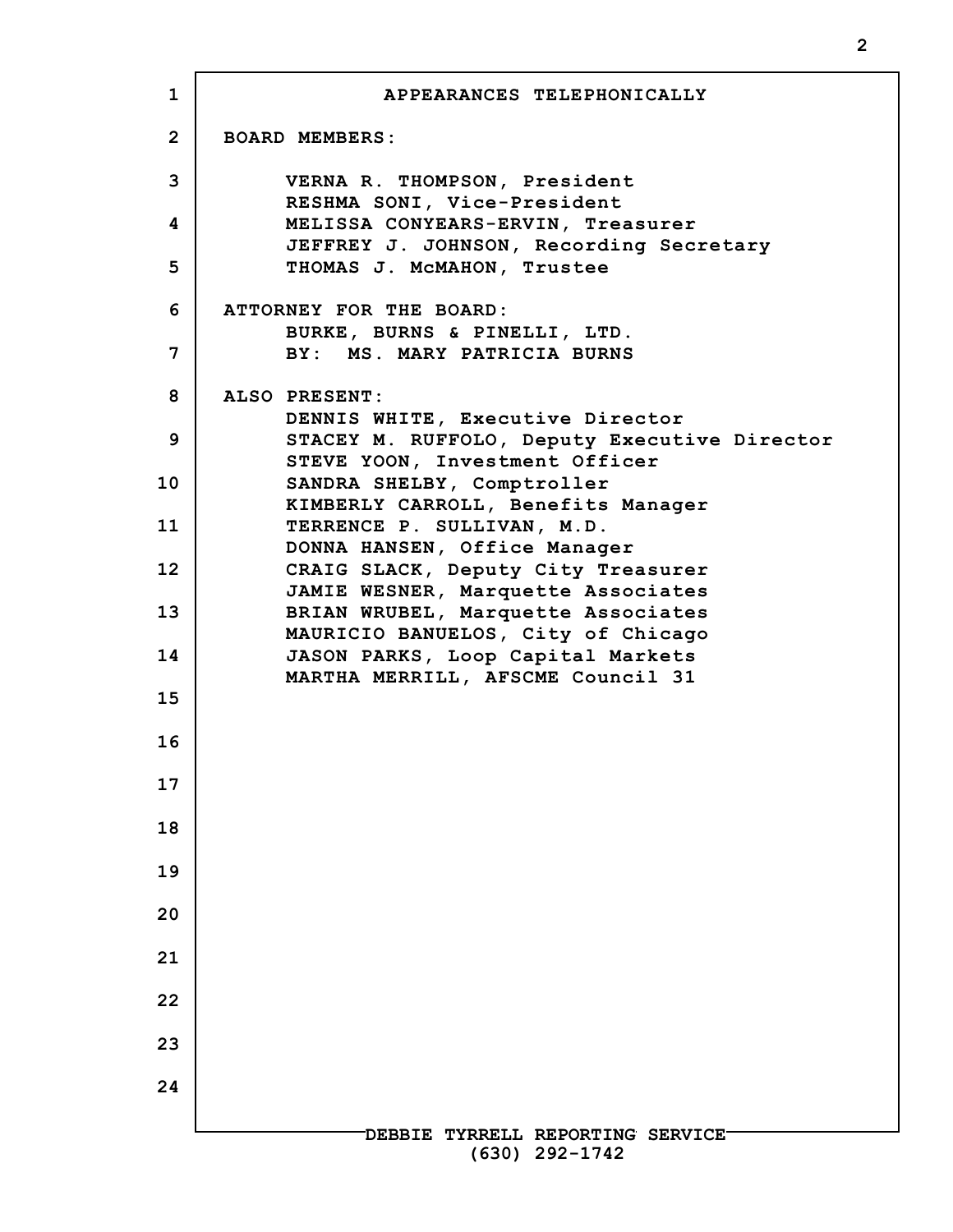**1 2 3 4 5 6 7 8 9 10 11 12 13 14 15 16 17 18 19 20 21 22 23 24 DEBBIE TYRRELL REPORTING SERVICE (630) 292-1742 MS. HANSEN: Madam Treasurer. Trustee Johnson. TRUSTEE JOHNSON: Yes, ma'am. MS. HANSEN: Trustee McMahon. Trustee Soni. Madam President. PRESIDENT THOMPSON: Yes, ma'am. MS. HANSEN: We do not have a quorum yet. MS. BURNS: While we are waiting, let's see if we can save time by asking people on the phone to identify themselves. Craig, you are 424043, correct? MR. SLACK: I am plugged into a voice phone and I am not sure what the number is. TRUSTEE JOHNSON: Let me jump in real quick. If we have Craig, we have a quorum. MS. BURNS: That is right Trustee Johnson. MS. HANSEN: Then we have a quorum. MS. BURNS: Let the record reflect that the Treasurer's Office designated representative is present for purposes of a quorum. Donna, can you then go through the numbers to make sure we identify who is on the**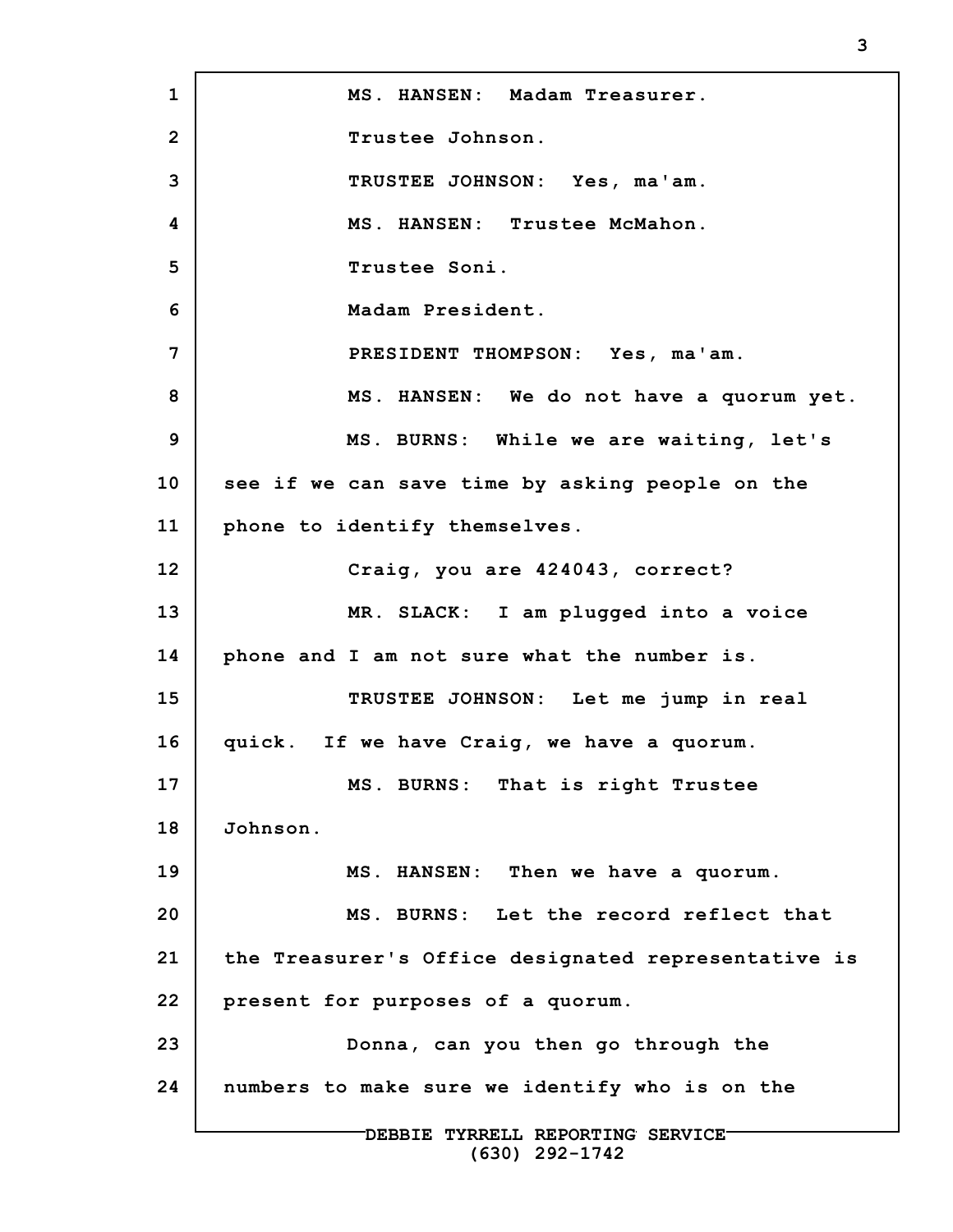```
1
2
3
 4
5
6
7
8
9
10
11
12
13
14
15
16
17
18
19
20
21
22
23
24
                DEBBIE TYRRELL REPORTING SERVICE
                          (630) 292-1742
     phone?
               MS. HANSEN: Yes. So 424043 is Craig.
               Kim Carroll is on the line. Steve Yoon
     is on the line.
               1791?
               MR. PARKS: This is Jason Parks from Loop
     Capital Markets.
               MS. HANSEN: 0476?
               9297.
               MS. MERRILL: Martha Merrill from AFSCME
     Council 31.
               MS. HANSEN: 0002.
               PRESIDENT THOMPSON: That is Verna.
               MS. HANSEN: Madam Treasurer.
               MS. CONYEARS-ERVIN: Good morning.
               MS. HANSEN: Trustee McMahon, are you
     there?
               The numbers keeps moving so bear with me.
               1663.
               MS. SHELBY: That is me, Sandy.
               MS. HANSEN: 1077.
               TRUSTEE SONI: It is Reshma. Sorry for
     the delay.
               MS. BURNS: Let's do this, because we are
```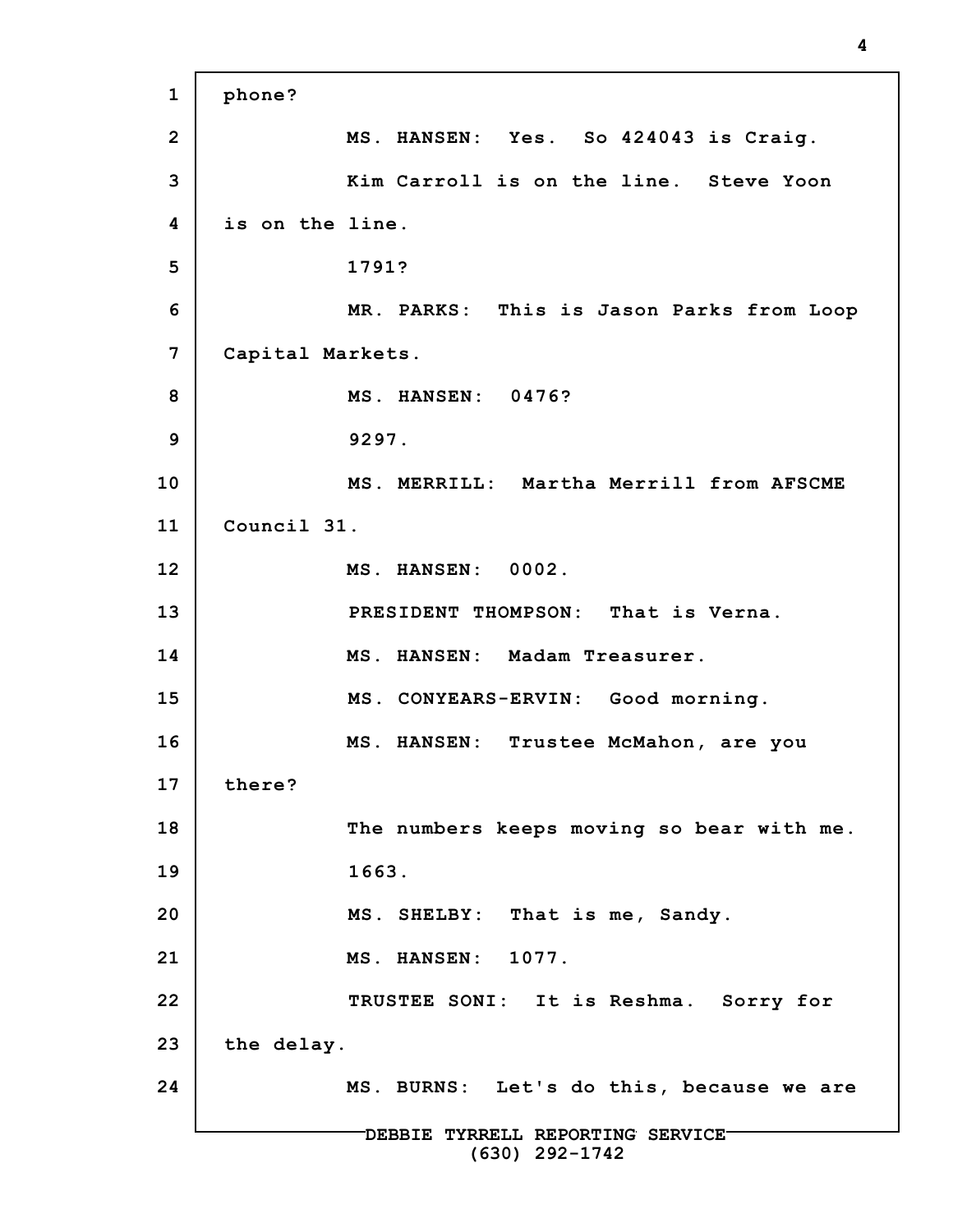**1 2 3 4 5 6 7 8 9 10 11 12 13 14 15 16 17 18 19 20 21 22 23 24 DEBBIE TYRRELL REPORTING SERVICE having a hard time, the numbers seem to be increasing as participants keep adding to the call. Madam President, you do have a full board present, why don't you start the meeting? Trustees should know that there are members of the public who may or may not have identified themselves that are participating in this call. People should further be advised that we are recording this meeting. If a Trustee needs to speak, we would ask that Trustee to identify themselves so that the record can properly reflect who is speaking. In addition, we would ask anybody who is not required to speak right now to please mute their phone to allow the Trustees to be able to hear the business of the Fund that is being conducted. With that, Madam President, I think you are ready to begin. PRESIDENT THOMPSON: I hereby convene this Board of Trustees meeting for May 21, 2020. Could we call the roll again, please? MS. HANSEN: Madam Treasurer.**

**(630) 292-1742**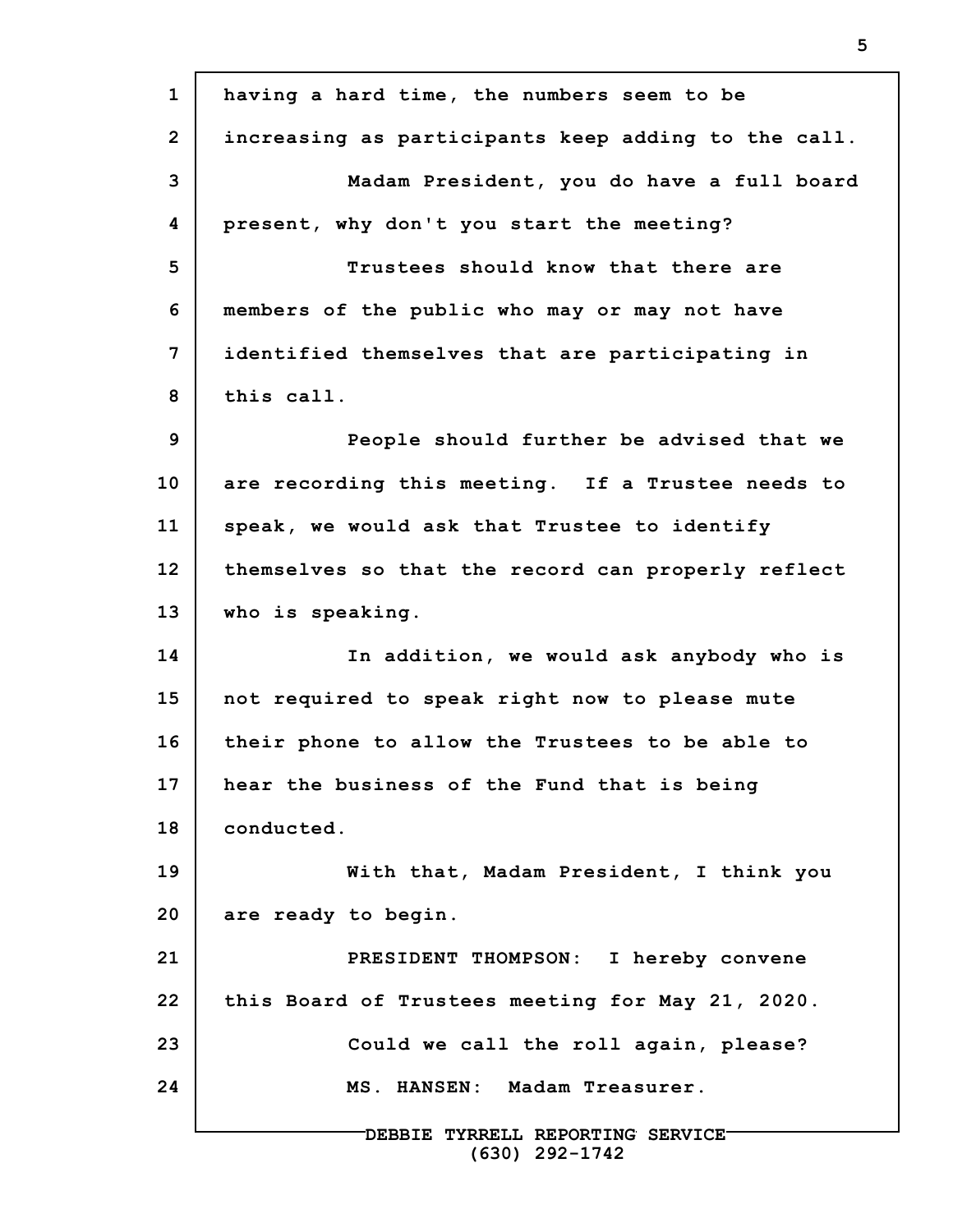**1 2 3 4 5 6 7 8 9 10 11 12 13 14 15 16 17 18 19 20 21 22 23 24 TRUSTEE CONYEARS-ERVIN: Present. Good morning, everyone. MS. HANSEN: Trustee Johnson. TRUSTEE JOHNSON: Yes, ma'am. MS. HANSEN: Trustee McMahon. TRUSTEE MCMAHON: Yes. MS. HANSEN: Trustee Soni. MEMBER SONI: Yes. Good morning. MS. HANSEN: We have a quorum. PRESIDENT THOMPSON: Thank you. We have a quorum for today. Thank you all for being able to be here today. I can't see you but it is great to hear your voices. If it is okay, I would really like to start off. Consistent with Public Act 91-0715, and the reasonable constraints determined by the Board of Trustees, at each regular meeting of the Board or its Committees that is open to the public, members of the public may request a brief time to address the Board on relevant matters within its jurisdiction. Are there any requests for public comment today?**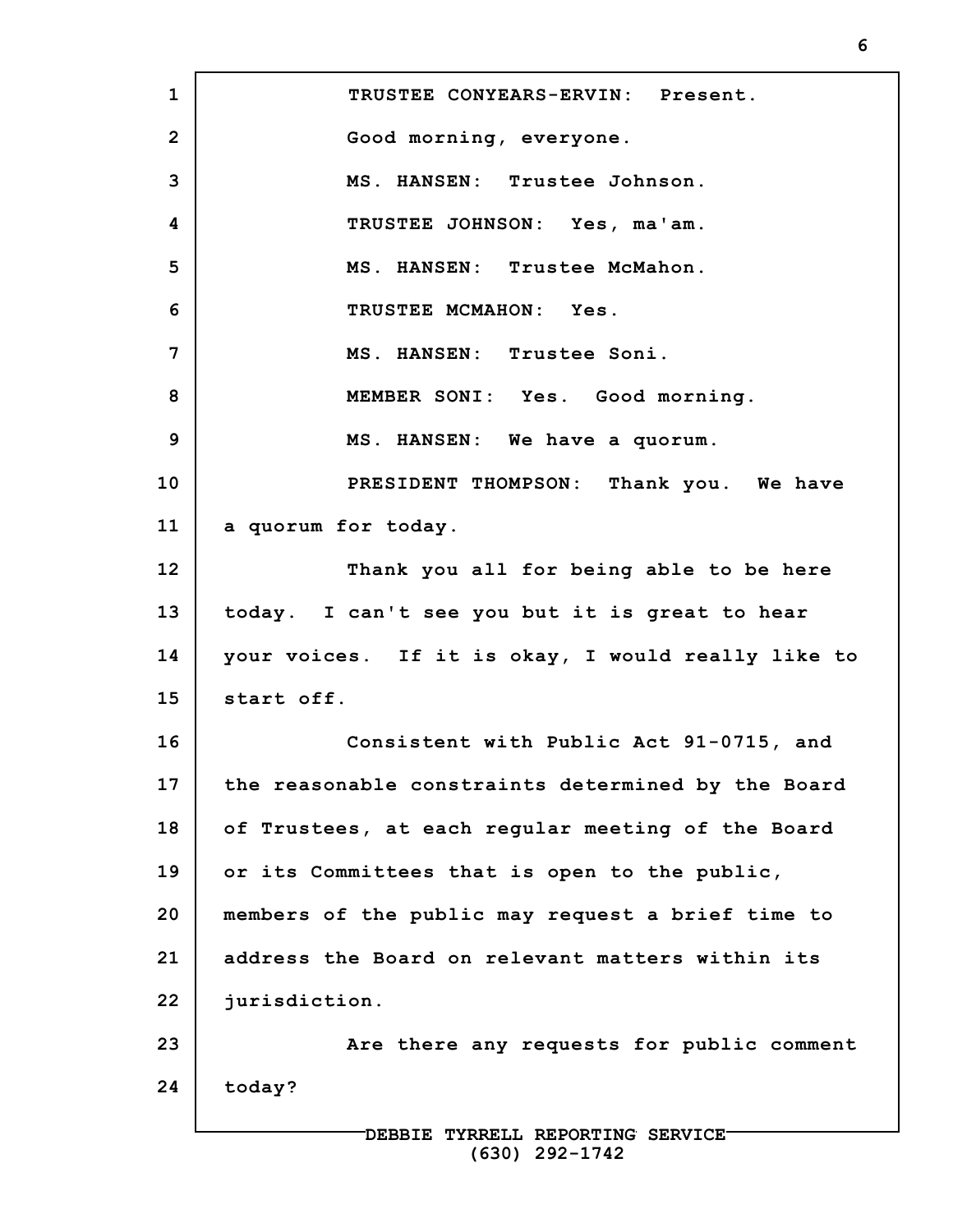**1 2 3 4 5 6 7 8 9 10 11 12 13 14 15 16 17 18 19 20 21 22 23 24 MS. HANSEN: I have no requests at this time. PRESIDENT THOMPSON: Okay. Then hearing none, we will move on then. We will turn to the approval of the Agenda items. All Refunds, Pages 3 through 7. MS. CARROLL: All in order. PRESIDENT THOMPSON: Refunds is Page 8 as well. Is there a motion to approve the Refunds Pages 3 through 8? TRUSTEE MCMAHON: Motion by McMahon. TRUSTEE JOHNSON: Seconded by Johnson. PRESIDENT THOMPSON: Any discussion? All in favor say "Aye". (Chorus of Ayes.) PRESIDENT THOMPSON: All opposed say "Nay"? (No Nays.) MS. BURNS: I would like to highlight on the Refunds, if I may, Madam President, Donald Peterson. Mr. Peterson is listed on Page 3 of your Board Agenda and that is a Refund that involves the shift differential issue, which as the Trustees know is an issue that is under discussion between**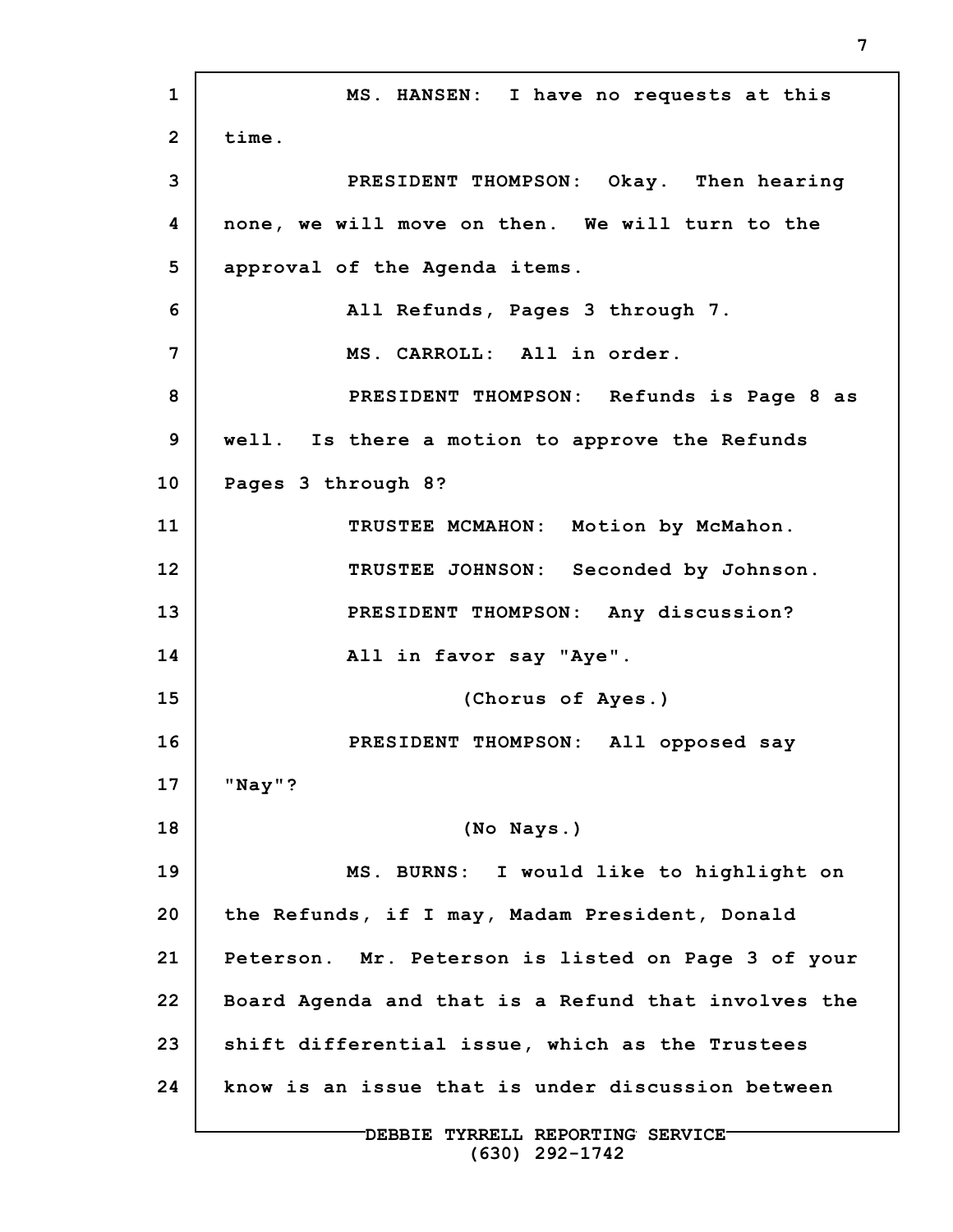**1 2 3 4 5 6 7 8 9 10 11 12 13 14 15 16 17 18 19 20 21 22 23 24 DEBBIE TYRRELL REPORTING SERVICE the Board and the City. So we are giving him his Refund. And, obviously, we will revisit this refund amount if and when the Board takes action on the Shift Differential issues in the future. I wanted to make sure you knew that was included in the Refunds. PRESIDENT THOMPSON: Okay. We have had a motion and second. We are all in favor. Transfer of Member Contributions Page 9. MS. CARROLL: All in order. PRESIDENT THOMPSON: Motion? TRUSTEE JOHNSON: Motion by Johnson. TRUSTEE MCMAHON: Seconded by McMahon. PRESIDENT THOMPSON: All in favor say " Aye". (Chorus of Ayes.) PRESIDENT THOMPSON: Opposed? (No Nays.) MS. BURNS: Again, just so you are aware, this one involves the transfer of contributions from Alderman Sposato, which is an important matter as it involves a new statutory provision. The money is being transferred from this Fund to the**

**(630) 292-1742**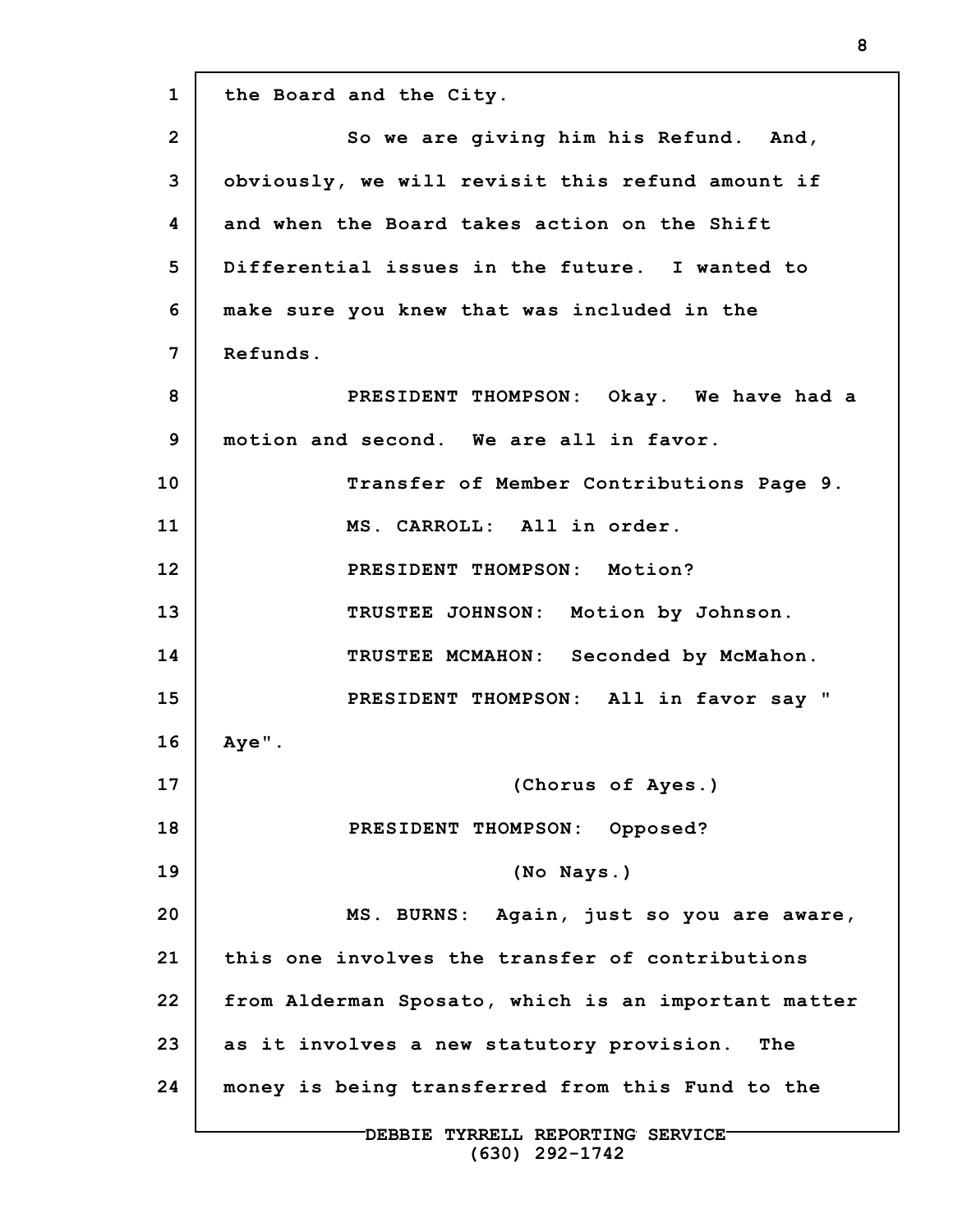**1 2 3 4 5 6 7 8 9 10 11 12 13 14 15 16 17 18 19 20 21 22 23 24 DEBBIE TYRRELL REPORTING SERVICE (630) 292-1742 Firemen's Annuity and Benefit Fund. Alderman Sposato signed a form permanently waiving any right for himself or any of his beneficiaries to receive any further benefit from this Fund. So now having approved this, the Fund will transfer the money and the Fire Fund will accept the money in its next meeting in June. TRUSTEE JOHNSON: Mary Pat, I just wanted to confirm that Fire didn't do this yesterday? MS. BURNS: Yes, sir. The Fire Fund will not take action until this Board action. It is on FABF Agenda for June. PRESIDENT THOMPSON: Okay. MS. BURNS: You had a motion and a second, ma'am. PRESIDENT THOMPSON: Yes, ma'am. All in favor say "Aye". (Chorus of Ayes.) PRESIDENT THOMPSON: Opposed? (No Nays.) PRESIDENT THOMPSON: Administrative and Investment Fees Page 10 through 14. MS. SHELBY: All in order. PRESIDENT THOMPSON: Do we have a motion?**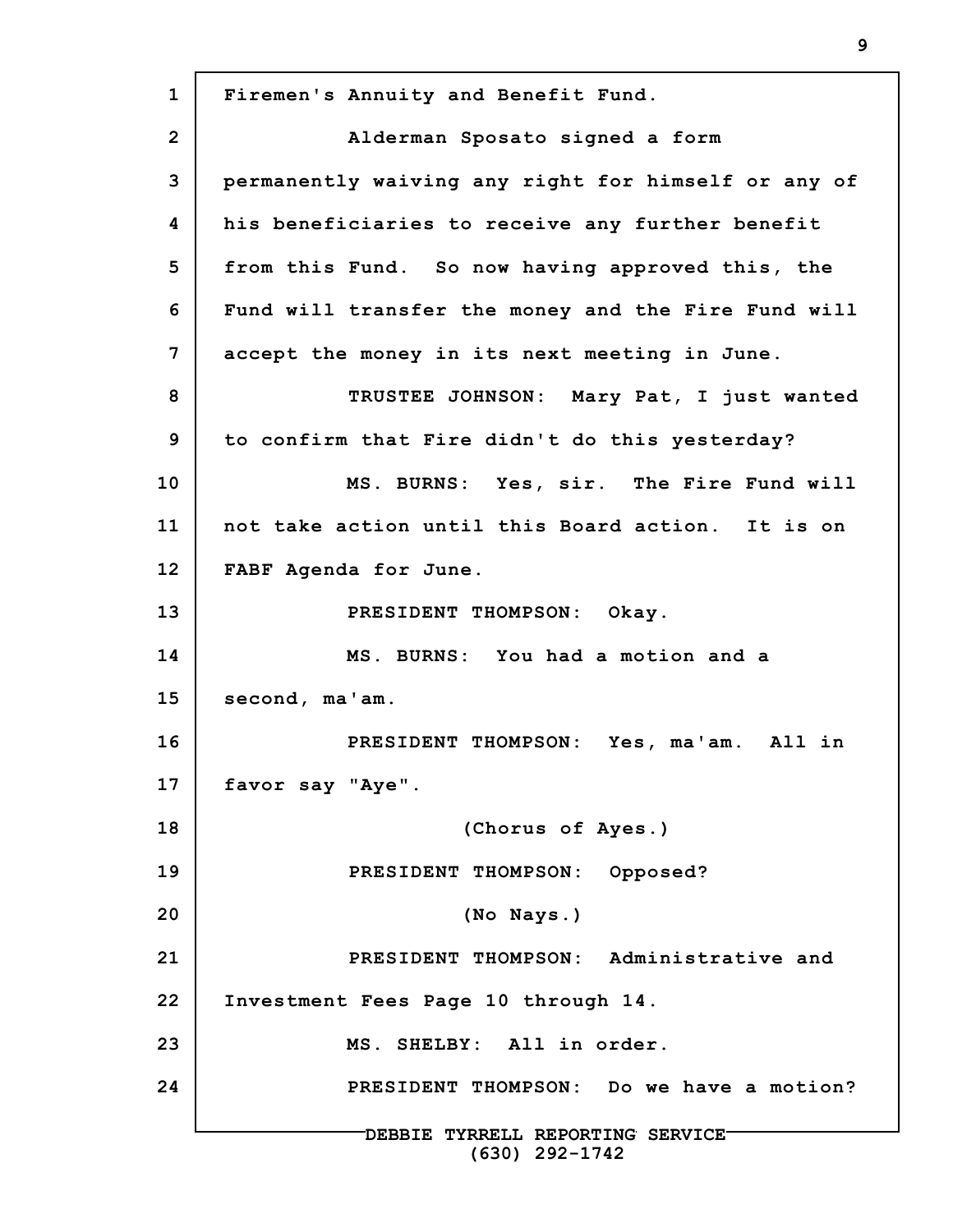**1 2 3 4 5 6 7 8 9 10 11 12 13 14 15 16 17 18 19 20 21 22 23 24 DEBBIE TYRRELL REPORTING SERVICE (630) 292-1742 TRUSTEE JOHNSON: Motion by Johnson. TRUSTEE MCMAHON: Seconded by McMahon. PRESIDENT THOMPSON: All in favor? (Chorus of Ayes.) PRESIDENT THOMPSON: Opposed? (No Nays.) PRESIDENT THOMPSON: Annuities for Employees, Widows, Widowers, Minor Children, Reversionary, Adjusted Annuities. MS. CARROLL: All in order. TRUSTEE MCMAHON: Motion by McMahon. TRUSTEE JOHNSON: Seconded by Johnson. PRESIDENT THOMPSON: All in favor? (Chorus of Ayes.) PRESIDENT THOMPSON: Opposed? (No Nays.) PRESIDENT THOMPSON: Ordinary and Duty Disability Benefits Pages 21 through 22. DOCTOR SULLIVAN: This is Doctor Sullivan. All in order. PRESIDENT THOMPSON: Could I have a motion, please? TRUSTEE MCMAHON: Motion by McMahon. TRUSTEE JOHNSON: Second by Johnson.**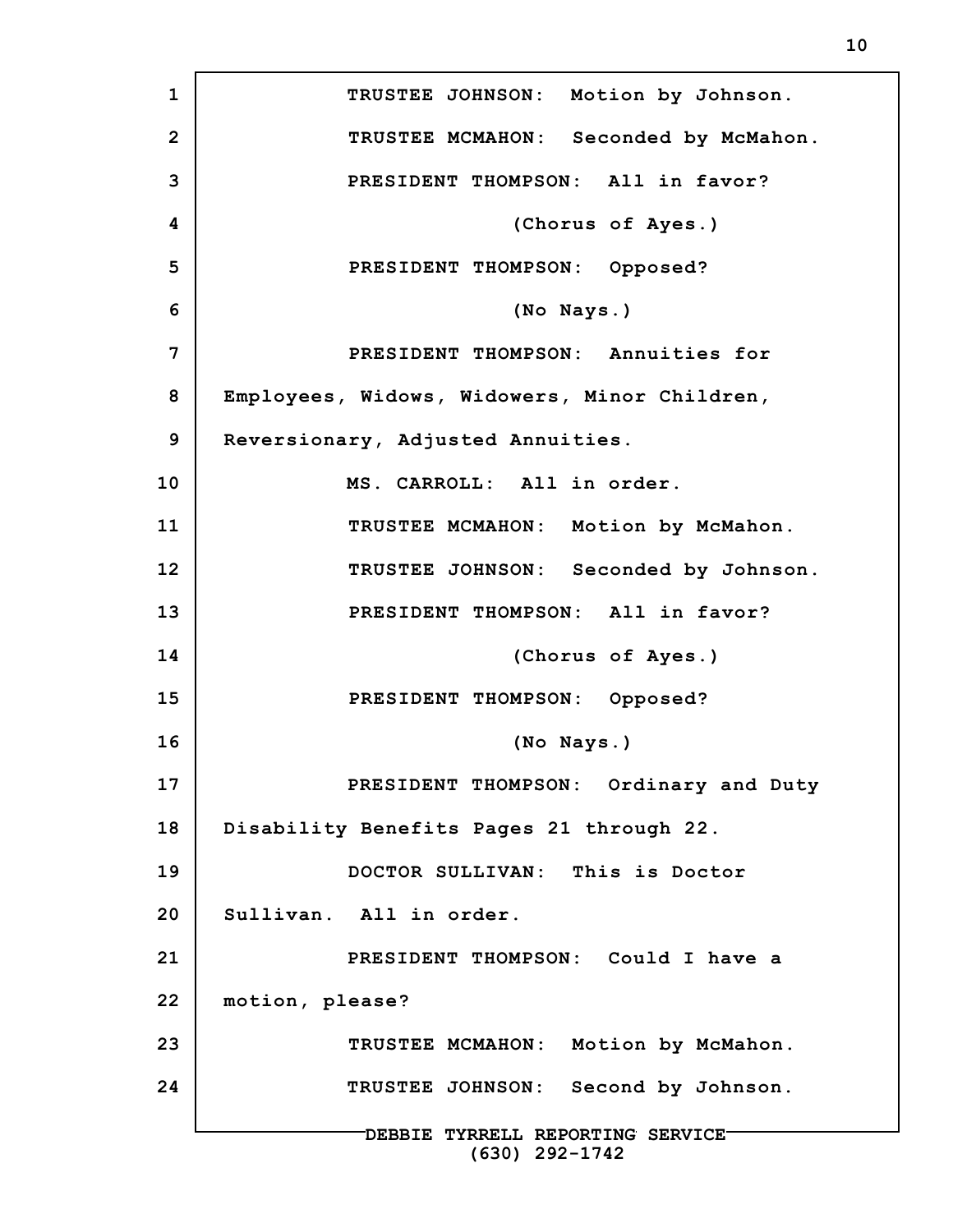**1 2 3 4 5 6 7 8 9 10 11 12 13 14 15 16 17 18 19 20 21 22 23 24 DEBBIE TYRRELL REPORTING SERVICE PRESIDENT THOMPSON: Thank you. All in favor? (Chorus of Ayes.) PRESIDENT THOMPSON: Opposed? (No Nays.) PRESIDENT THOMPSON: Ordinary and Duty Disability Extensions Page 23 through 24. DOCTOR SULLIVAN: Doctor Sullivan. All in order. TRUSTEE MCMAHON: Motion by McMahon. TRUSTEE JOHNSON: Seconded by Johnson. PRESIDENT THOMPSON: All in favor? (Chorus of Ayes.) PRESIDENT THOMPSON: Opposed? (No Nays.) PRESIDENT THOMPSON: Adjusted Duty Disabilities. There are none. Adjusted Ordinary Disabilities. There are none. So with all of that being in order, thank you, doctor. DOCTOR SULLIVAN: Thank you. Everybody have a great day and stay safe. MS. BURNS: You, too.**

**(630) 292-1742**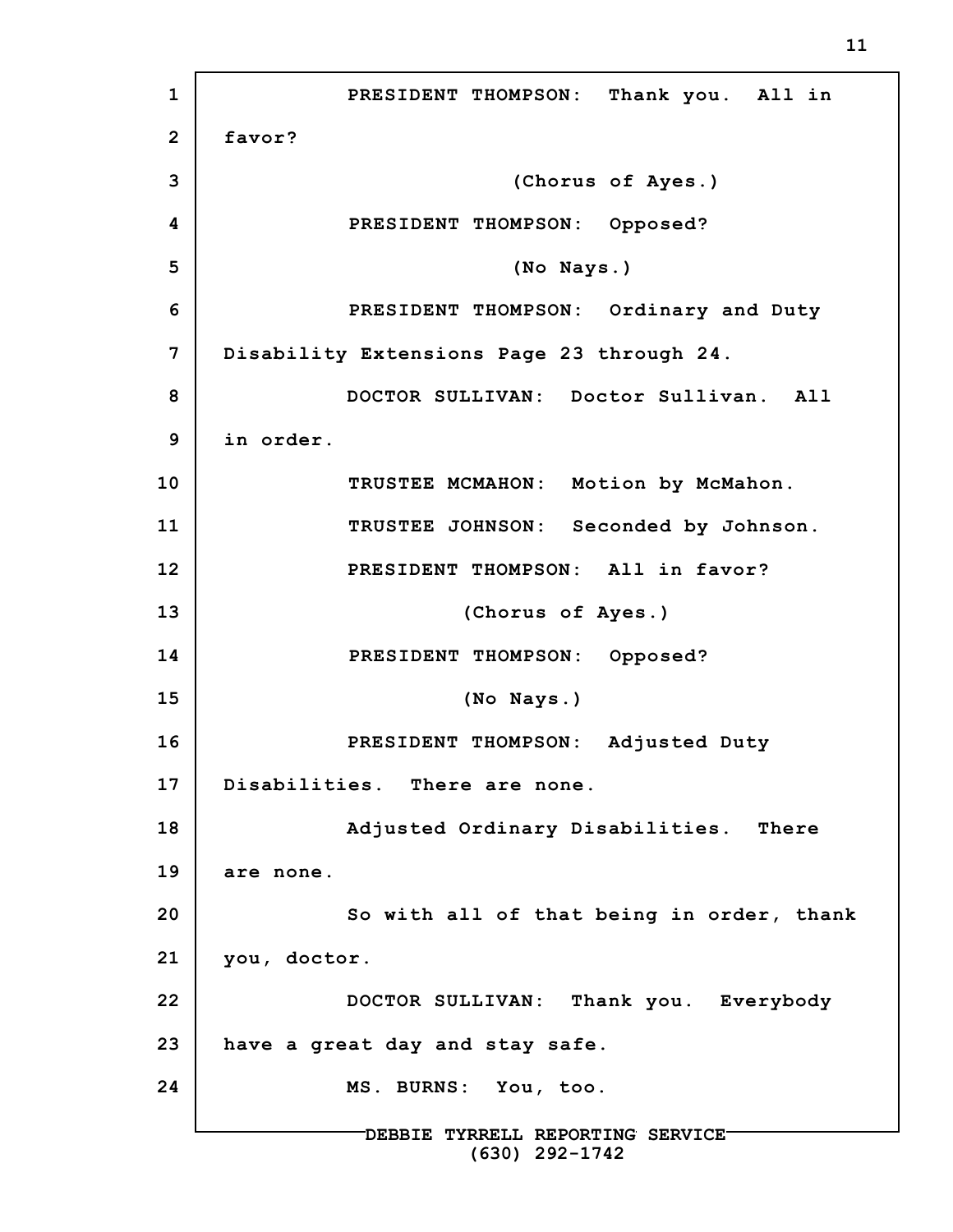**1 2 3 4 5 6 7 8 9 10 11 12 13 14 15 16 17 18 19 20 21 22 23 24 DEBBIE TYRRELL REPORTING SERVICE PRESIDENT THOMPSON: Next is Membership Applications. There are none. Changes in Dates of Birth Page 27. MS. HANSEN: All in order. PRESIDENT THOMPSON: Is there a motion? TRUSTEE MCMAHON: Motion by McMahon. TRUSTEE JOHNSON: Seconded by Johnson. PRESIDENT THOMPSON: All in favor? (Chorus of Ayes.) PRESIDENT THOMPSON: Opposed? (No Nays.) PRESIDENT THOMPSON: Approve Treasurer's Report on Page 28. Madam Treasurer. MEMBER CONYEARS-ERVIN: Motion. MEMBER MCMAHON: Seconded. PRESIDENT THOMPSON: All in favor? (Chorus of Ayes.) PRESIDENT THOMPSON: Opposed? (No Nays.) PRESIDENT THOMPSON: Now on our updates on the Fund's net position, Steve. MR. YOON: Stacey, could you pull up D1? As Madam Treasurer requested, there is a March report as well as an April report. We will**

**(630) 292-1742**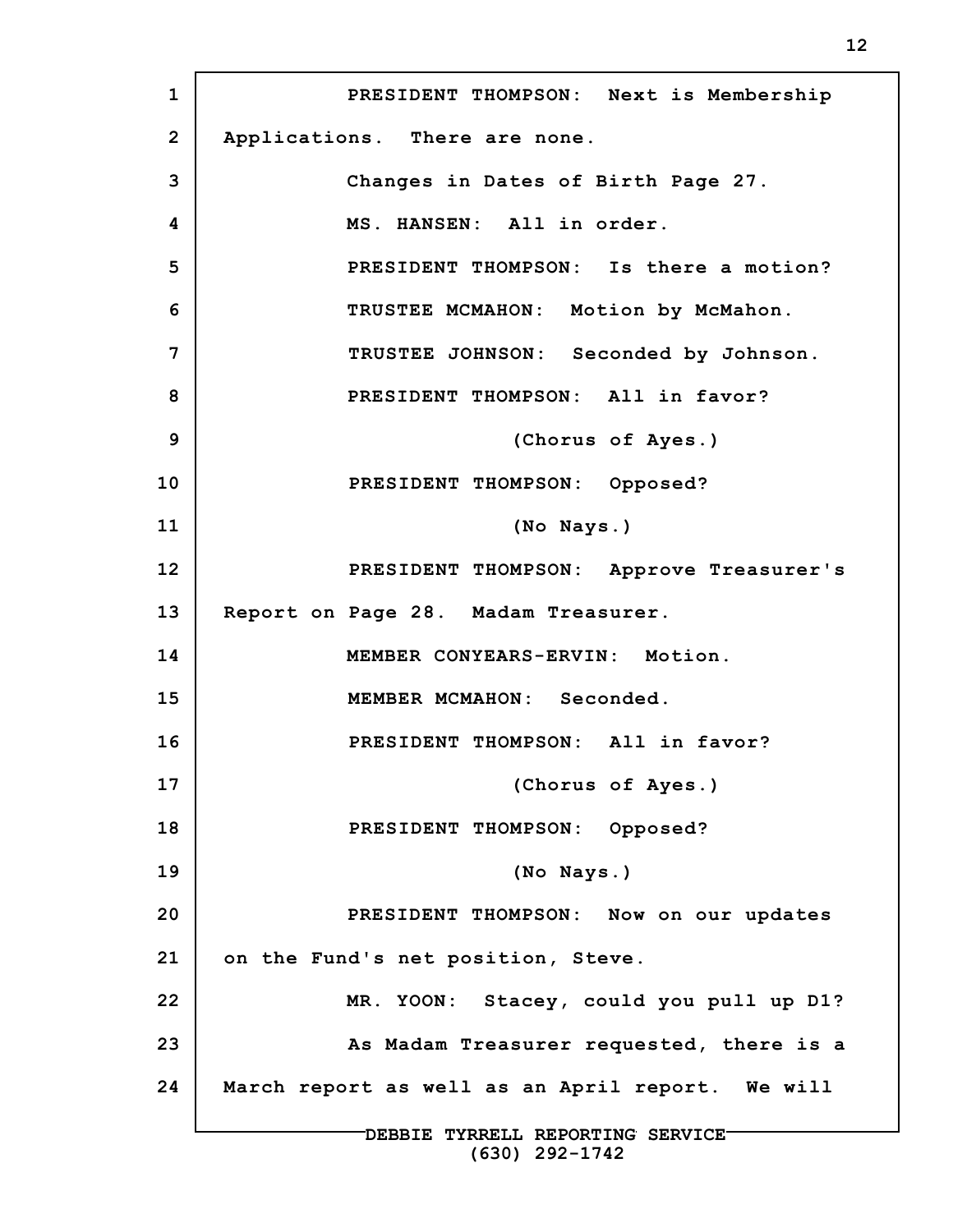**1 2 3 4 5 6 7 8 9 10 11 12 13 14 15 16 17 18 19 20 21 22 23 24 DEBBIE TYRRELL REPORTING SERVICE (630) 292-1742 scroll down to April. You can review March at your leisure. Just to report that there is no change in terms of the funding ratio. The market bounced back in March as well as April, that helped the MEABF remain flat as far as the funding ratio is concerned so no news to report there. Any questions? Back to you, Madam President. PRESIDENT THOMPSON: Okay. Let's go on to Investments. Steve and Jamie, I will turn it over to you to address the investment matters. MR. YOON: If you could pull up the Investment Report, E1, please. MR. WESNER: We will do the market tracker first. Good morning, everyone. To kick things off, we will be walking through an update on the broad market environment. Things continue to be volatile. Also, we will walk through the April Flash Report and highlight the rebound that Steve just mentioned. We also have in the materials the first**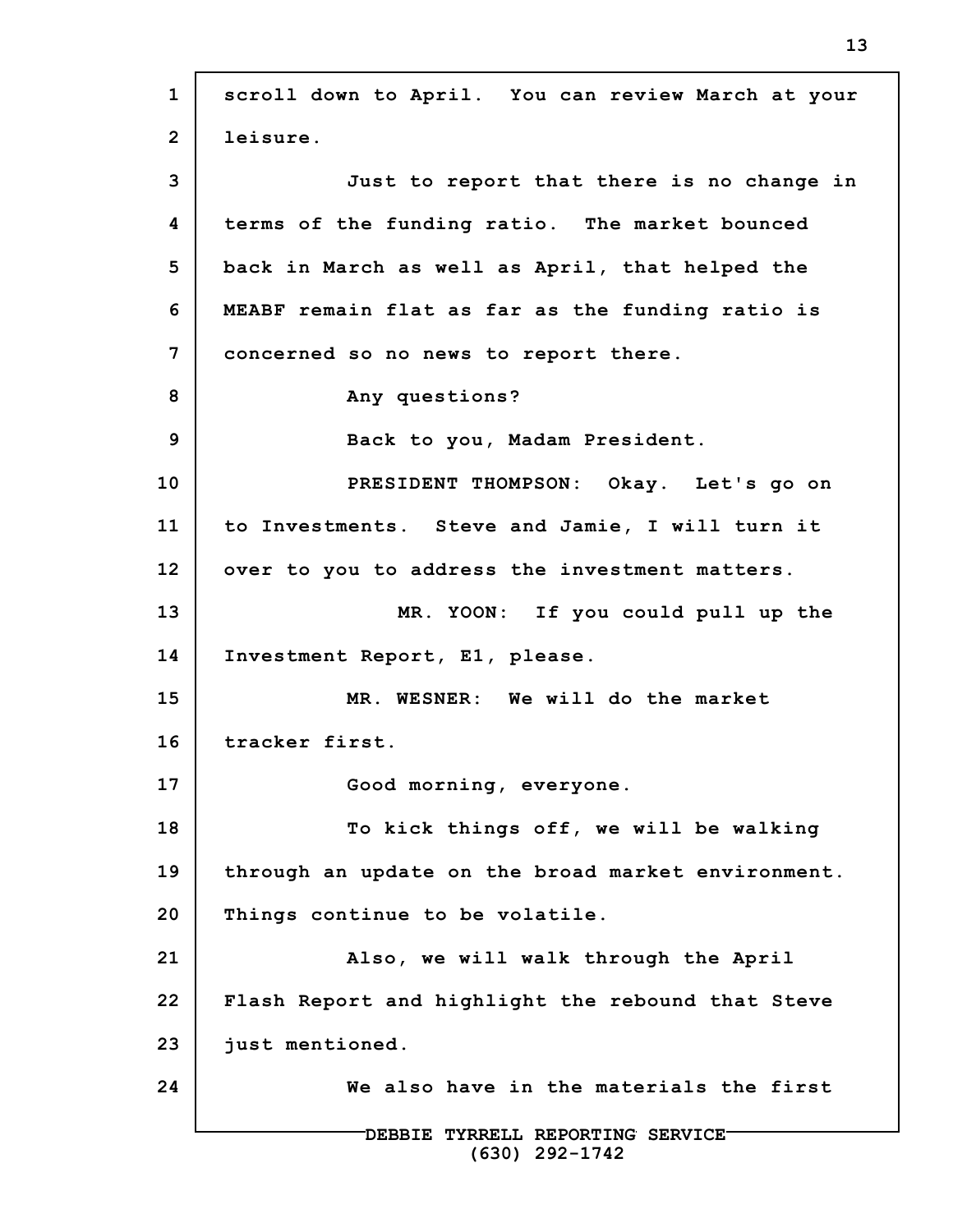**1 2 3 4 5 6 7 8 9 10 11 12 13 14 15 16 17 18 19 20 21 22 23 24 quarter report. As you know a lot of has changed over the last month and a half. We won't spend too much time on that. We do have one recommendation today. I wanted to discuss Rock Creek and the continuing obligation of their mandate. We will walk you through that. On the market trend here, to set the stage, again, for the broad market performance. As we see from clients, we have been getting a lot of questions in regards to why the equity markets, the risk markets in general, have been so strong in the face of continued economic hardship and shutdown for much of the markets and much of the economy so I will walk you through that a little bit. As we go through the last month, we have gotten a report of first quarter GDP, which was negative by about 5 percent, 4.8 percent to be exact. We are anticipating a second quarter GDP to be significantly negative to the tune of 20, 30 percent plus. The estimates are all over the board but it will be awhile to see how low the economy goes in terms of output in the second quarter.**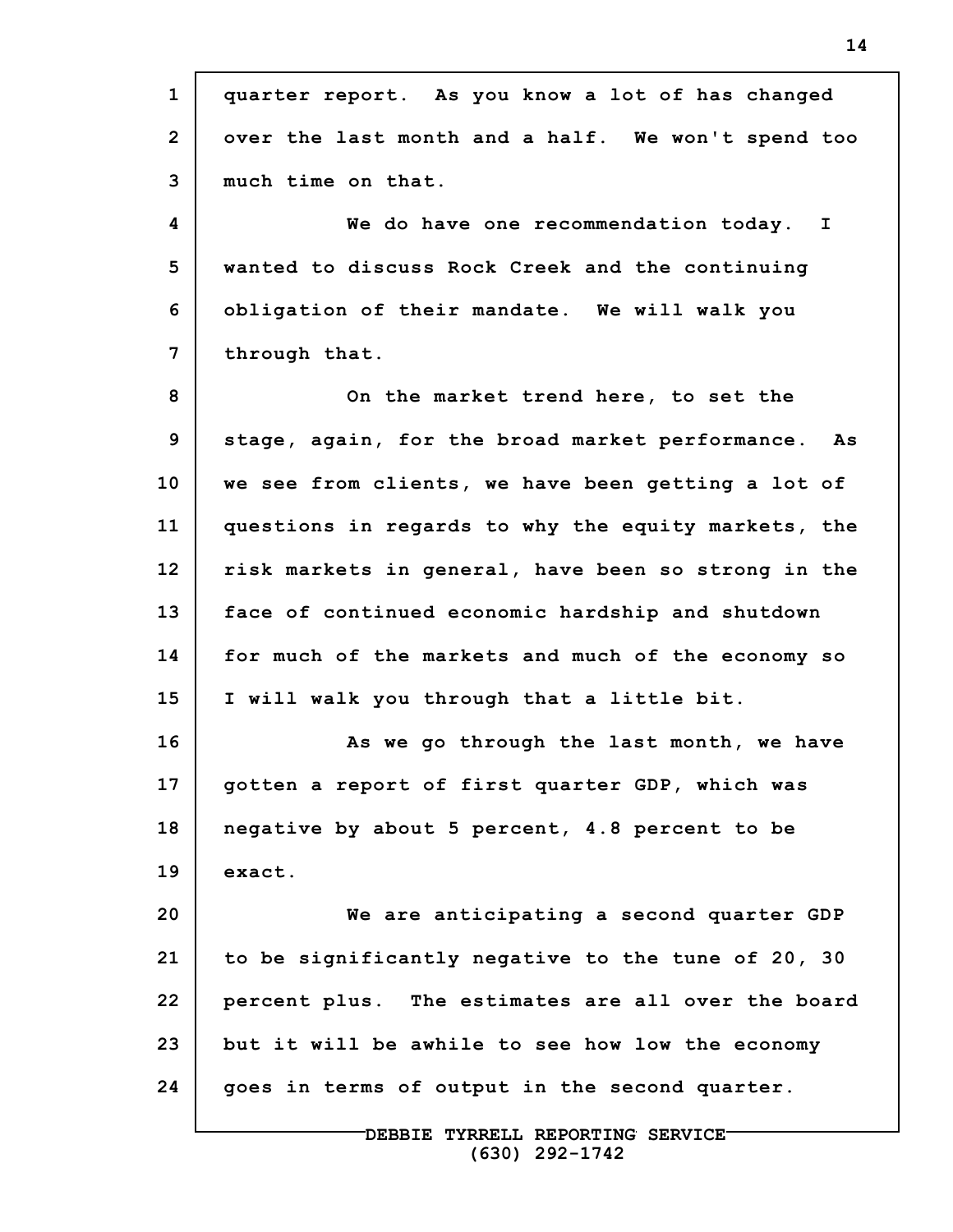**1 2 3 4 5 6 7 8 9 10 11 12 13 14 15 16 17 18 19 20 21 22 23 24 And then just today we got our update on continuing jobless claims. We had jobless claims of over 2 million, which puts us at 39 million jobless claims in the last nine weeks. So really unprecedented in terms of size and unprecedented in timing for a backdrop to think about things. At the same time, we have now seen in April, even in May, we have seen the equity markets rebound over 25 percent from their lowest. So there is a little bit of a disconnect between Wall Street and Main Street and why is this. Why are the markets pricing so high and why are they moving higher? We have seen a tremendous amount of stimulus. We talked a little bit at the last meeting about the CARES Act and the other rounds of Federal Government stimulus. We have had 2 and a half to 3 trillion dollars in Federal Government stimulus so far. We are anticipating more. Additional stimulus will likely take a little bit of time. The Democrats put out a 3 trillion dollars additional spending plan to provide more support to municipalities and another round of checks to U.S. businesses.**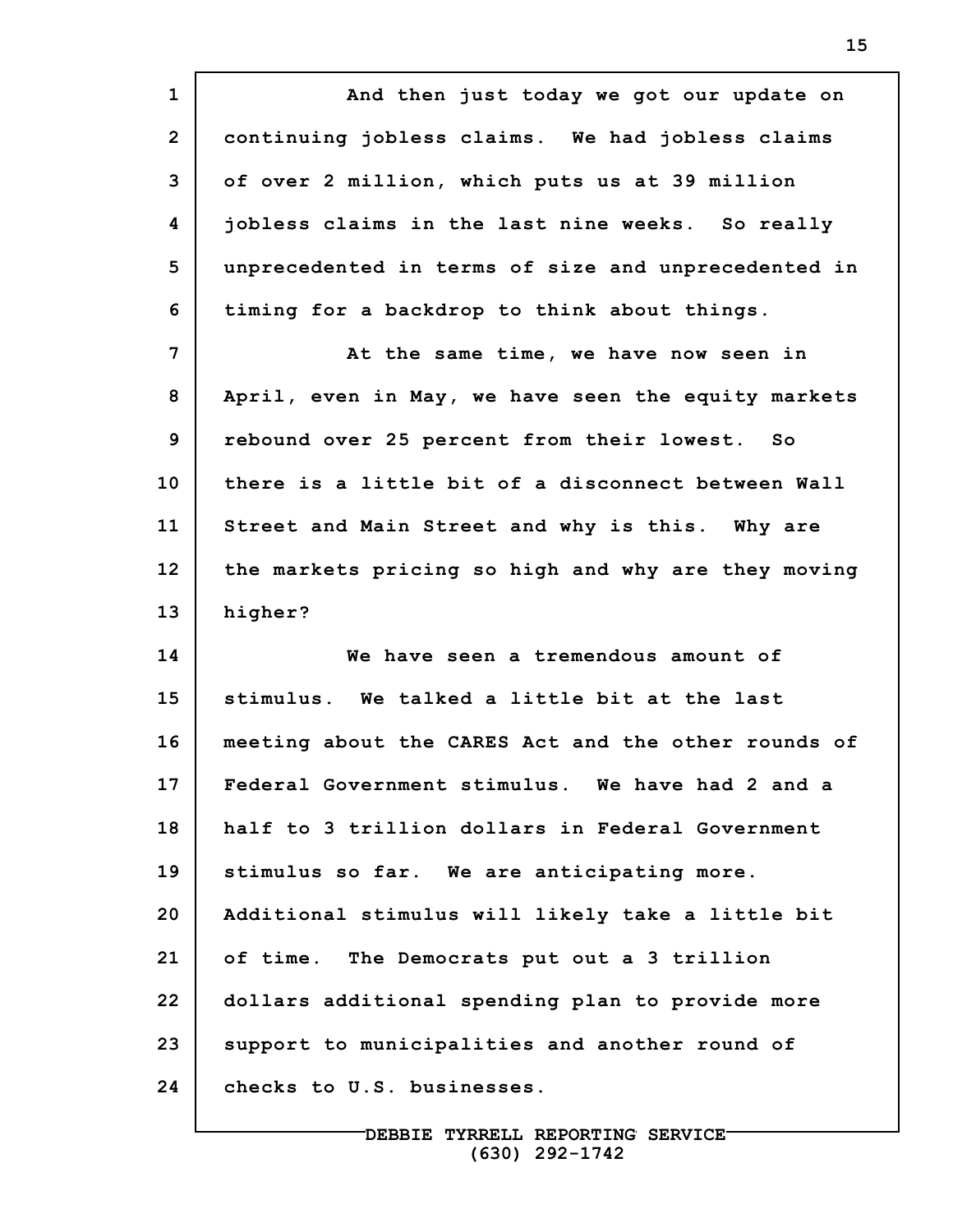**1 2 3 4 5 6 7 8 9 10 11 12 13 14 15 16 17 18 19 20 21 22 23 24 Obviously, I think politics will take hold in this and this next stimulus will not be put in place as quickly as the last. We are not in as dire straits as we were before so I think the political process will take a little longer to come through. What we are likely to see is probably 1 to 2 trillion dollars in additional stimulus coming through on the fiscal side, especially when you think about this being an election year. Trying to improve the economy so they can enhance their reelection position. The Federal Reserve put another 3 to 4 trillion dollars into the economy. At the end of March, we got in a really tight position with bond markets and the Federal Reserve started all types of new lending programs. Some of them were brought back from 2008/2009. Some of them new. The Federal Reserve put trillions of dollars of liquidity into the market. The goal of that is to free up the capital markets. So we have seen -- whether it be investment grade bonds, below investment grade bonds, equities, we have seen everything go up in**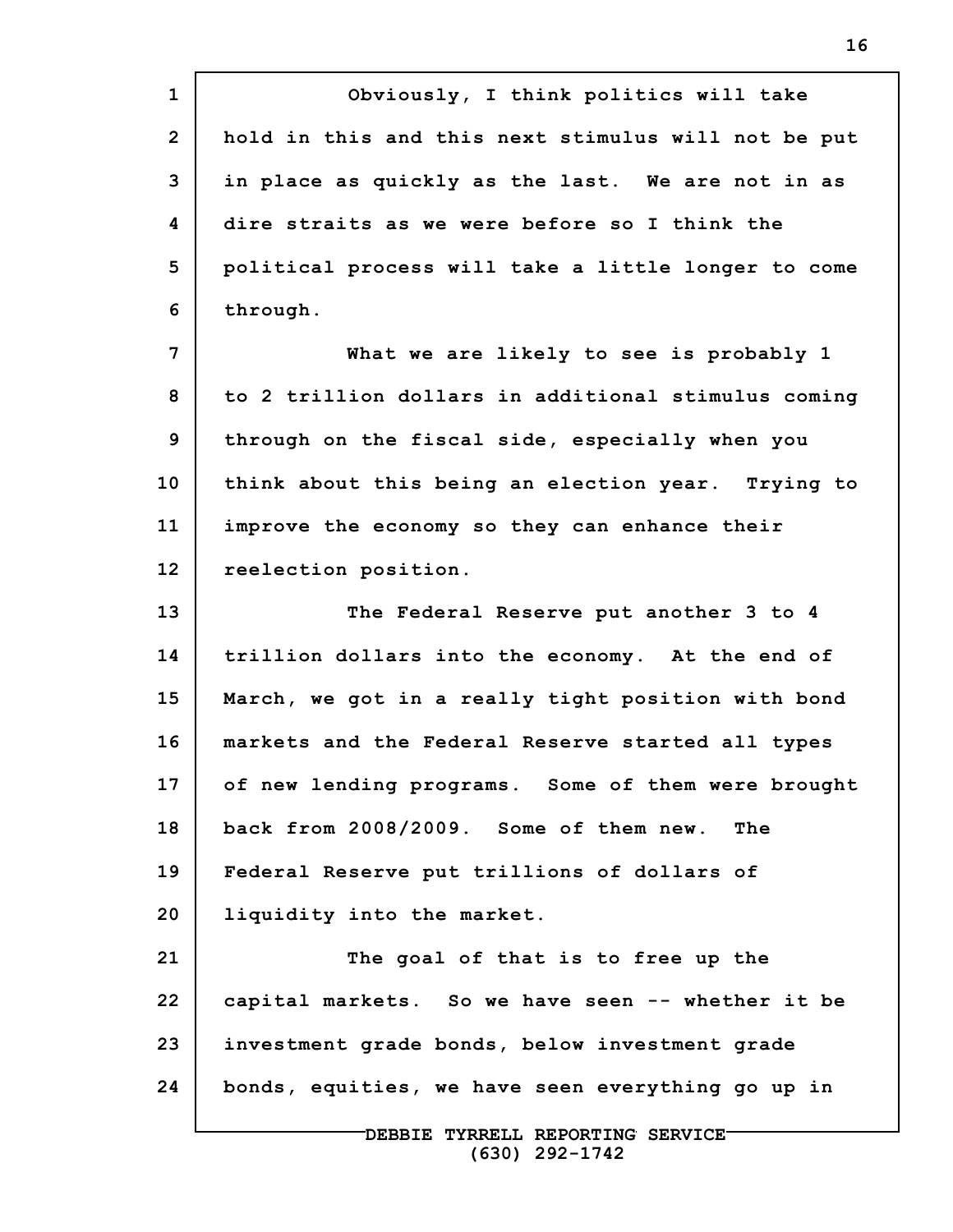| $\mathbf{1}$   | the markets.                                        |
|----------------|-----------------------------------------------------|
| $\overline{2}$ | That's really been the disconnect that,             |
| 3              | yes, the economy is struggling. Yes, there is a     |
| 4              | lot of headwinds that we are still going to face,   |
| 5              | especially if we see a resurgence in the virus in   |
| 6              | the fall. But the response from the Federal         |
| 7              | Government and the Federal Reserve has been so      |
| 8              | intense in terms of magnitude of money that is      |
| 9              | coming to the market. It helps the market. That     |
| 10             | is really kind of the takeaway in the explanation   |
| 11             | of why we see that disconnect between Main Street   |
| 12             | and Wall Street.                                    |
| 13             | How does that translate in actual figures           |
| 14             | and what we see when I walk you through the Flash   |
| 15             | Report.                                             |
| 16             | Fixed income returns, in the upper                  |
| 17             | right-hand corner, core bonds. We didn't            |
| 18             | anticipate -- very few people anticipated that core |
| 19             | bonds would continue to go up in 2020, but as       |
| 20             | interest rates have gone down you are going to see  |
| 21             | things go a little bit higher.                      |
| 22             | As you go down the table, you go down and           |
| 23             | you see high yield and bank loans, two-thirds of    |
| 24             | the way down, that is the chart on the upper        |
|                |                                                     |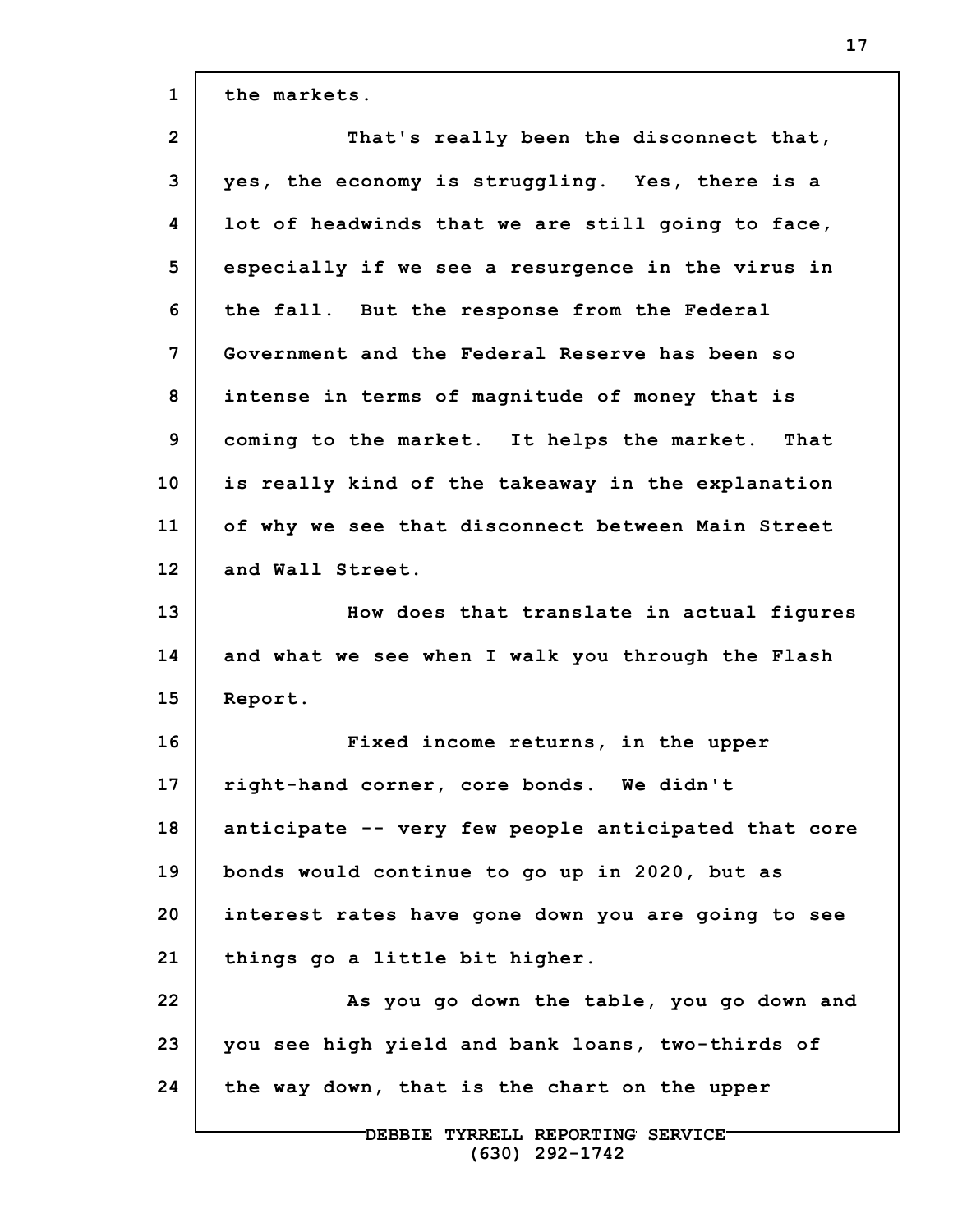**1 2 3 4 5 6 7 8 9 10 11 12 13 14 15 16 17 18 19 20 21 22 23 24 right-hand side. You can see high yield and bank loans that were down earlier in the year were up 4 and a half percent for the month of April and up 4.3 percent for bank loans. So a recovery to the risk asset that we talked about that got hit in the month of March. On that same kind of theme with high yield and bank loans, the upper left side of the page, we can see the equity markets. Again, very strong double digit returns here. We have had swings day-to-day. If you look at those figures in the upper left-hand corner, the S&P is up 13 percent for April. NASDAQ up 15. Technology, large cap, U.S. growth stocks are actually positive year-to-date. Hard to think, given everything that has gone on, that large cap growth stocks such as Amazon, Microsoft, Google, they have really driven the markets here. If you go to the blue boxes in the center of the page, this is style boxes just for the U.S. The last right of those blue boxes, that is the large cap growth I was just mentioning. That's the end of April, which is slightly**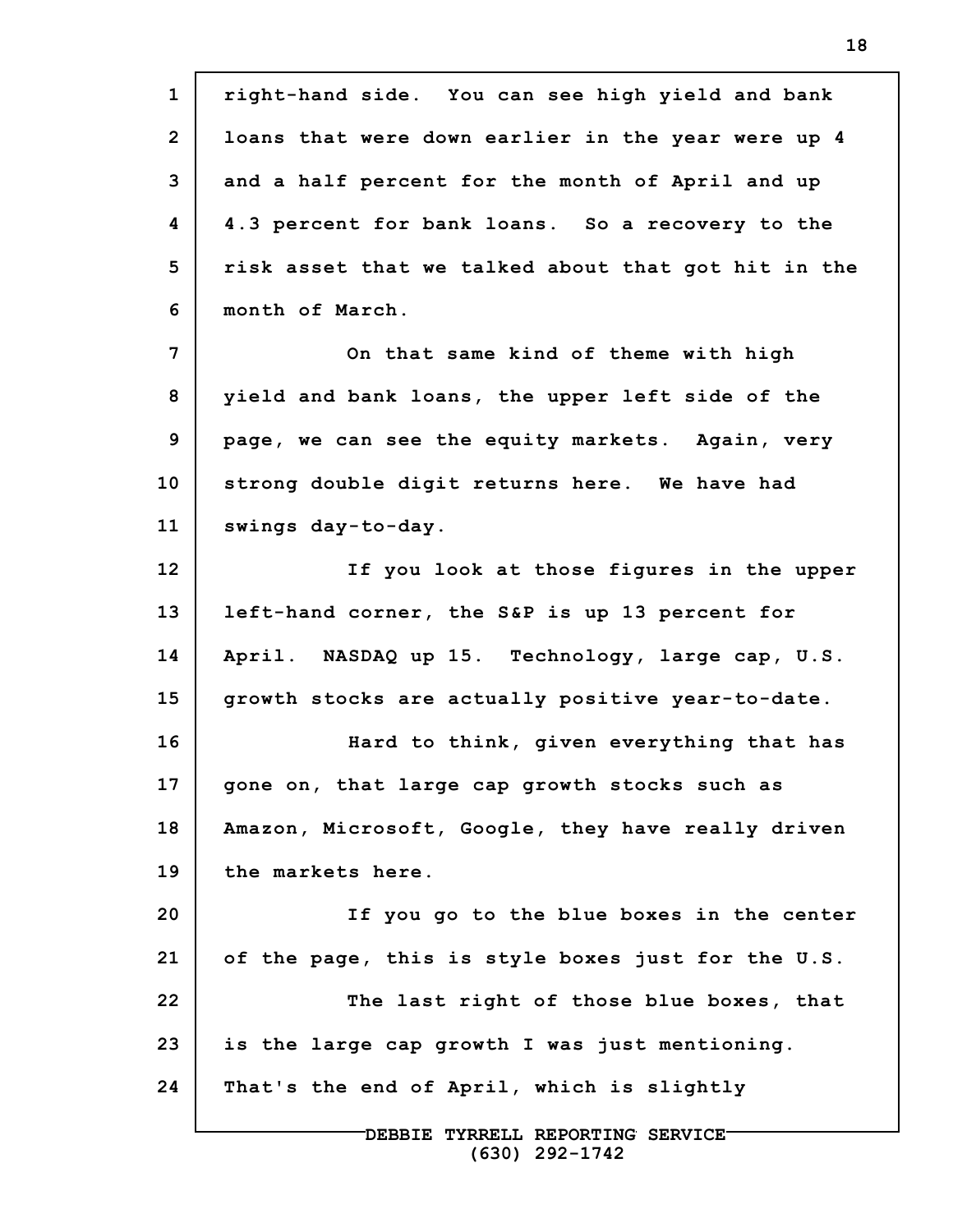| $\mathbf{1}$   | negative, down 1.4 percent. Small cap value down    |
|----------------|-----------------------------------------------------|
| $\overline{2}$ | nearly 28 percent.                                  |
| 3              | So you have a 26 percent differential               |
| 4              | between the best performing and worse performing    |
| 5              | parts of the U.S. market and that is a really broad |
| 6              | differential. Larger than what we typically see in  |
| 7              | this space.                                         |
| 8              | I think last year we were talking about a           |
| $\mathbf{9}$   | differential of 10 percent over the whole year and  |
| 10             | that was a large differential. Over four months we  |
| 11             | have seen a 25 percent differential.                |
| 12             | Everyone recovered during the month of              |
| 13             | April, but we really see growth outperform over the |
| 14             | long-term.                                          |
| 15             | International stocks, which are in the              |
| 16             | middle table on the left-hand column, in the second |
| 17             | line there, International markets up 7, 7 and a     |
| 18             | half percent after the month of the April. It is    |
| 19             | not nearly as robust a recovery as we saw in the    |
| 20             | U.S. markets. Year-to-date they are not up nearly   |
| 21             | as much. They have not recovered nearly as much.    |
| 22             | U.S. markets are down single digits. 8              |
| 23             | to 10 percent. International markets are down mid-  |
| 24             | double digits 17, 18 percent. More international    |
|                |                                                     |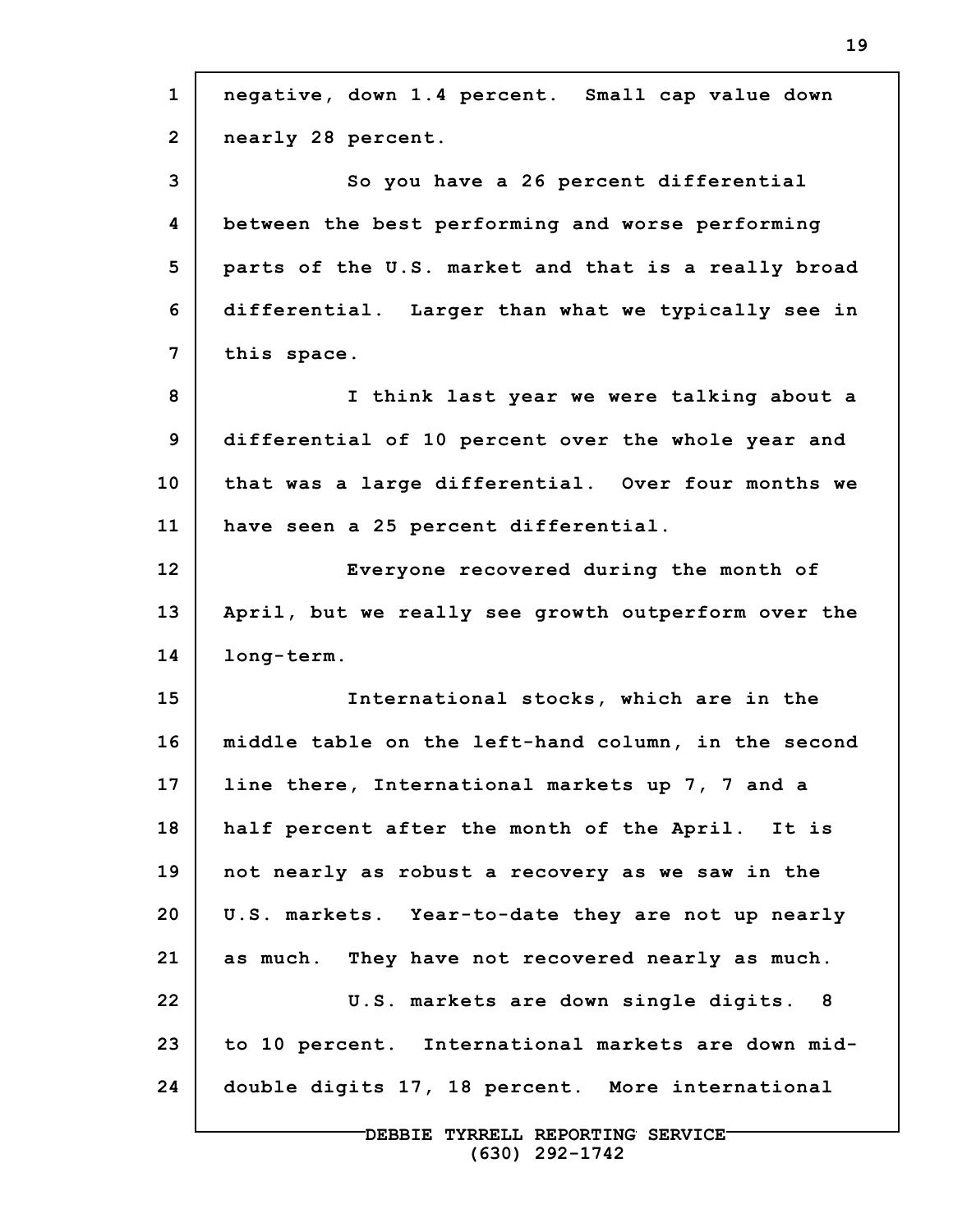| $\mathbf{1}$   | exposure has been a headwind in this environment.  |
|----------------|----------------------------------------------------|
| $\overline{2}$ | If we shift over to the middle table on            |
| 3              | the right-hand side, hedge funds. We saw hedge     |
| 4              | funds added a decent amount of value during the    |
| 5              | months of March and April. So we saw Rock Creek's  |
| 6              | performance held up relatively well versus         |
| 7              | volatility; the globe equity markets.              |
| 8              | The one area down on the bottom line here          |
| 9              | is, on that table, that is what we used to measure |
| 10             | the performance of Parametric and Neuberger Berman |
| 11             | and that was a little bit weaker. That got hit     |
| 12             | harder during the downturn as we saw more          |
| 13             | volatility. Rebound in April. We will talk a       |
| 14             | little bit more about that when we get to the      |
| 15             | reports.                                           |
| 16             | You don't have any commodities in the              |
| 17             | portfolio. On the bottom right, we have a lot of   |
| 18             | questions on just the volatility of energy stocks  |
| 19             | in general. You can see the volatility in          |
| 20             | commodities is down 75 percent year-to-date.       |
| 21             | Recovered somewhat during the month of May. But    |
| 22             | just again think about those energy stocks, those  |
| 23             | fall in the value part of the U.S. equity markets  |
| 24             | across the world.                                  |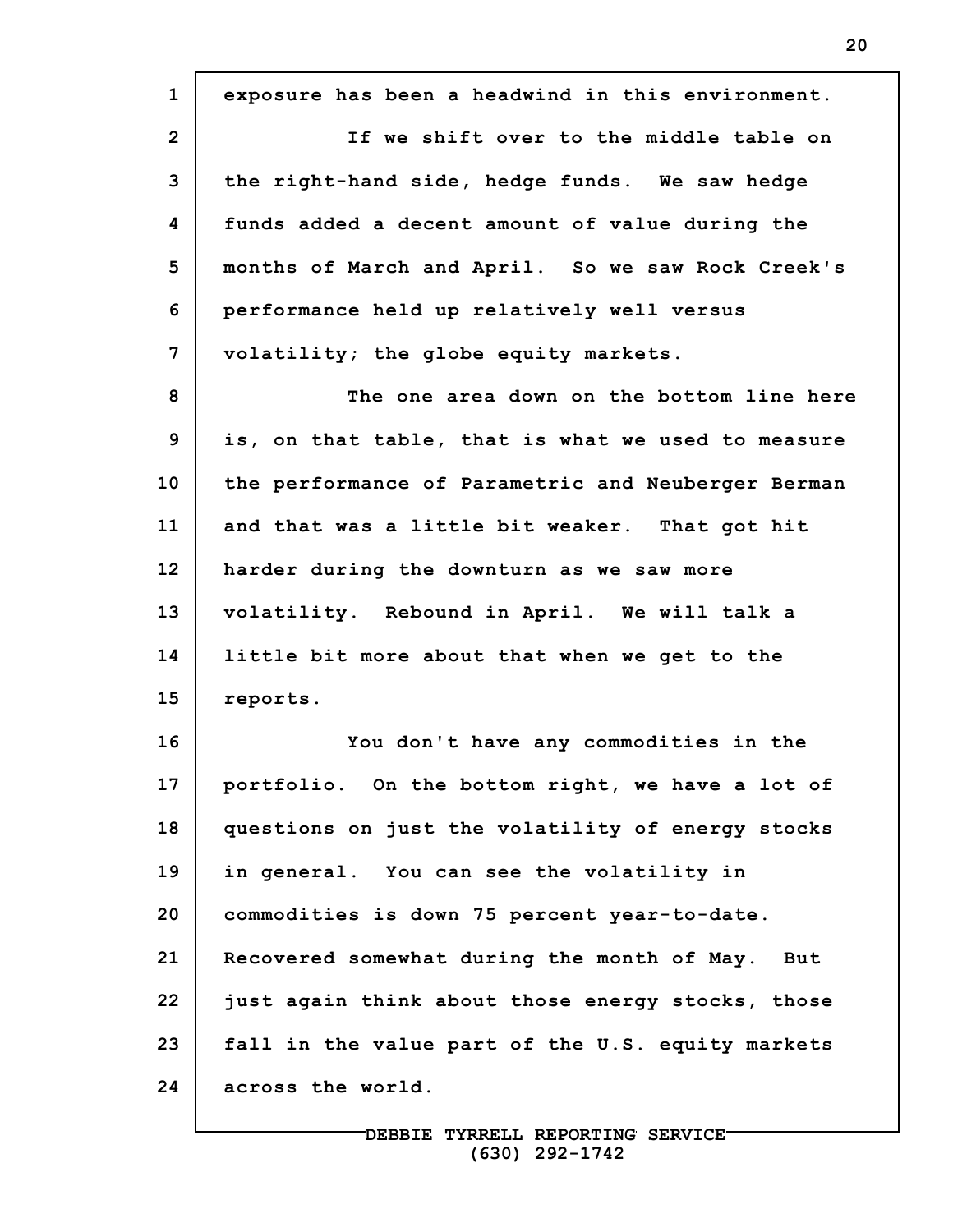**1 2 3 4 5 6 7 8 9 10 11 12 13 14 15 16 17 18 19 20 21 22 23 24 DEBBIE TYRRELL REPORTING SERVICE Two areas that are on here. Real estate. We talked a little bit last time about real estate. Real estate was positive in the first quarter. We are anticipating weakness in the real estate market going forward. What the extent of that magnitude will be of that is what we are unsure about. Obviously, retail holdings are going to struggle as retail tenants struggle to pay rents. But office, multifamily housing and industrial tenants all held up pretty well and have continued to pay their rents in April and May. We will continue to see some weakness in terms of retail and that will very much be influenced by how the reopenings go across the country. MEMBER CONYEARS-ERVIN: Jamie, right now the U.S. -- and I say right now considering what is going on -- the U.S. equities are doing a little bit better than the non-U.S? MR. WESNER: Correct. MEMBER CONYEARS-ERVIN: Before this the non-U.S. was performing better than the U.S., right, before the pandemic? MR. WESNER: No, we actually have seen it outperforming for quite awhile.**

**(630) 292-1742**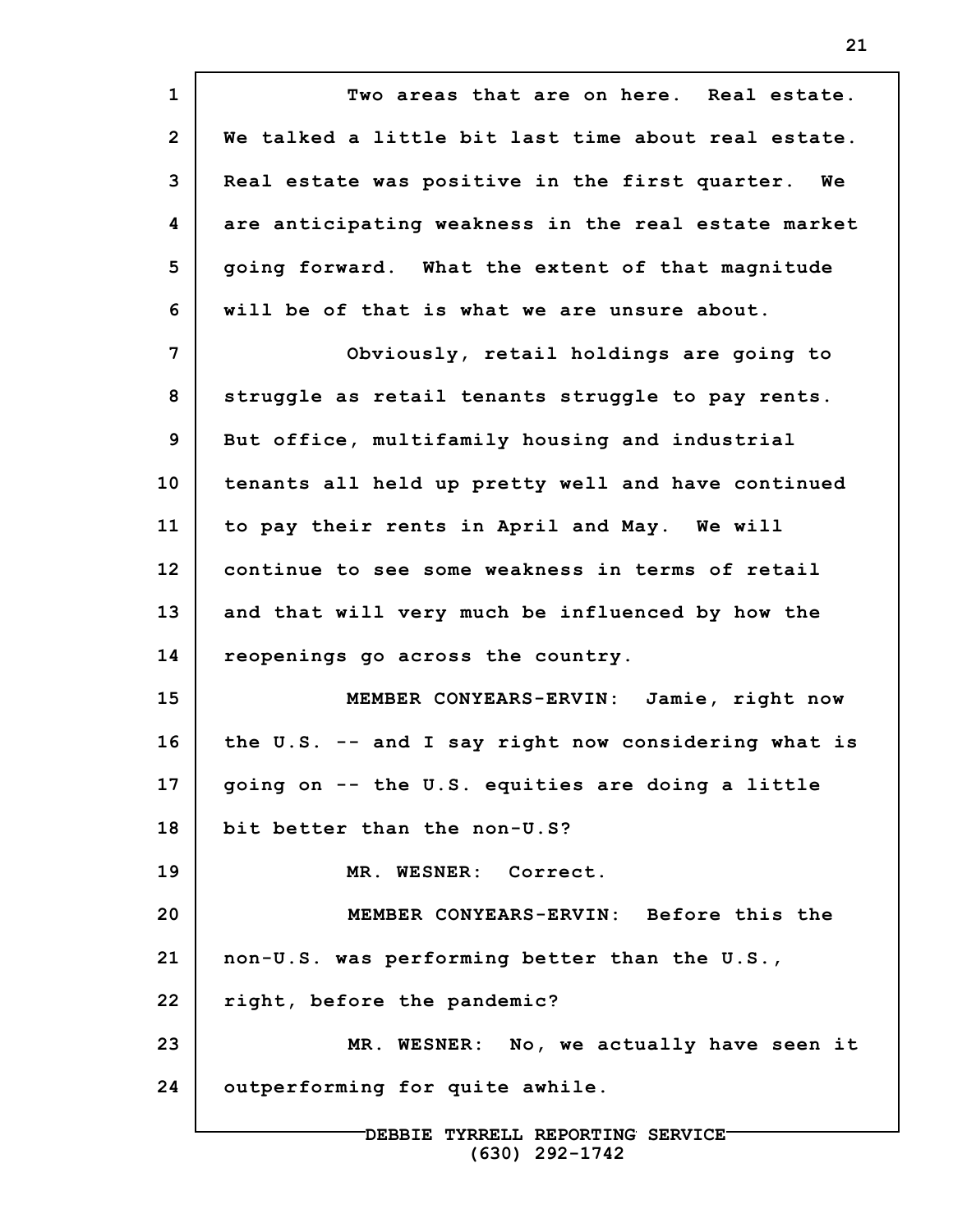| $\mathbf{1}$   | A lot of the trends that went in place              |
|----------------|-----------------------------------------------------|
| $\overline{2}$ | after 2008/2009 and have been in place for several  |
| 3              | years have continued through this downturn, that is |
| 4              | very unusual.                                       |
| 5              | The leadership that lead us on the upside           |
| 6              | is actually still performing the best.              |
| 7              | It also can be broken down in three                 |
| 8              | areas. The growth versus value. Growth              |
| 9              | outperformed value probably 80 percent of the time  |
| 10             | over the last ten years. We see large cap           |
| 11             | outperforms small cap. Maybe it hasn't been as      |
| 12             | frequent but still probably 70 to 75 percent of the |
| 13             | time. Then U.S. over international has been a       |
| 14             | pretty consistent trend over the last decade. I     |
| 15             | think that is what surprised the markets during     |
| 16             | this downturn is that that leadership has           |
| 17             | continued.                                          |
| 18             | Some of it, again, are issues that are              |
| 19             | outside the typical economic cycle. Who would have  |
| 20             | thought that we would face a pandemic that would    |
| 21             | shutdown manufacturing and more value based         |
| 22             | companies and would benefit technology companies    |
| 23             | that were already richly valued, but they just      |
| 24             | became more richly valued.                          |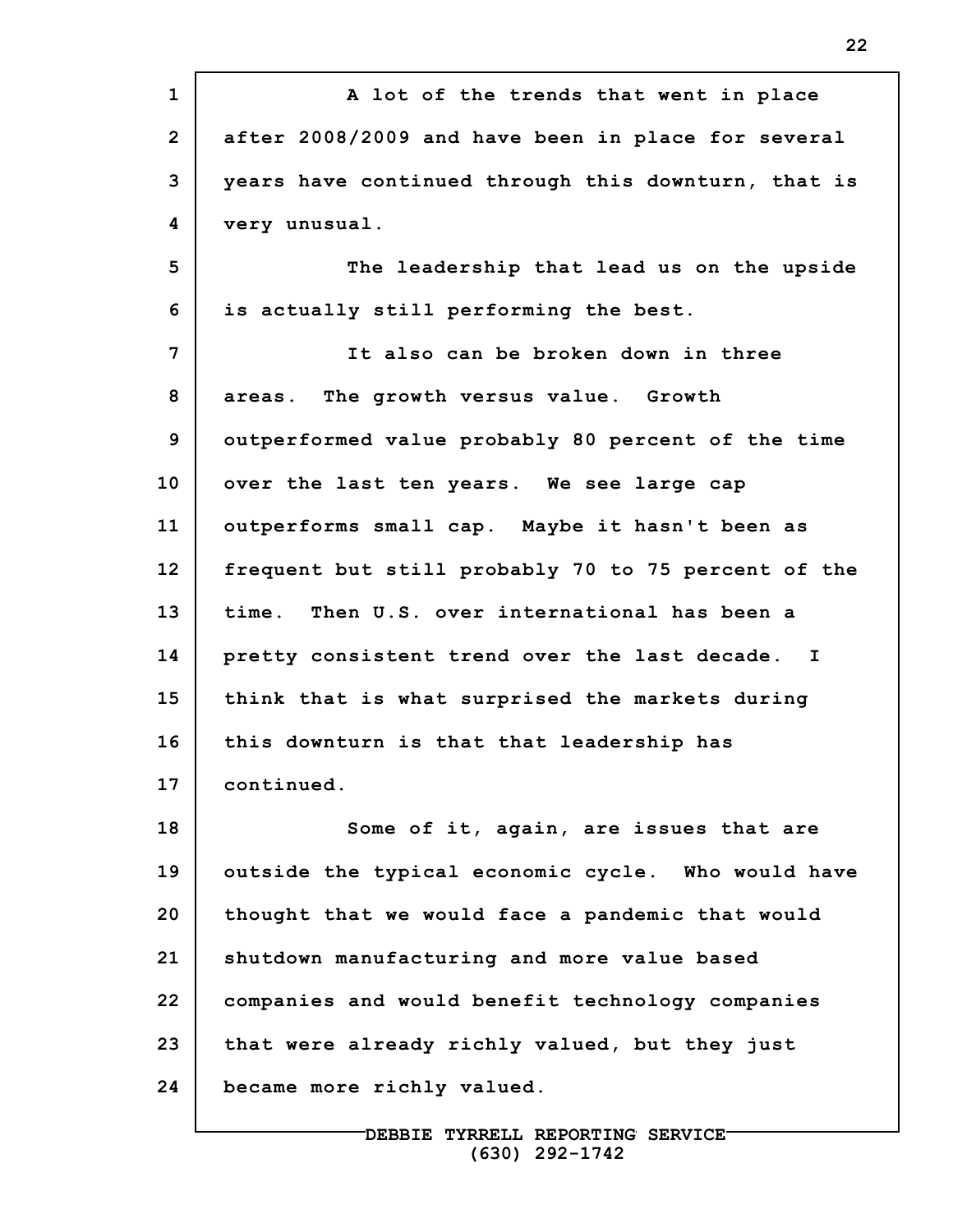**1 2 3 4 5 6 7 8 9 10 11 12 13 14 15 16 17 18 19 20 21 22 23 24 That is kind of the surprise I would say in this downturn market is that the leadership has continued in that large cap growth space. MEMBER CONYEARS-ERVIN: Okay. MR. WESNER: If there aren't any questions on the market, I will turn it over to Brian and we can walk through the April Flash Report, which will highlight the performance of the portfolio over the last month. MR. WRUBEL: Thanks a lot. Good morning, everybody. I will kind of build off a little bit off of some of Jamie's comments here. Asset allocation really had a tremendous impact on the portfolio, not just over the last four months or so but really over the last year and a half really as we look and start breaking down the portfolio. The top chart here, on the left-hand side, looks at our April returns and year-to-date returns. So for the month of April the overall fund was up 5.7 percent and then year-to-date, so for the first four months of this year, down about 8 percent.**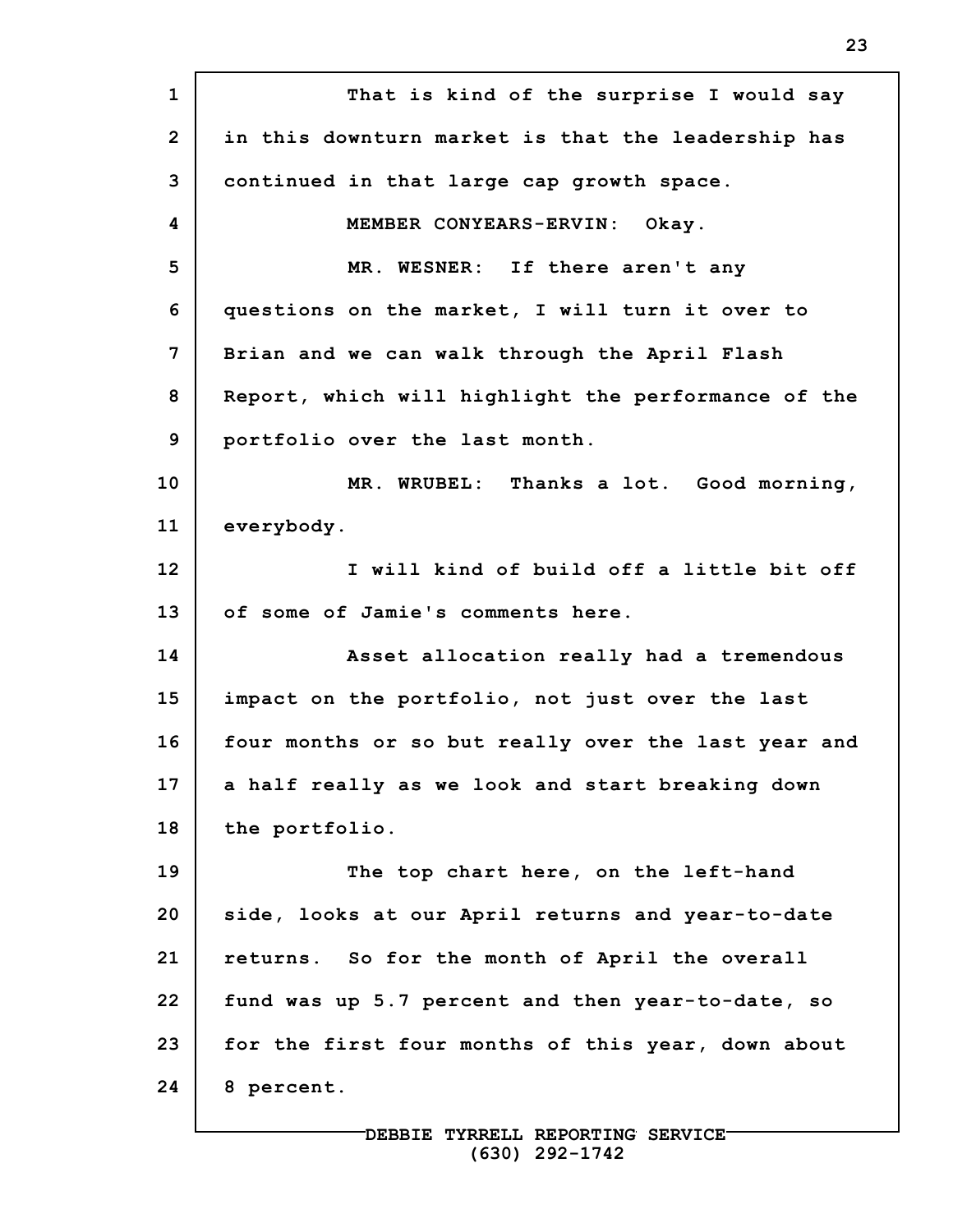**1 2 3 4 5 6 7 8 9 10 11 12 13 14 15 16 17 18 19 20 21 22 23 24 DEBBIE TYRRELL REPORTING SERVICE If you think about where we have come from during this period, it is a pretty dramatic change of events from the lows of late March coming all the way back being down 8 percent. Good news/bad news. Obviously, the bad news is we are down 8 percent. Really, the only good news is we still have eight months to make up for that and try to dig out of that hole a little bit. The next chart down is our calendar year returns. So keeping in mind we are down about 8 percent for the first four months of this year, last year we were up almost 17 percent. So you can see over the last ten years or so we have had some strong double digit returns. A couple of a years, like 2015 or 2018, where the market was down. Obviously, we have been bouncing around a little bit. If we think about our portfolio for the first four months of this year, you go down to the next chart, the year-to-date composites summary, you can see what are the various asset classes. What have they produced for us overall. So bonds year-to-date are down. Our**

**(630) 292-1742**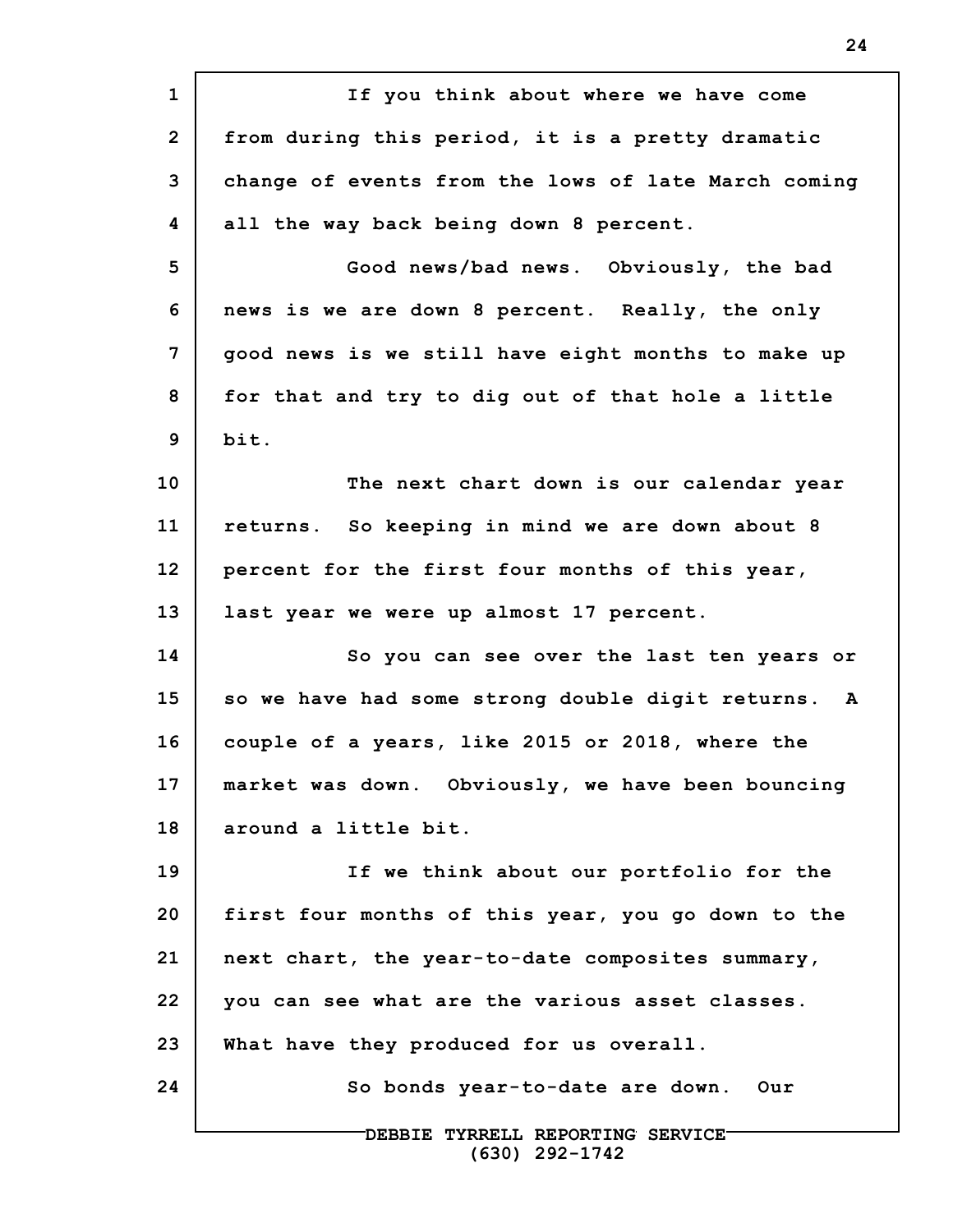| $\mathbf{1}$   | benchmark is down about 1. We are down about 1.3.    |
|----------------|------------------------------------------------------|
| $\overline{2}$ | The stocks, stockmarket, U.S. stocks are down about  |
| 3              | International stocks are down about 17. Hedge<br>13. |
| 4              | funds are down also. And then we have real estate    |
| 5              | up slightly. And open-end real estate, again, very   |
| 6              | similar, up slightly.                                |
| 7              | So really real estate is the only                    |
| 8              | positive performing asset class for the most part    |
| 9              | in our portfolio.                                    |
| 10             | Even bonds, given the fact that we have a            |
| 11             | decent amount in bank loans, high yield type bonds,  |
| 12             | which did not do particularly well, also are in      |
| 13             | negative territory.                                  |
| 14             | Again, kind of a bigger picture, you                 |
| 15             | think about how the portfolio has done, not a lot    |
| 16             | of positive performing asset class.                  |
| 17             | The next page. This just highlights our              |
| 18             | asset allocation. And what you see here on the top   |
| 19             | of the page, we have 25 percent target to bonds.     |
| 20             | Right about 23 -- right about 24 percent. More or    |
| 21             | less on top of our target. 26 percent to U.S.        |
| 22             | stocks. 22 percent to international. Hedge funds     |
| 23             |                                                      |
|                | a little bit overweight. Real assets, think about    |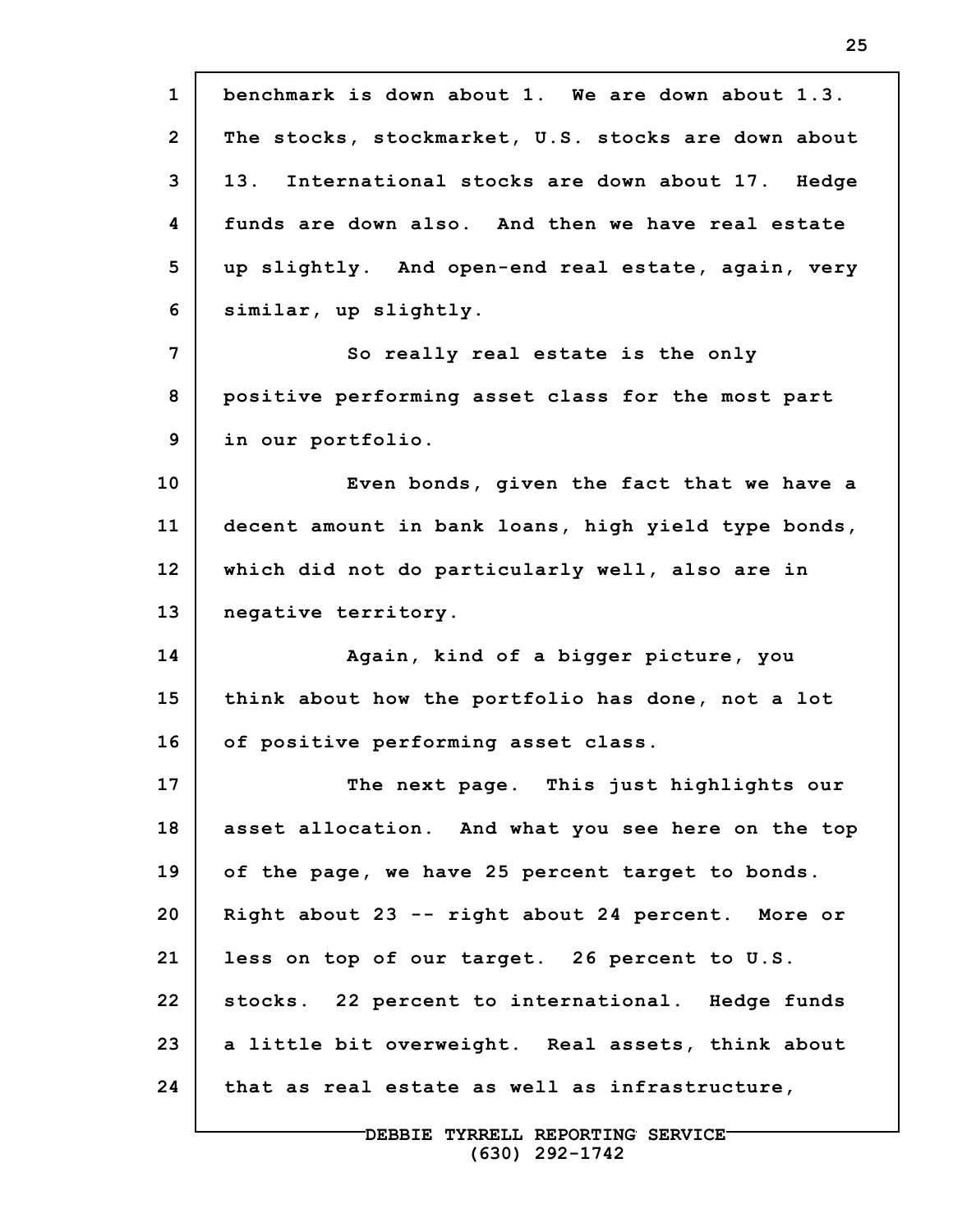| $\mathbf{1}$   | private equity and then others is cash also as you  |
|----------------|-----------------------------------------------------|
| $\overline{2}$ | recall for the benefit payments we have set aside.  |
| 3              | So as we think about how our performance            |
| 4              | has been, you think about fixed income. We have     |
| 5              | core bonds. Investment grade. High yield. Bank      |
| 6              | loans, which obviously didn't do quite as well.     |
| 7              | The U.S. equity portfolio we have large cap stocks, |
| 8              | value stocks. We have small cap stocks. Jamie       |
| 9              | alluded to, you will see in a moment, had an impact |
| 10             | there. The hedge fund portfolio also you can see    |
| 11             | the real assets, we kind of highlight that.         |
| 12             | One of the things we've been very focused           |
| 13             | on, the bottom of the page, the liquidity portfolio |
| 14             | of the overall Fund. The left-hand side you can     |
| 15             | see that liquidity circle and about 70 percent of   |
| 16             | our portfolio is daily liquid.                      |
| 17             | So when we have to rebalance or have to             |
| 18             | raise cash for benefit payments, about 70 percent,  |
| 19             | which is mostly core bonds as well as your equity   |
| 20             | portfolio, international equities, are very, very   |
| 21             | liquid. We only have about 5 percent mostly         |
| 22             | private equity that is completely illiquid. About   |
| 23             | 20 percent in quarterly distributable type bonds so |
| 24             | that is a lot of real estate, some infrastructure   |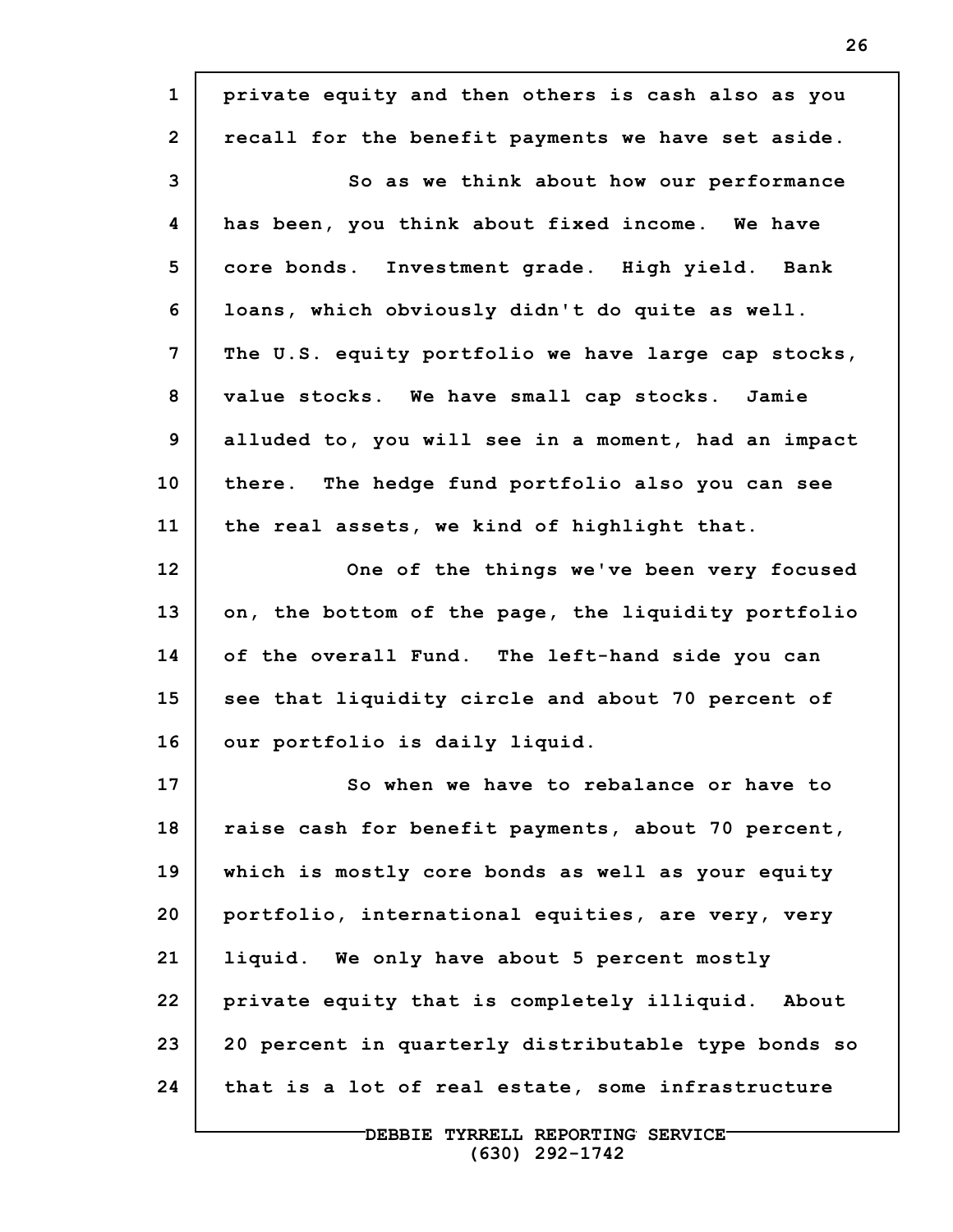| $\mathbf{1}$   | and then some other funds in there.                 |
|----------------|-----------------------------------------------------|
| $\overline{2}$ | If you think about the quarterly funds,             |
| 3              | we can't just get that money. We can't call them    |
| 4              | up two days before the end of the quarter.          |
| 5              | On the real estate funds, some of those             |
| 6              | have put queues in place to get out so it will take |
| 7              | some time if we really needed that money.           |
| 8              | Again, about 70 percent of the plan is              |
| 9              | overall from a liquidity standpoint, you know, on a |
| 10             | daily liquid basis.                                 |
| 11             | So the next page highlights some of our             |
| 12             | market values and some of the various managers.     |
| 13             | Again, just kind of highlight on the fixed income   |
| 14             | side. LM, Segall Bryant, Garcia, NIS. Those are     |
| 15             | all your investment grade fixed income managers but |
| 16             | they also hold quite a few corporate bonds as well. |
| 17             | Really Treasury bonds surged during the last few    |
| 18             | months. Corporate bonds sold off.                   |
| 19             | One of the things the Federal Reserve was           |
| 20             | supporting is not only the corporate bond market    |
| 21             | but the high yield market as well. MacKay Shields,  |
| 22             | Crescent, Symphony, those are kind of our bank      |
| 23             | loan/high yield type managers there.                |
| 24             | You will see some big negative returns,             |
|                | DEBBIE TYRRELL REPORTING SERVICE-                   |

**(630) 292-1742**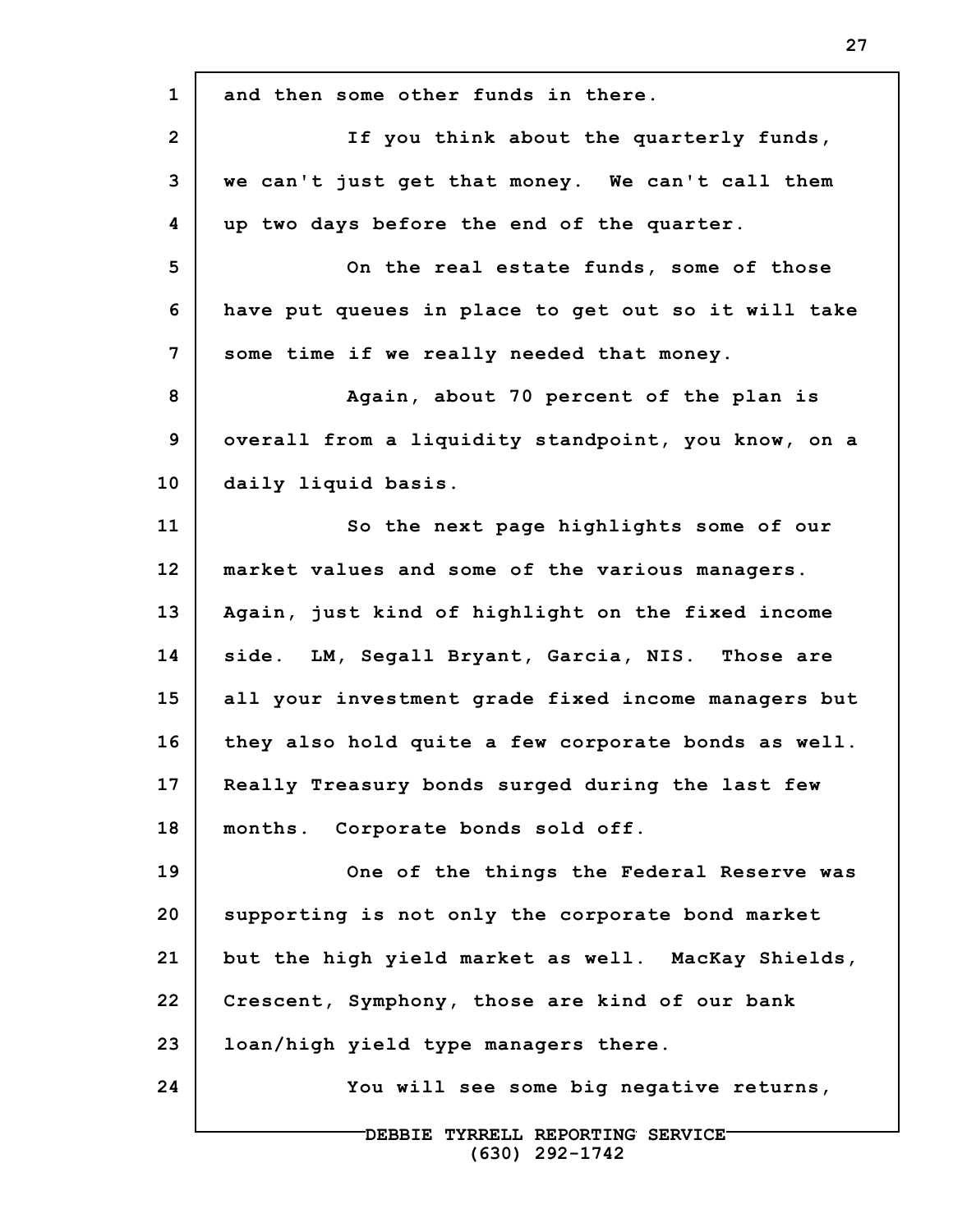**1 2 3 4 5 6 7 8 9 10 11 12 13 14 15 16 17 18 19 20 21 22 23 24 even though they are bond managers, in that particular area as a significant amount of the high yield markets sold off. Especially areas, for instance, like high yield, retail. You saw some big names in the retail space, J. Crew, Neiman Marcus, declaring bankruptcy. There is obviously some stress in that area. If you go down to the U.S. Equities section, you can see most of the assets here are indexed with Rhumbline, whether it is large cap or small cap, but we also have a little bit of value. As Jamie talked about, large cap value did not do quite as well as large cap growth. While Ariel Kayne Anderson did very, very well relative to the benchmarks, their benchmarks are down to close to 27, 28 percent for the year, while the S&P 500 is only down about 9 percent for the year. So having a value buyer, small cap buyer, has definitely had a negative impact relative to the S&P 500 for sure. On the international equity side, some of the names here -- one of the bright spots in the portfolio, international stocks are down but most of our managers here, with the exception of Segall**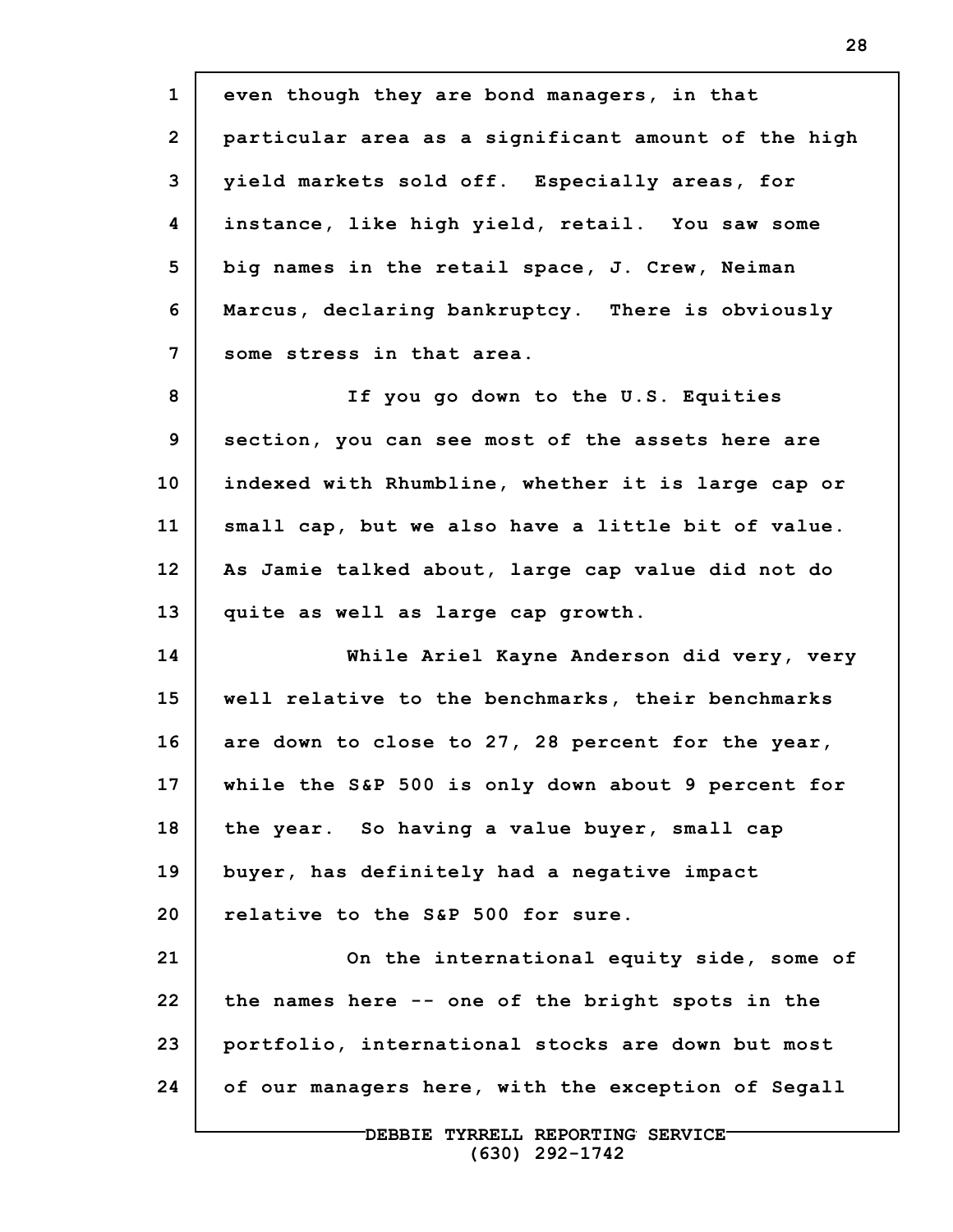| $\mathbf{1}$   | Bryant, have done a very strong job, you will see   |
|----------------|-----------------------------------------------------|
| $\overline{2}$ | in a moment, which is good to see.                  |
| 3              | Global low vol, which we just added to              |
| 4              | the portfolio. Kind of a mixed bag just yet but     |
| 5              | adding value. Jaime alluded to the hedge fund       |
| 6              | portfolio, which actually you will see in a moment. |
| 7              | Rock Creek did fairly well. Actually,               |
| 8              | all the managers did well relative to the           |
| 9              | benchmarks, which you will see.                     |
| 10             | If you jump down to the next page, the              |
| 11             | performance page. Just to highlight a few of our    |
| 12             | fixed income managers just to focus on the          |
| 13             | year-to-date column. You can see LM, Segall,        |
| 14             | Garcia Hamilton, NIS, kind of all underperforming   |
| 15             | at different levels. Depending upon --              |
| 16             | TRUSTEE CONYEARS-ERVIN: Can we go back              |
| 17             | up a little bit? I think you're talking about this  |
| 18             | right now, Brian, but I wanted to look at the total |
| 19             | fund composite, just the year-to-date.              |
| 20             | Are we looking at Dynamic Benchmark or              |
| 21             | Policy Benchmark? I say that because Policy         |
| 22             | Benchmark, we are at minus 8.1 versus minus 6.2 so  |
| 23             | that is what I am trying to understand.             |
| 24             | MR. WRUBEL: So, for instance, the                   |
|                | DEBBIE TYRRELL REPORTING SERVICE-                   |

**(630) 292-1742**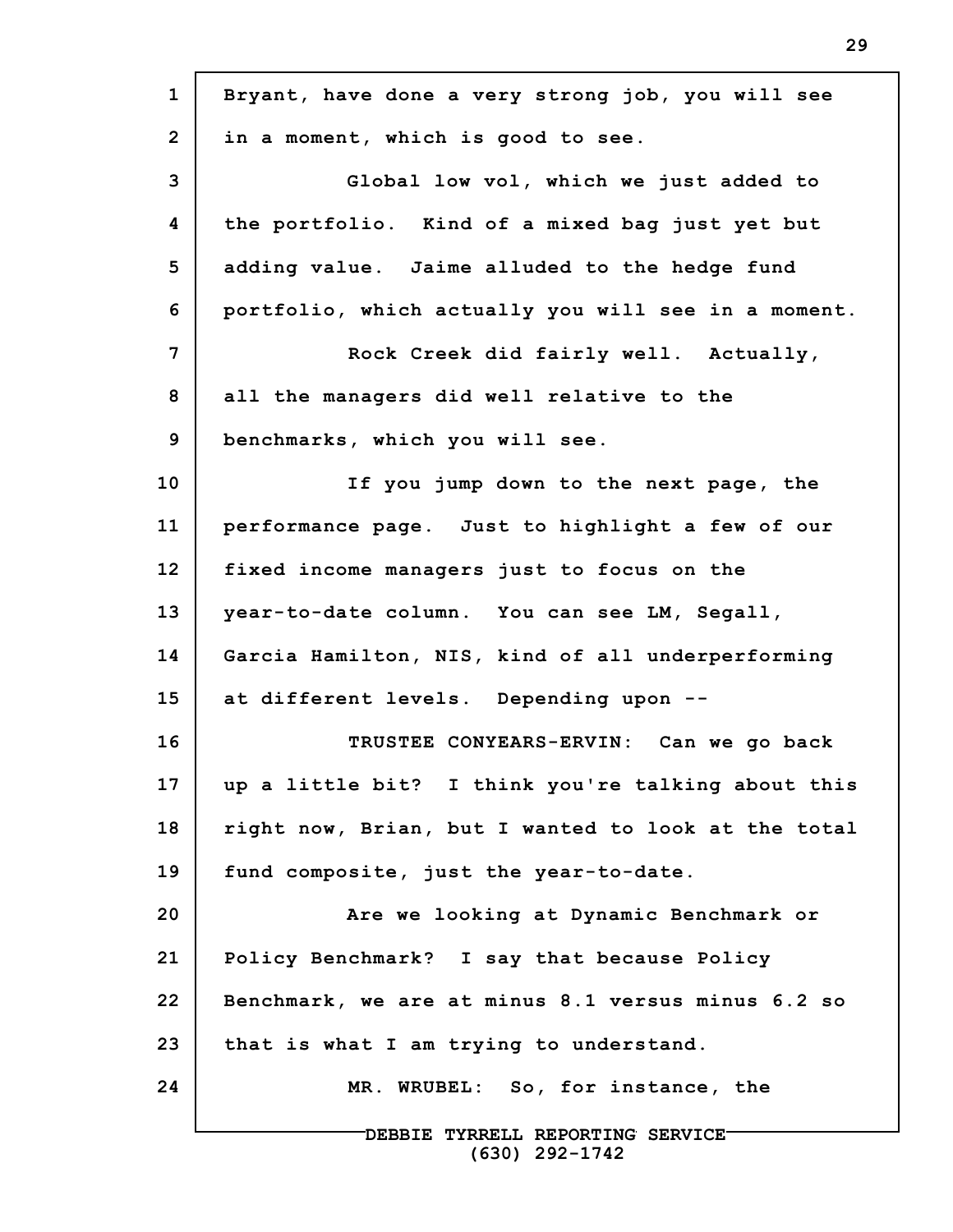**1 2 3 4 5 6 7 8 9 10 11 12 13 14 15 16 17 18 19 20 21 22 23 24 DEBBIE TYRRELL REPORTING SERVICE difference is on U.S. equities, the Policy Benchmark was more Russell 3000 versus the Dynamic Benchmark is specific to individual managers. So if Great Lakes has the Russell 1000 value, that is their benchmark, or the Russell 2000 is value specific to that. It is a little bit more dialed in to our underlying manager's benchmarks. TRUSTEE CONYEARS-ERVIN: So, again, which one am I looking at to compare us? MR. WRUBEL: You can look at the Dynamic Benchmark is fine. TRUSTEE CONYEARS-ERVIN: If we were to have a report and we were to report out on how we were doing versus our benchmark, it would be the Dynamic Benchmark? I guess that is my question. MR. WESNER: Those both are good comparisons. They are comparing different things. Back when we had the Policy Benchmark as the only benchmark, it really captured the fact that you have high yield bonds in the portfolio. I think that is the biggest area. If we reported how we are performing relative to the benchmark, we would use the**

**(630) 292-1742**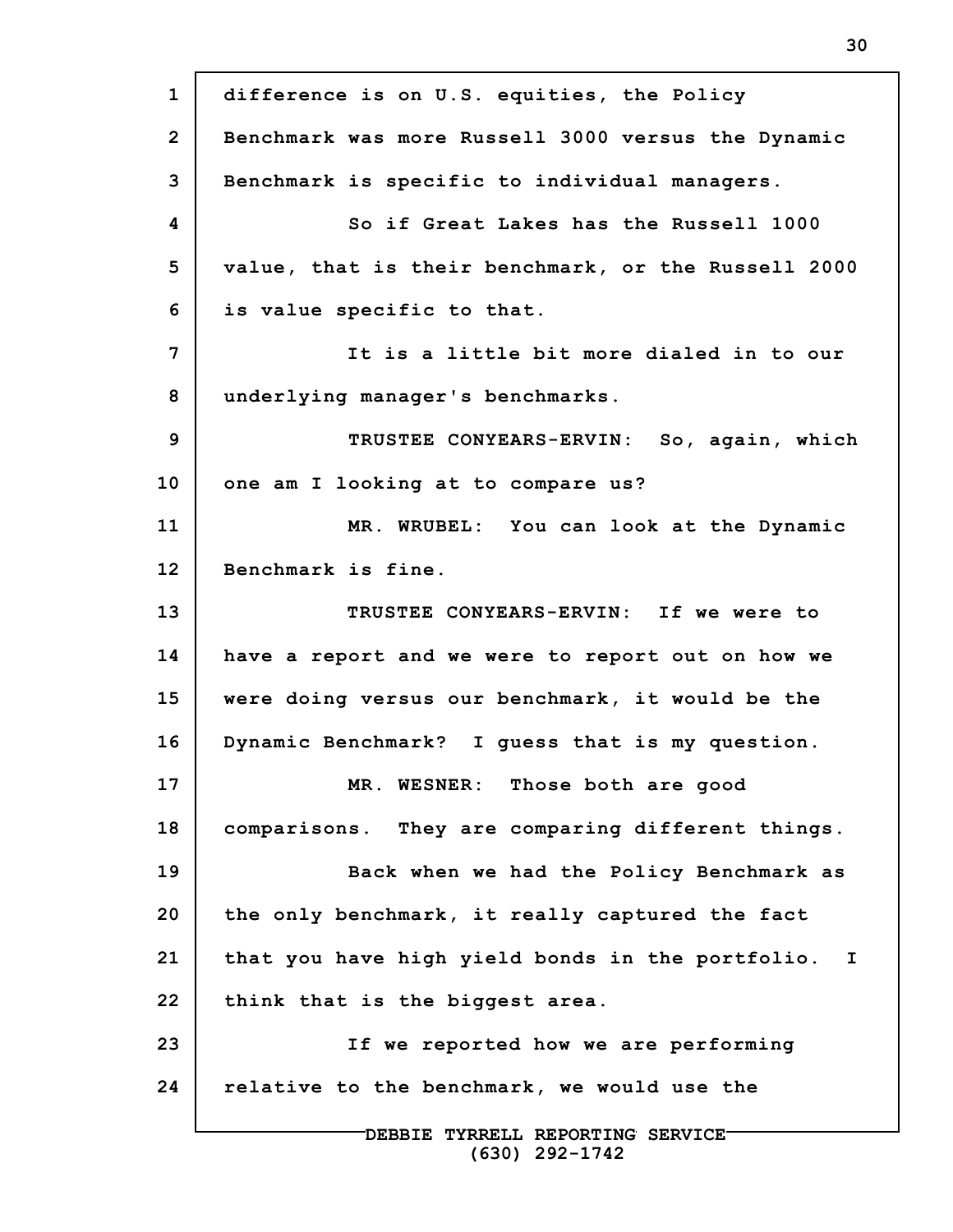| $\mathbf{1}$   | Dynamic. But just know that both benchmarks do      |
|----------------|-----------------------------------------------------|
| $\overline{2}$ | give us some insight into the performance of the    |
| 3              | portfolio.                                          |
| 4              | TRUSTEE CONYEARS-ERVIN: And then if we              |
| 5              | were to look at the Policy Benchmark, you're going  |
| 6              | to talk a little about why our performance is       |
| 7              | different? Are you going to talk a little bit       |
| 8              | about that, Brian?                                  |
| 9              | MR. WRUBEL: Yes, I was going to jump                |
| 10             | right into that actually. A great example, which    |
| 11             | Jamie just alluded to, is right a few lines down    |
| 12             | under the Fixed Income Composite.                   |
| 13             | So the Policy Benchmark is more off the             |
| 14             | Bar Cap U.S. Aggregate Bond Index, which was up 5   |
| 15             | percent year-to-date.                               |
| 16             | So you can see the LM benchmark is only             |
| 17             | up 3.7. Segall's benchmark is up 3.8. Garcia        |
| 18             | Hamilton's benchmark is up 5. NIS up 5.             |
| 19             | And then some of those managers                     |
| 20             | underperformed during that period and the idea I    |
| 21             | think with owning high yield bonds, for instance,   |
| 22             | was to provide excess yield advantage over the Bar  |
| 23             | Cap Index, which is only investment grade. So it    |
| 24             | is treasuries, investment grade corporate bonds and |
|                |                                                     |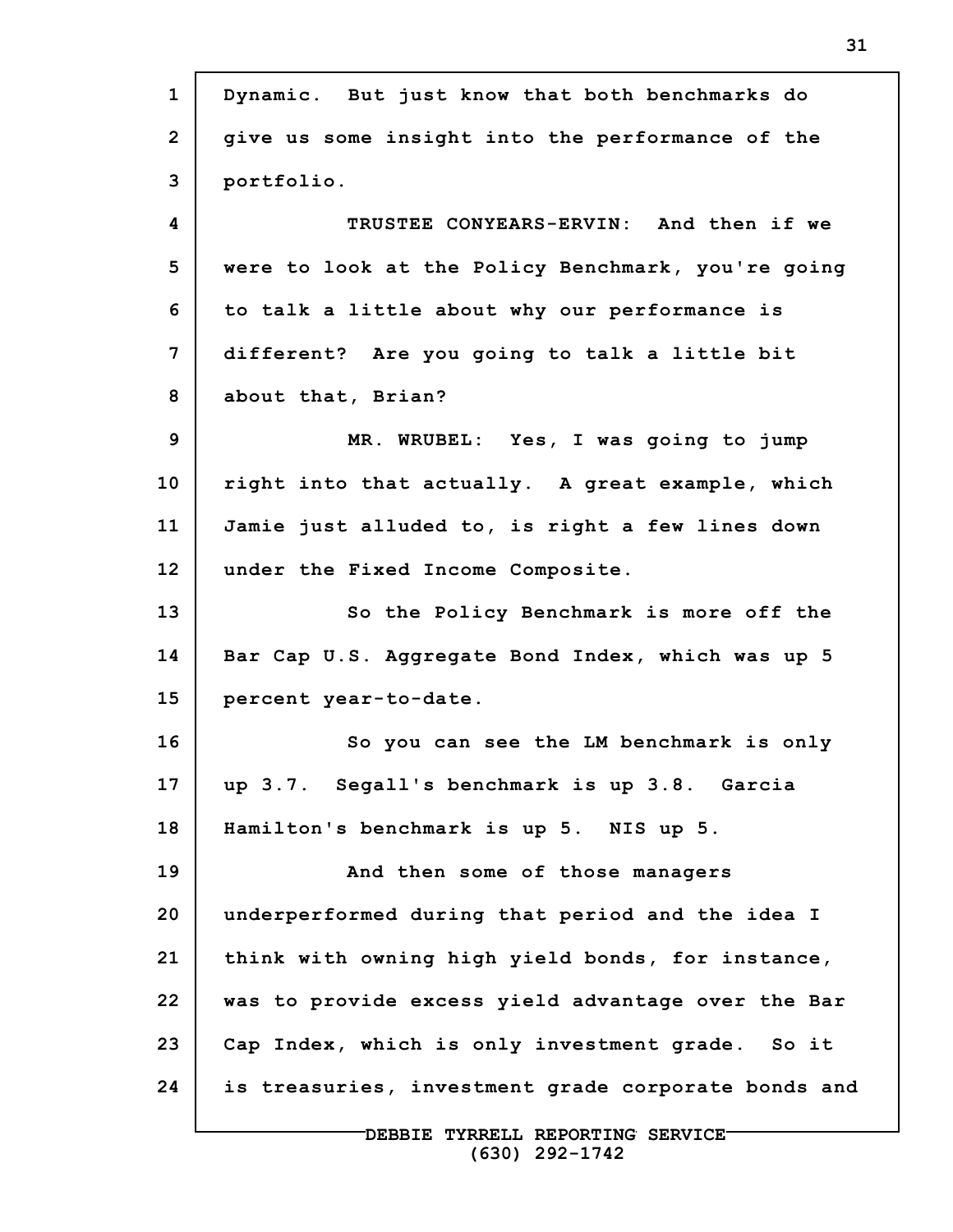| $\mathbf{1}$ | mortgage backed securities is only in that          |
|--------------|-----------------------------------------------------|
| $\mathbf{2}$ | benchmark.                                          |
| 3            | On a net, longer term basis, we are                 |
| 4            | trying to outperform that overall benchmark.        |
| 5            | For instance, if you were to go out over            |
| 6            | a few more years, MacKay Shields, their five year   |
| 7            | number is up 4.5 versus the benchmark at 3.8.       |
| 8            | So over a five-year period, that kind of            |
| 9            | benchmark bet, I guess if you will, that high yield |
| 10           | would outperform investment grade bonds over a      |
| 11           | longer period of time from an asset allocation      |
| 12           | prospective, has kind of worked out.                |
| 13           | Not only over that five-year period, over           |
| 14           | that seven-year period, ten-year period as well.    |
| 15           | Over ten years, MacKay is up 6.3 and the            |
| 16           | U.S. aggregate benchmark is up 4. So they now       |
| 17           | performed by 2.3 percent during that period.        |
| 18           | So now that's not necessarily the case              |
| 19           | with bank loans, for instance, where they slightly  |
| 20           | lagged the aggregate index.                         |
| 21           | When you think about the Policy                     |
| 22           | Benchmark, it is a broad benchmark we use for the   |
| 23           | Asset Allocation Study, which we're trying to       |
| 24           | balance our risk around and our performance around. |
|              | DEBBIE TYRRELL REPORTING SERVICE-                   |

**(630) 292-1742**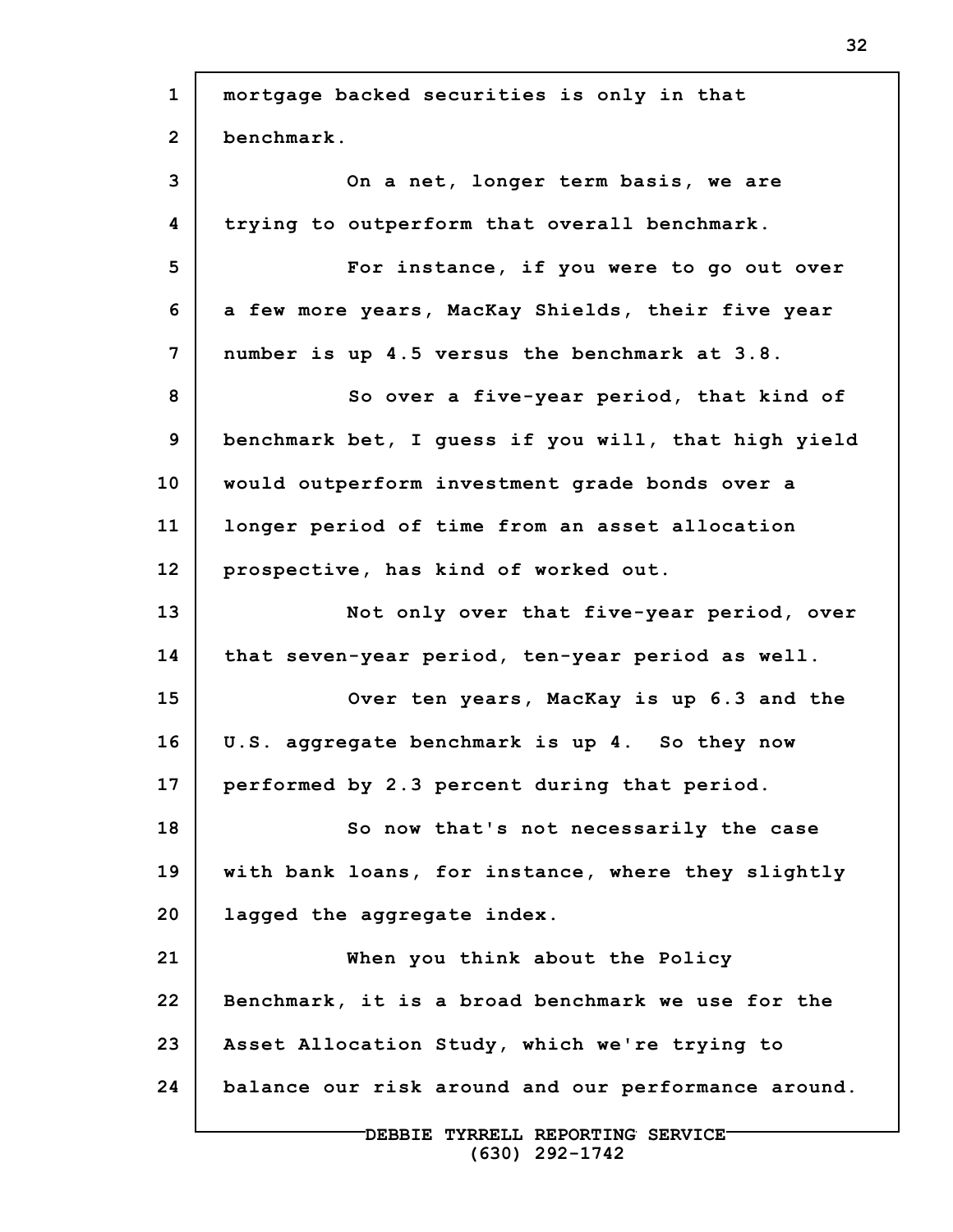**1 2 3 4 5 6 7 8 9 10 11 12 13 14 15 16 17 18 19 20 21 22 23 24 However, over the most recent time period, given the significant underperformance of high yield and bank loans, we lagged that benchmark and a lot of our lag in our total fund composite versus the Policy Benchmark came from the fixed income returns, which you can see are down 1.3 versus 5.0 for the benchmark. TRUSTEE CONYEARS-ERVIN: Help me to recall, because I am on several Pension Funds, is Segall and LM are they on our Watch List? MR. WRUBEL: They are not. MEMBER CONYEARS-ERVIN: Okay. MR. WESNER: Segall is on watch for international small cap equities strategy. Same firm but a different strategy. MR. WRUBEL: Another way to look at it, too -- well, I don't want to bounce around. The annualized returns are obviously one way to look at it. We look at since inception returns. With Segall, on the right-hand side, since we have hired them in April of '09, they have been outperforming the benchmark indices 3.9 versus 3.6. LM has actually slightly outperformed 4.3 versus 4.2. Garcia is a little bit below but a shorter term**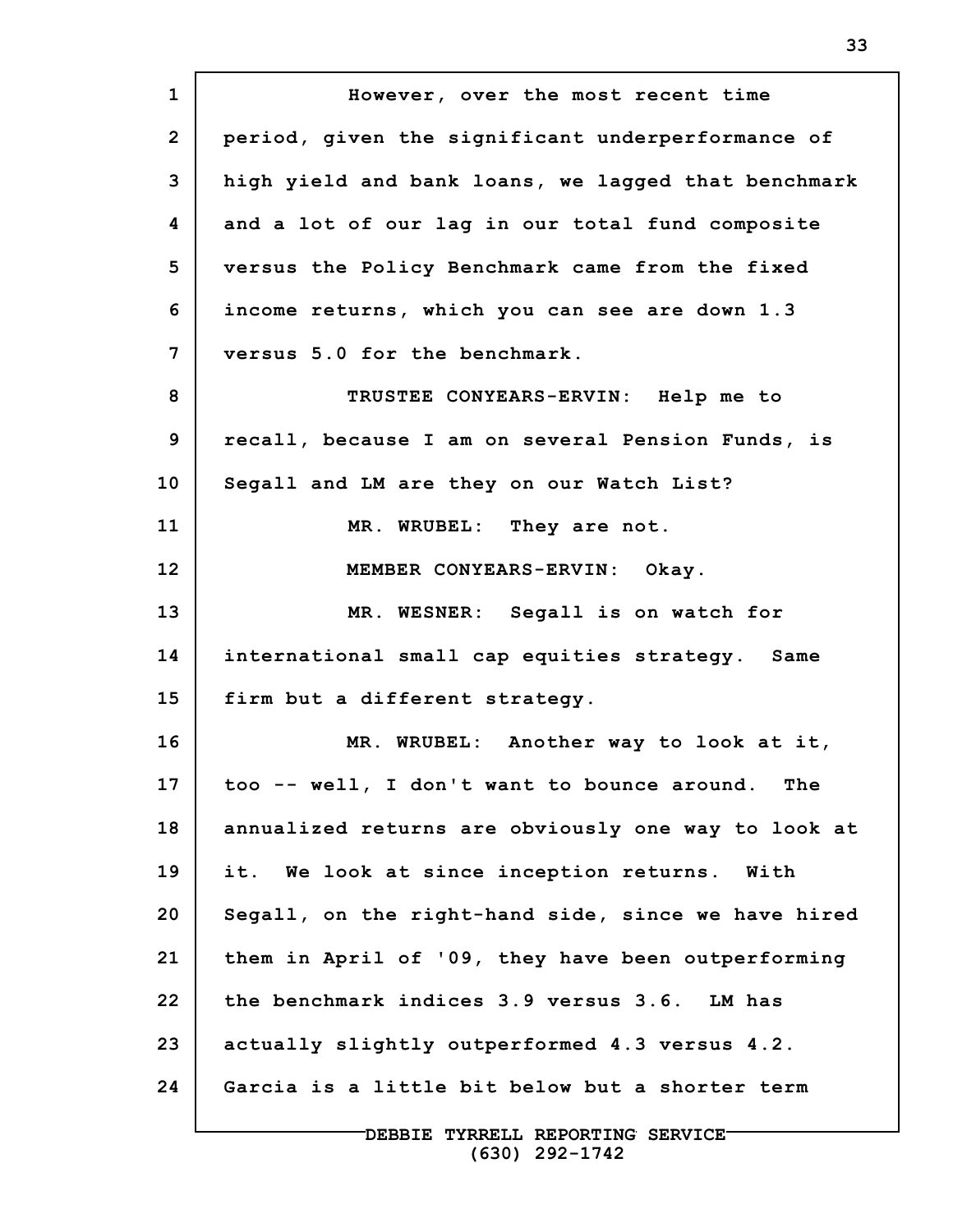**1 2 3 4 5 6 7 8 9 10 11 12 13 14 15 16 17 18 19 20 21 22 23 24 DEBBIE TYRRELL REPORTING SERVICE time horizon. TRUSTEE CONYEARS-ERVIN: I was looking at the last three years for LM and Segall. MR. WRUBEL: Right. TRUSTEE CONYEARS-ERVIN: Segal was not way off, but I am just saying. MR. WRUBEL: If you go back to the Calendar Year Performance actually, they have outperformed eight out of the last ten calendar years. It is just this recent year-to-date underperformance, that makes their one, two, three year performance kind of lag a little bit. From a calendar year basis, they have done quite well. It is really just this most recent time period that they underperformed. TRUSTEE SONI: To the Treasurer's point, and back to your point, if we look at this as of December 31st, are you saying that we wouldn't see them underperforming? TRUSTEE CONYEARS-ERVIN: Exactly what I am trying to say. Thank you. MR. WRUBEL: If you go to Page 10, which looks at Calendar Year Performance.**

**(630) 292-1742**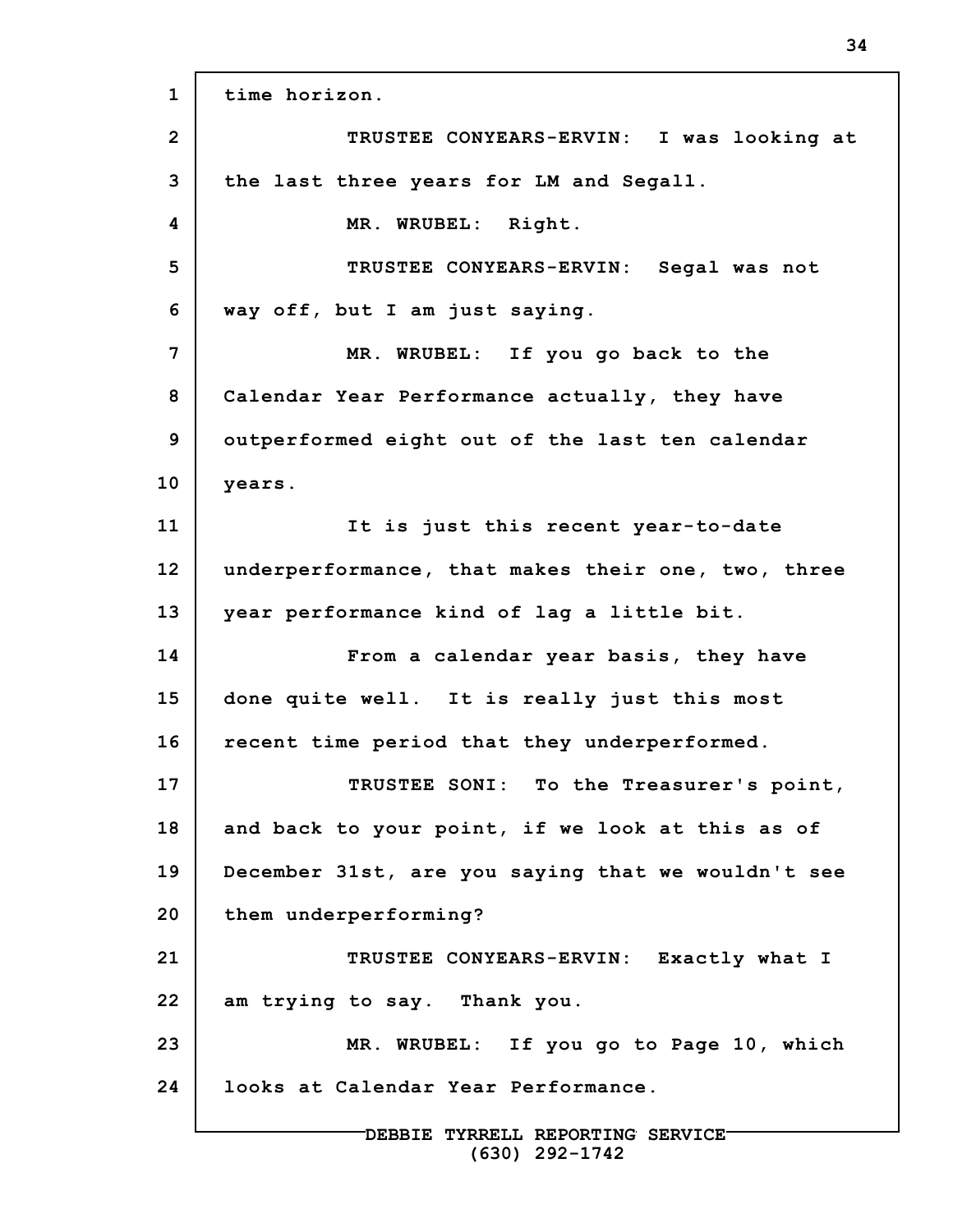**1 2 3 4 5 6 7 8 9 10 11 12 13 14 15 16 17 18 19 20 21 22 23 24 DEBBIE TYRRELL REPORTING SERVICE What you will see on the Segall portfolio, this is Calendar Year Performance, You will see year-to-date they lagged by about 40 basis points. Last year they were under by 10, but then prior they outperformed every single year, that is every single calendar year. Bond managers, as you know, don't really outperform by a significant margin. When they underperform by a fairly large margin, their shorter term performance can look quite bad, you know, like in this particular case. Segall has been a fairly consistent performing manager for us. You can see out of the last nine out of ten years, they outperformed on a calendar year basis. This year they are lagging a little bit. You can see their longer term performance. Hopefully, that tells a little bit better story for you from a performance standpoint to understand how the short-term year-to-date underperformance has impacted the one, two and three year numbers. TRUSTEE CONYEARS-ERVIN: That does clarify. And, thank you, Trustee Soni, for that.**

**(630) 292-1742**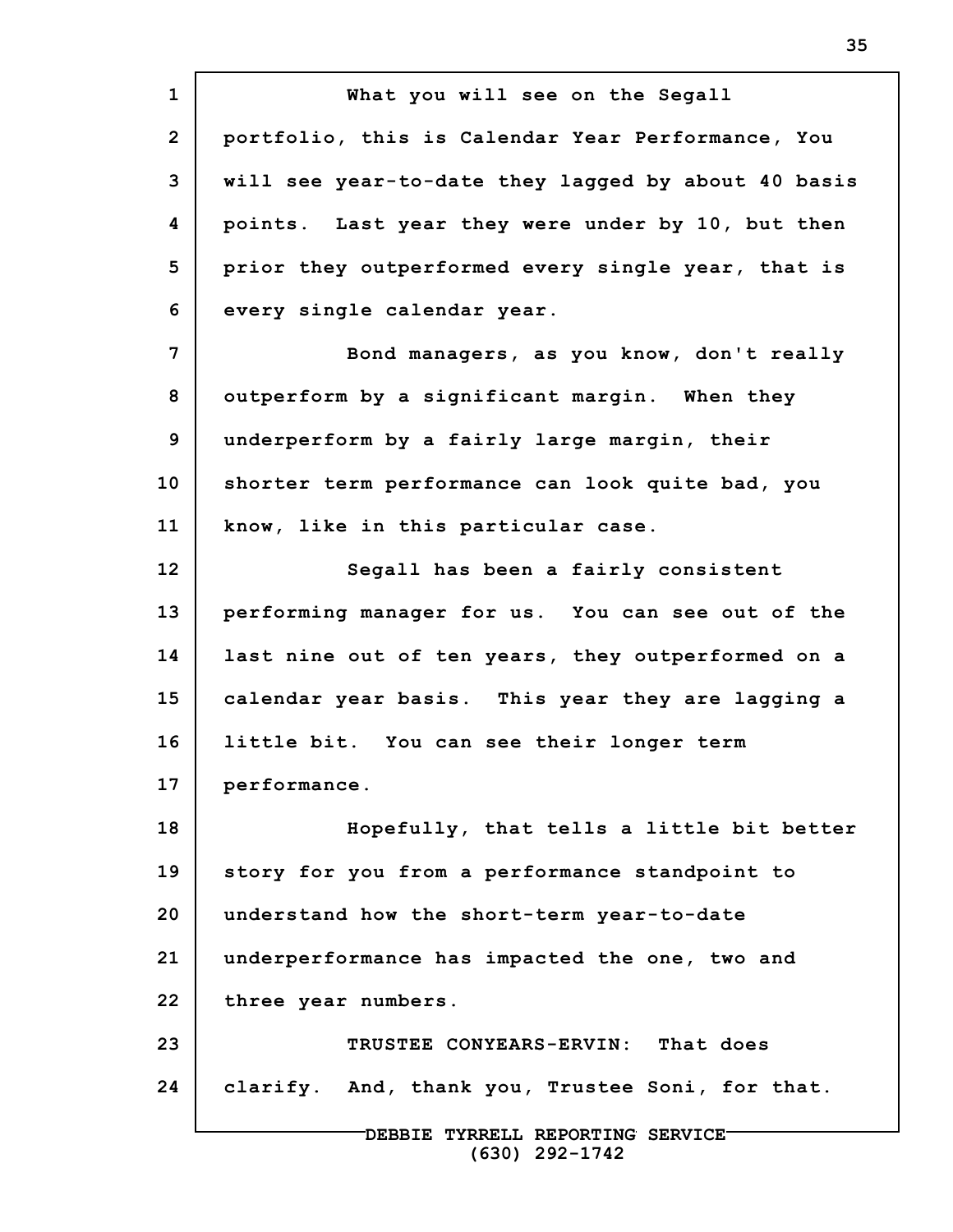**1 2 3 4 5 6 7 8 9 10 11 12 13 14 15 16 17 18 19 20 21 22 23 24 So now that raises my question about Garcia Hamilton. Considering in 2019 how much lower they were compared to the benchmark and now with the performance, what are our thoughts on them? MR. WRUBEL: We just hired them. They are a minority manager out of Houston. And, historically, they have done a really nice job. From a track record standpoint, they made a bad bet, that is really the bottom line. Their bets haven't paid off. They didn't payoff in 2019. Didn't payoff so far this year. Generally, we wait to have a manager on line for three full years before really giving them a good scrubbing just from a performance standpoint. But their performance, without a doubt, is they made a bad call, that is really the bottom line. MR. WESNER: Really for 2019, it is two different stories. Garcia Hamilton's in 2019 underperformance was driven by the fact that they were a short duration. Longer duration paid off and performed better so they were conservative.**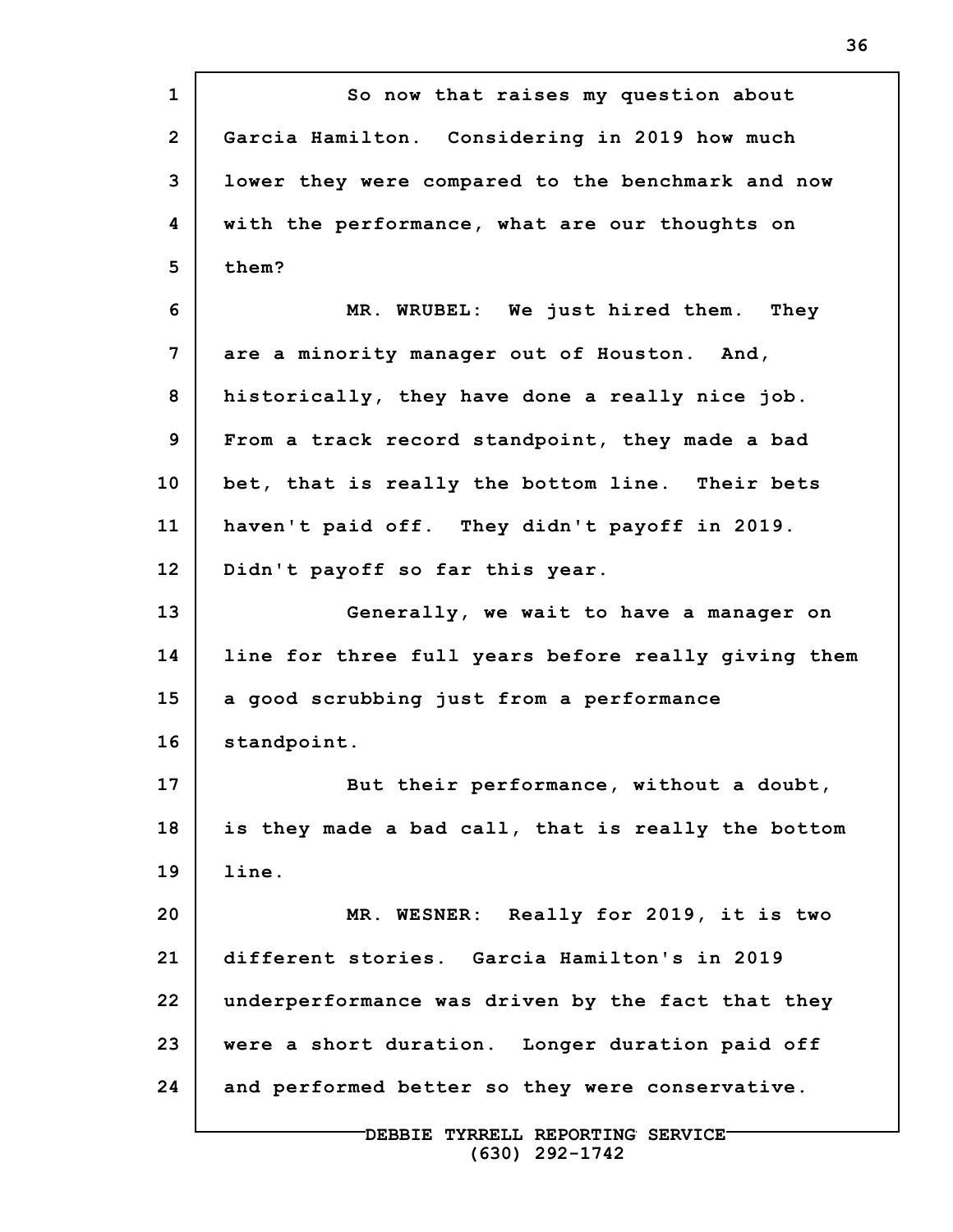| $\mathbf{1}$   | They thought rates were going to raise. As Brian    |
|----------------|-----------------------------------------------------|
| $\overline{2}$ | said, they made a bad call.                         |
| 3              | Most managers in this space do not take             |
| 4              | interest rate bets. They stay pretty close to the   |
| 5              | benchmark duration and they try to add value by     |
| 6              | adding corporate credit.                            |
| 7              | As Brian mentioned, in the first quarter            |
| 8              | of this year, it was that corporate credit position |
| 9              | that hurt everybody. 85 percent of fixed income     |
| 10             | managers underperformed in the first quarter versus |
| 11             | the benchmark because they all have corporate       |
| 12             | bonds. The benchmark has so much in U.S.            |
| 13             | Treasuries because the Treasury continues to issue  |
| 14             | more bonds, it becomes a larger and larger percent  |
| 15             | of the benchmark so you are almost comparing two    |
| 16             | different things. It is not a perfect benchmark     |
| 17             | for most active managers.                           |
| 18             | As corporate bonds continue to recover,             |
| 19             | we would anticipate these managers would outperform |
| 20             | just like they did in April for future months as    |
| 21             | long as equities and corporate bonds continue to    |
| 22             | recover.                                            |
| 23             | TRUSTEE CONYEARS-ERVIN: Usually, this is            |
| 24             | not a full discussion about corporate bonds, but    |
|                | DEBBIE TYRRELL REPORTING SERVICE-                   |

**(630) 292-1742**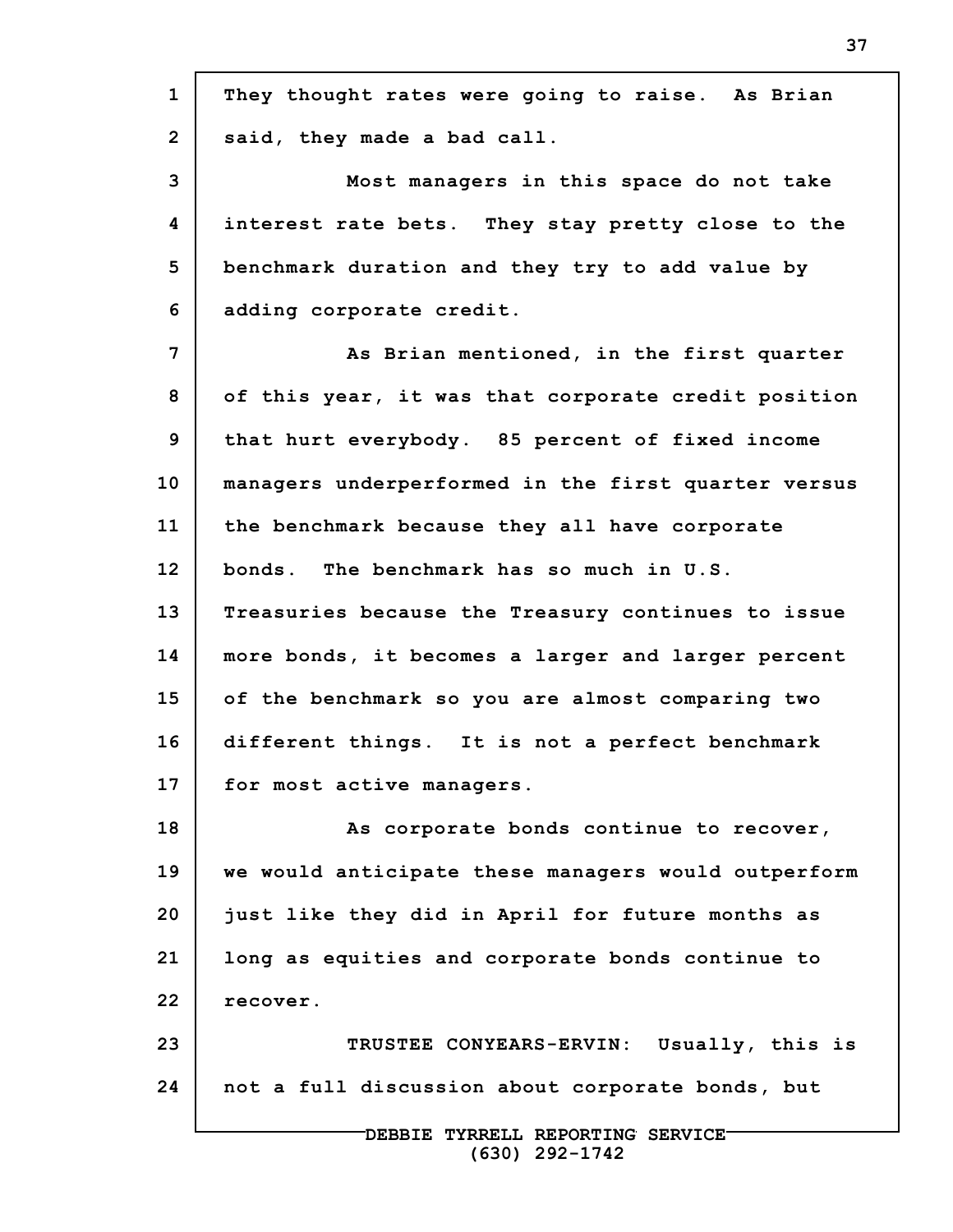| $\mathbf{1}$    | since about a quarter of our portfolio is in        |
|-----------------|-----------------------------------------------------|
| $\overline{2}$  | corporate bonds, right? So I just wanted to         |
| 3               | actually ask those questions.                       |
| 4               | MR. WRUBEL: As you know, Madam                      |
| 5               | Treasurer, keep in mind, if you are buying and      |
| 6               | holding corporate bonds, these are just markdowns   |
| 7               | during the week, during the month, during the       |
| 8               | quarter. If you hold these to maturity, you are     |
| 9               | going to get paid in full, unless something happens |
| 10              | to the bond manager.                                |
| 11              | TRUSTEE CONYEARS-ERVIN: We can move on.             |
| 12 <sub>2</sub> | I wanted to ask about that because we do have a     |
| 13              | good chunk of our portfolio in corporate bonds.     |
| 14              | MR. WRUBEL: Absolutely.                             |
| 15              | TRUSTEE CONYEARS-ERVIN: Thank you.                  |
| 16              | MR. WRUBEL: Staying on this page, if you            |
| 17              | go down, you can see MacKay Shields, Crescent,      |
| 18              | Symphony, on the first collum right there, again    |
| 19              | the overall bond market is up 5 percent. These are  |
| 20              | high yield bank loans type managers. This market    |
| 21              | really sold off significantly during March. Came    |
| 22              | back in April, which is good to see, so a lot of    |
| 23              | these managers did recover from their levels in     |
| 24              | general.                                            |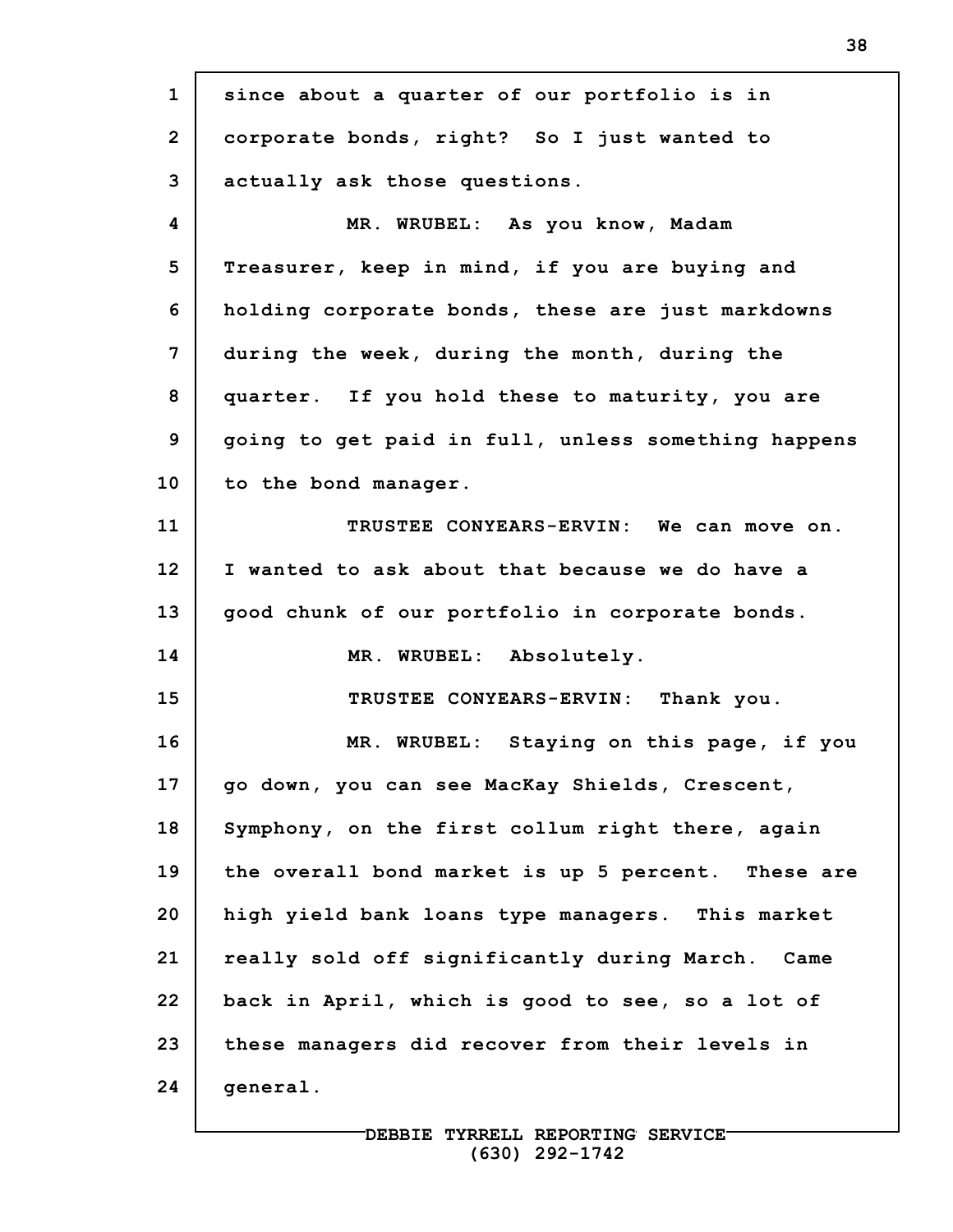**1 2 3 4 5 6 7 8 9 10 11 12 13 14 15 16 17 18 19 20 21 22 23 24 And then just to highlight a few other names here, going down to the next page. A couple bright spots in the portfolio. On the top there, Ariel Capital over the last few years they have done a really nice job for us. 2019, you can see up 27 percent versus 23 for their index. This year the index is down 26. They are down 23 and a half. Again, saving a little bit on the downside but still a bit negative which is obviously a big number. You can really see the difference between the U.S. markets between large cap and small cap. Whereas, the S&P 500 year-to-date is down 9 percent. Ariel's benchmark is down 26 percent. Kayne Anderson did a very strong job protecting on the downside down 13 versus 27 for the benchmark. Again, when Jamie was talking earlier about on the market tracker, large cap, small cap, value growth, has a big, big impact. You can really see that disparity on display with these three managers and their benchmarks. Most of them, with the exception of Nuveen, have done a pretty decent job.**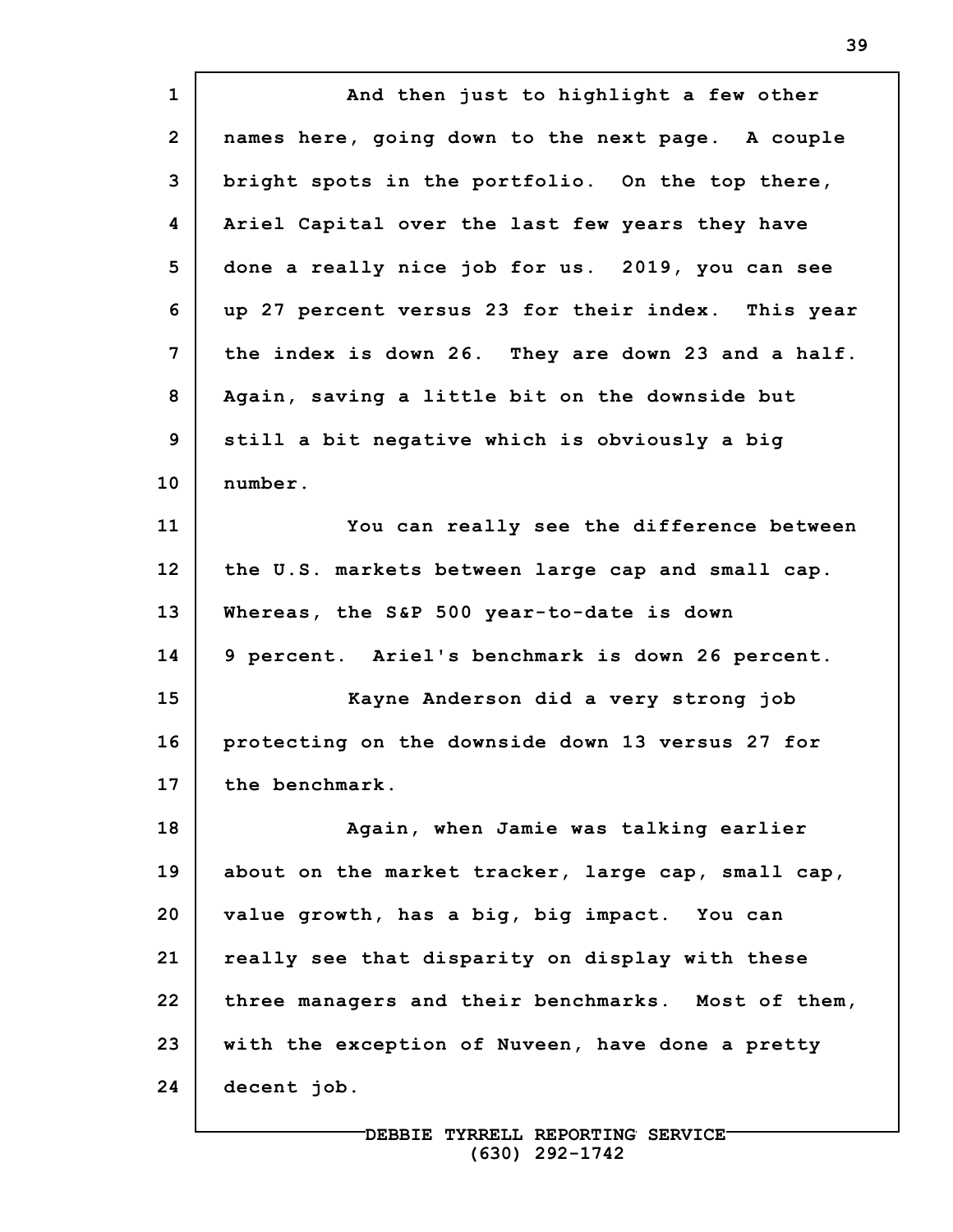**1 2 3 4 5 6 7 8 9 10 11 12 13 14 15 16 17 18 19 20 21 22 23 24 DEBBIE TYRRELL REPORTING SERVICE The international managers, despite being down, international stocks being down big, all of them actually added value in our portfolio. In particular, Walter Scott did a really nice job. William Blair did a very nice job also. With the one exception, Segall Bryant Hamill, which was down. You can see they have been down fairly consistently there. I know that is something we want to be addressing is their performance as well given the fact they have about a three and a half year track record. They have been the one disappointing manager there. Otherwise, our international portfolio is kind of hitting on all cylinders. Obviously, the asset class is in negative territory, but our managers have done a very nice job not only this year but over the last few years in adding value to our composite there. Going down to the next page is our hedge fund managers. Rock Creek group did a very nice job protecting us on the downside so far this year. And then Parametric, Neuberger Berman. Parametric is a little more problematic. They are outperforming their benchmark, which is good to**

**(630) 292-1742**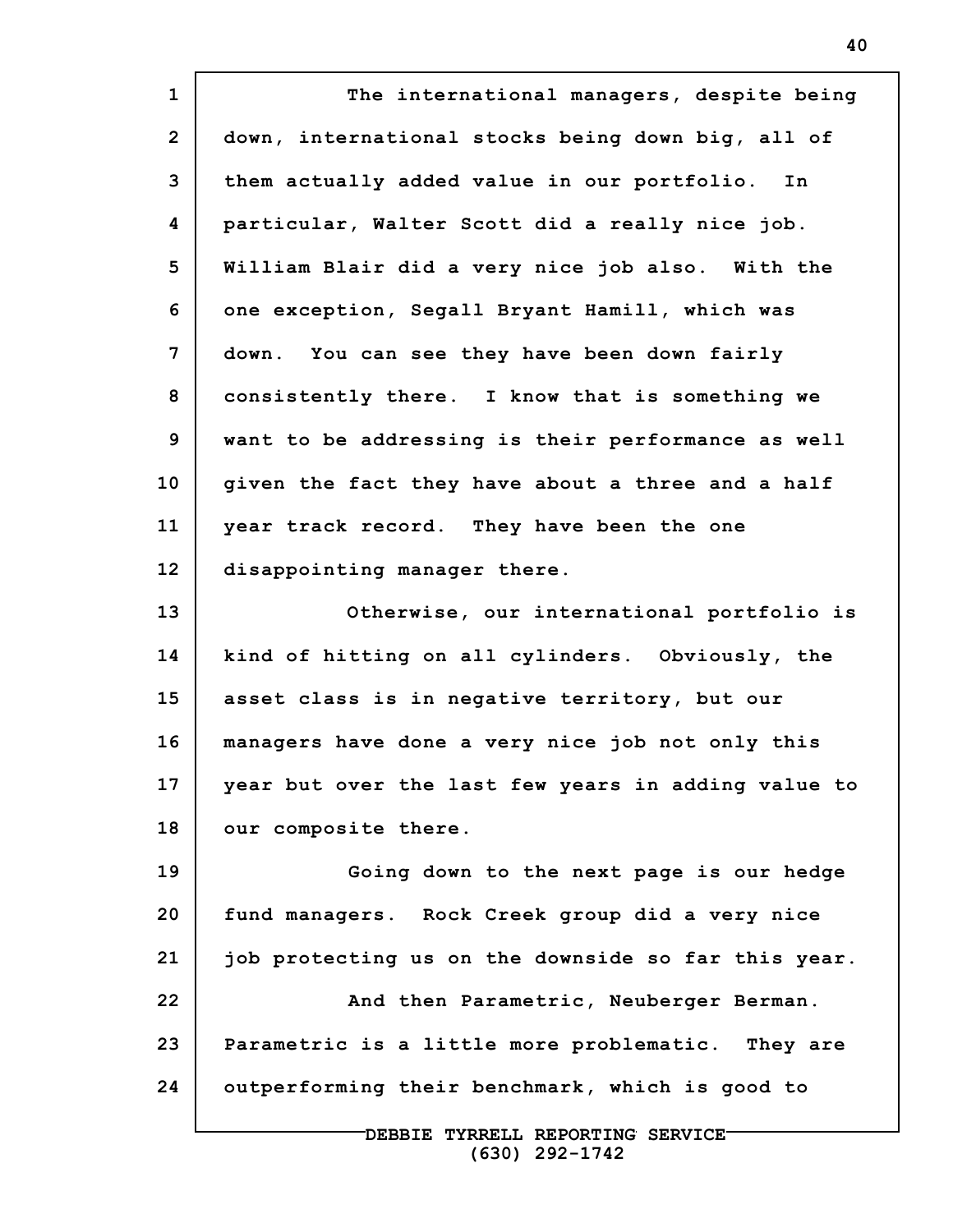**1 2 3 4 5 6 7 8 9 10 11 12 13 14 15 16 17 18 19 20 21 22 23 24 DEBBIE TYRRELL REPORTING SERVICE see, but down a little bit more than the Neuberger Berman portfolio. It is a slightly different portfolio and styles but overall the hedge fund portfolio is down a negative 7.2. The overall market is down a little over 9 percent. Again adding value, not quite as much as we would have liked but adding value nonetheless. One of our peer performing positive asset classes is real estate. We are not expecting real estate to be positive for the June valuations. Simply because when March happened, when the end of the quarter happened, a lot of the valuations were year-end. We don't hold a lot of hotels but anything kind of hotel related, anything hospitality related, retail related, is really taking it on the chin right now. Kind of higher end multi-family apartment rentals are still doing relative well. Industrial properties are still doing relatively well. The office market is kind of a little bit in a wait and see mode. We are not expecting real estate to give us positive performance next quarter simply because**

**(630) 292-1742**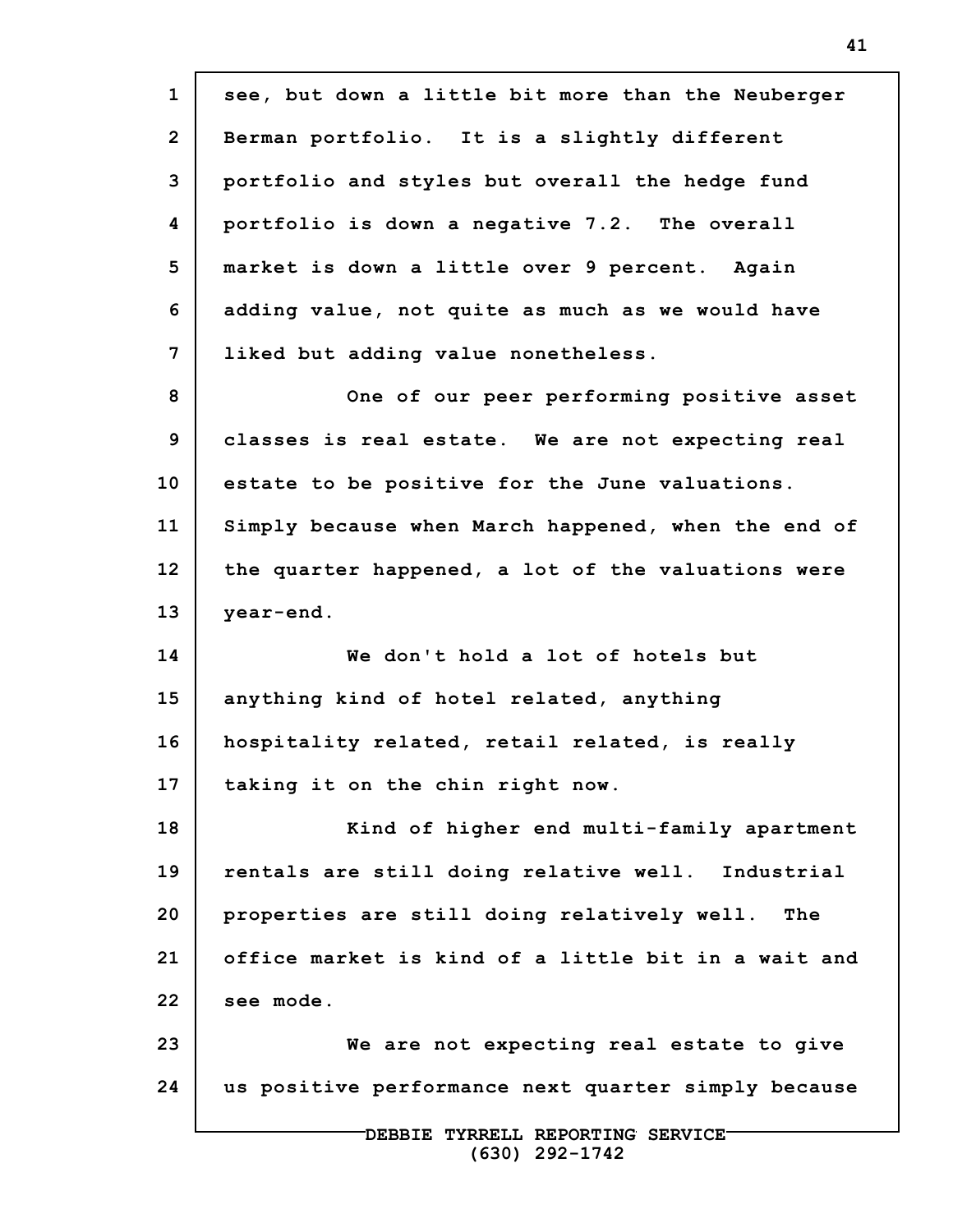| $\mathbf{1}$   | once those valuations in March come in we think we |
|----------------|----------------------------------------------------|
| $\overline{2}$ | will get a little bit of a correction in that      |
| $\mathbf{3}$   | sector just given where we are in that cycle.      |
| 4              | So infrastructure numbers we don't have            |
| 5              | in yet either from a reporting standpoint.         |
| 6              | Long and short of it is we are down about          |
| 7              | 8 percent for the year-to-date period through      |
| 8              | April. Not every manager is reporting things like  |
| 9              | private equity, real estate, for instance. But we  |
| 10             | have dug pretty far back from being down about 14  |
| 11             | percent or so at the end of March. So we have kind |
| 12             | of crawled our way back, which is good to see.     |
| 13             | We have quite a few managers, in                   |
| 14             | particular on the international equity side, that  |
| 15             | are doing a very nice job for us.                  |
| 16             | We are watching some of the names                  |
| 17             | closely. Like Segall Bryant Hamill on the          |
| 18             | international side. Garcia Hamilton on the fixed   |
| 19             | income side. But overall, I am not going to say I  |
| 20             | am happy with the negative number. It could be     |
| 21             | worse. It could be better. You are kind of right   |
| 22             | where you should be just given where the market is |
| 23             | right now.                                         |
| 24             | I am more than happy to take any                   |
|                |                                                    |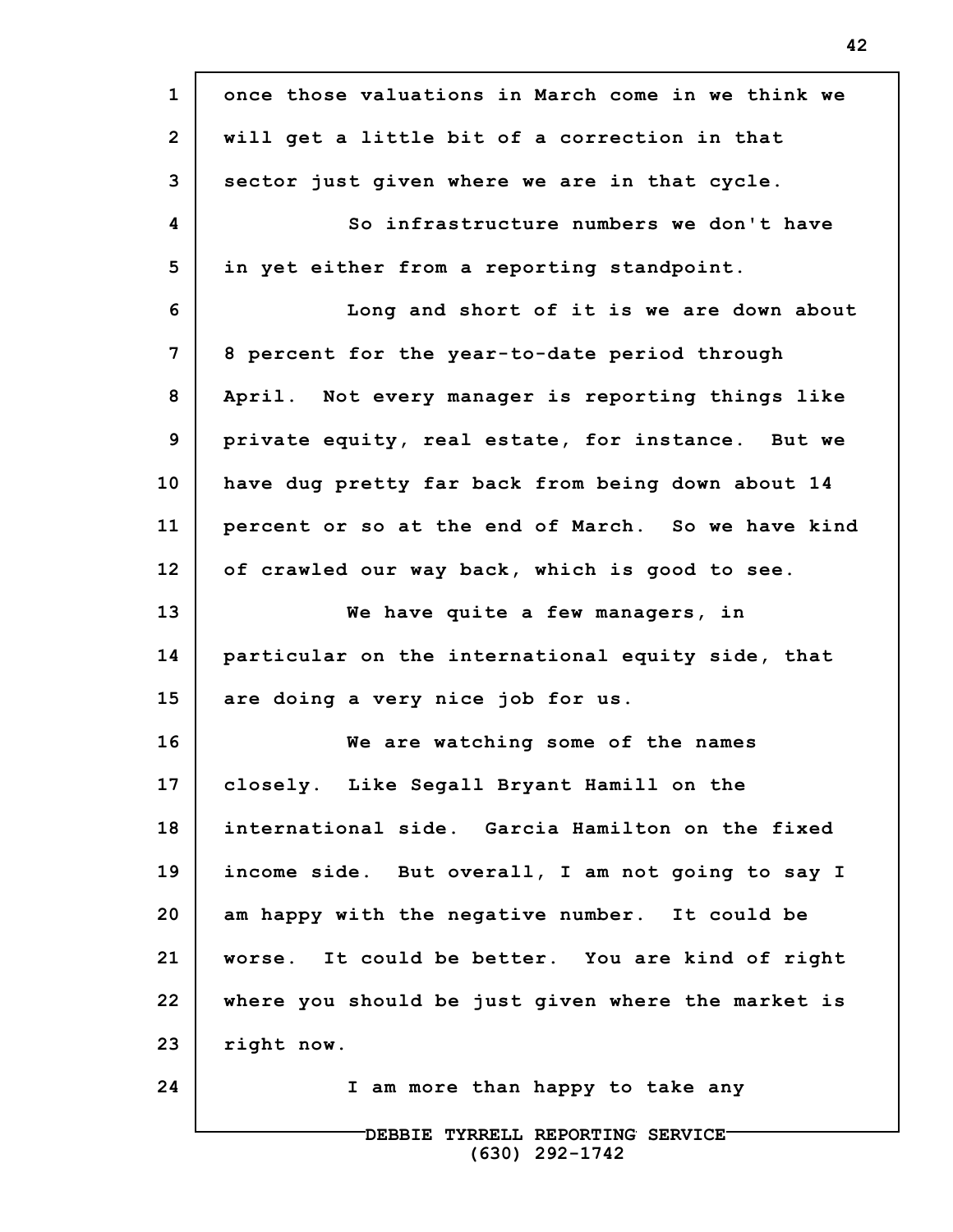**1 2 3 4 5 6 7 8 9 10 11 12 13 14 15 16 17 18 19 20 21 22 23 24 questions or comments. I know Jamie was going to walkthrough a memo on Rock Creek shortly, also. Again, more than happy to take any questions from the group. MR. WESNER: The first quarter comprehensive report is in the deck here. We're not going to go through that, but again it gives you a lot more detail on the underlying managers and it has your fee information on a quarterly basis. But with all the volatility we have seen, I think the April report that Brian just highlighted is really the most relevant discussion point. And then with Rock Creek, for some of the Trustees who have been on the plan a little bit longer, they will recall this has been a conversation that has been going on for quite a long period of time. Over the long-term Rock Creek has been typically a long/short equity manager. So focusing on one part of the hedge market and you originally funded your first mandate with them back in 2009. And then we heard the conversations over the last several years about broadening out their mandate and to give them more ability to invest in**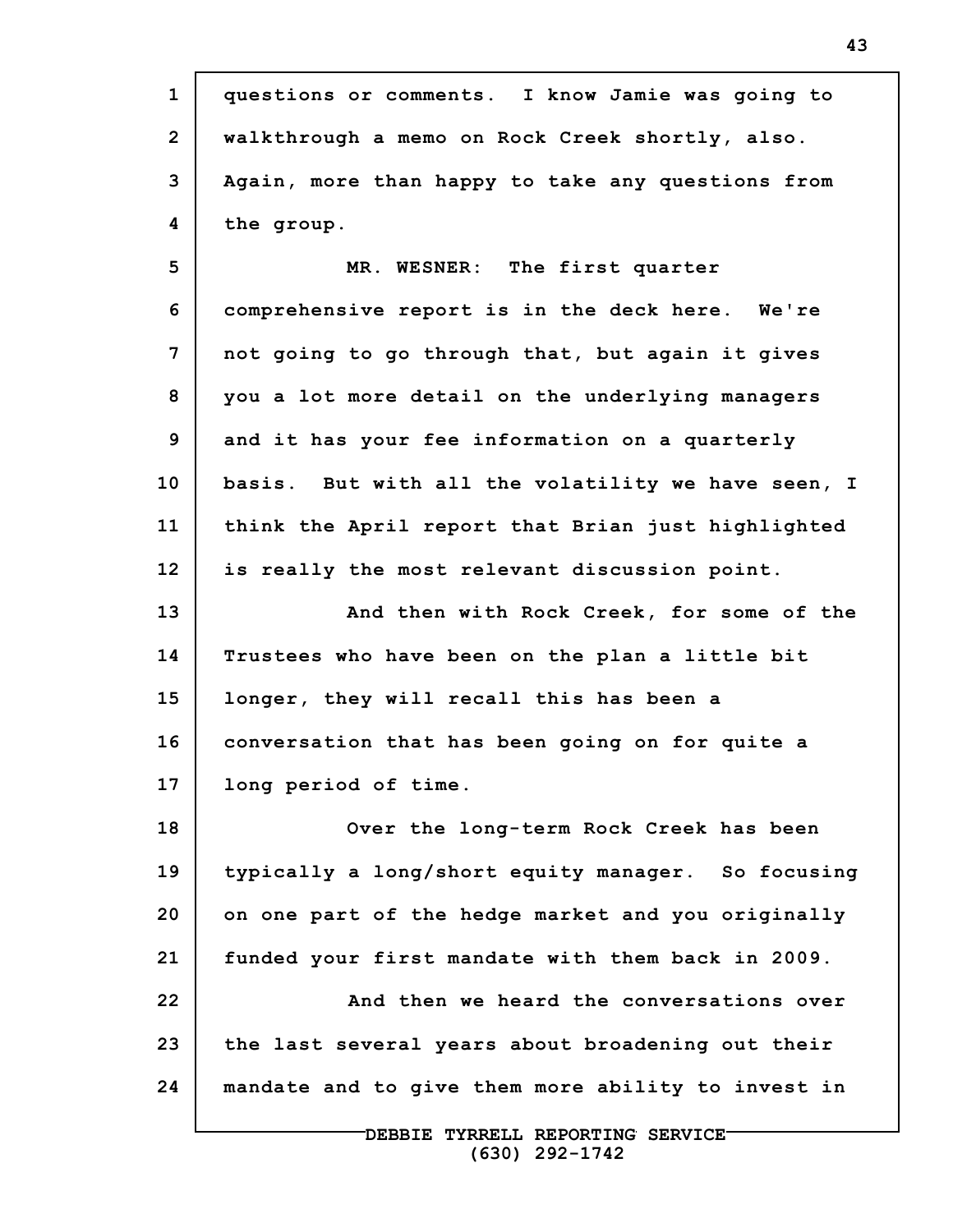| $\mathbf{1}$   | different types of hedge fund strategies, rather    |
|----------------|-----------------------------------------------------|
| $\overline{2}$ | than just long/short equities.                      |
| 3              | We took our first step in implementing              |
| 4              | that last year in allowing them to go into a        |
| 5              | multi-strategy approach. Still a primary amount of  |
| 6              | the assets in long-term/short equity.               |
| $\overline{7}$ | One of the things that we discussed at              |
| 8              | that time was adding Private Credit to the          |
| 9              | portfolio. And that was originally going to be in   |
| 10             | the proposal in the first change that we allowed    |
| 11             | them to make. We then made the decision to kind of  |
| 12             | take baby steps and do a first move into the multi- |
| 13             | strategy approach.                                  |
| 14             | Now we are ready to continue to broaden             |
| 15             | the opportunities and allow them to use Private     |
| 16             | Credit strategies.                                  |
| 17             | This is part of their original proposal             |
| 18             | and recommendation to us was to allow Private       |
| 19             | Credit. Again, when we were making this allocation  |
| 20             | last year, we didn't feel comfortable doing it.     |
| 21             | Actually, the environment has gotten much more      |
| 22             | attractive. As we have seen the dislocation in the  |
| 23             | market, the opportunities for these managers have   |
| 24             | gotten much larger in terms of numbers and much     |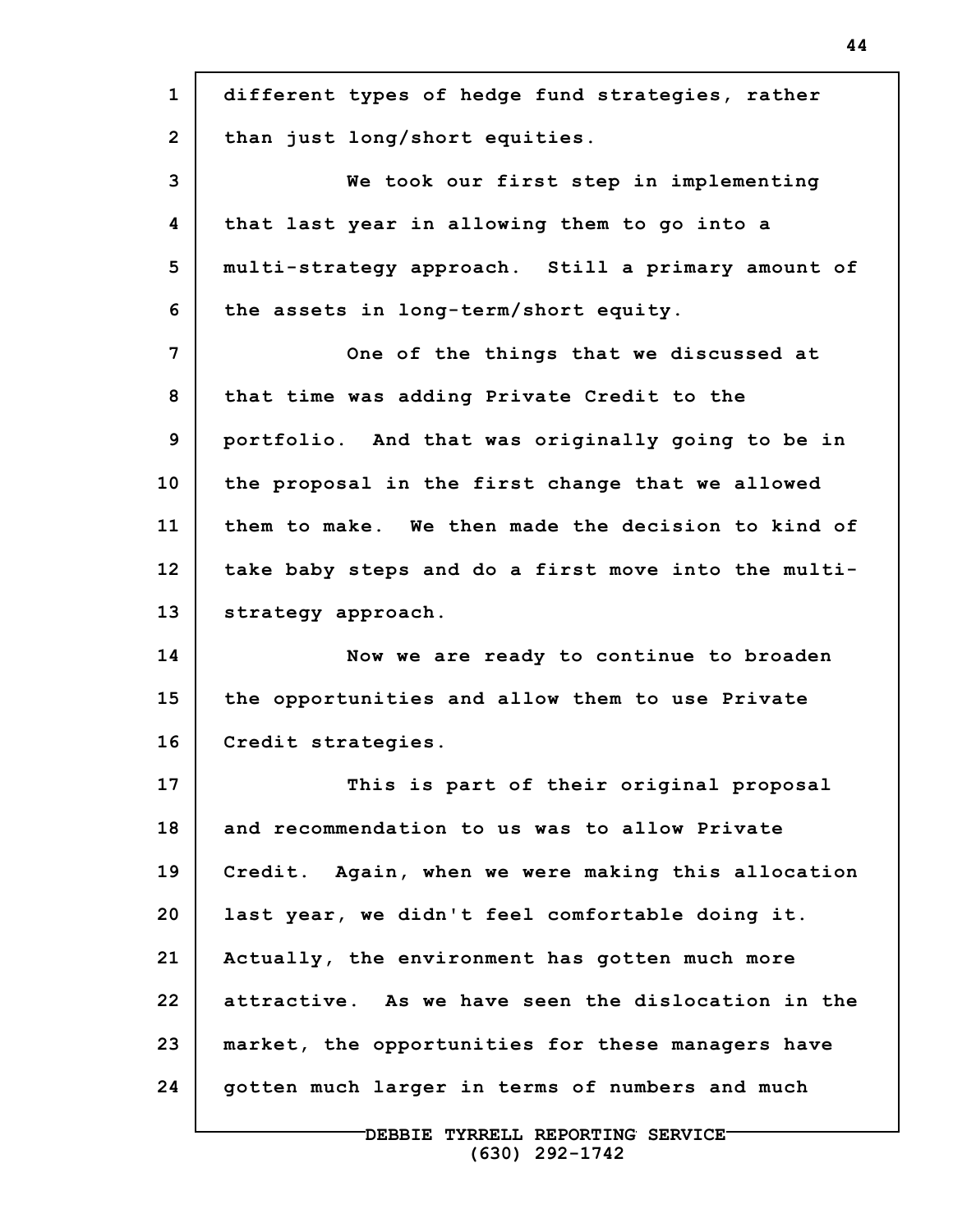**1 2 3 4 5 6 7 8 9 10 11 12 13 14 15 16 17 18 19 20 21 22 23 24 DEBBIE TYRRELL REPORTING SERVICE more attractive in term of valuations. We think now is a good time to allow Rock Creek to invest in these Private Credit. TRUSTEE JOHNSON: Jamie, can I ask a question? Is this common to allow companies to change their investment strategy? MR. WESNER: Rock Creek is not changing their investment strategy. When we made the change back last year, the goal was to broaden out and make it less of an equity focused strategy and make it what is called a multi-strategy. We held off last year for a couple of factors. One of the main factors was that market was not very attractive. We saw a big dislocation we have had in that market over the last couple of quarters. Now the opportunity is more attractive. It's part of the long-term plan that we have been discussing really for over five years but now we think it is a more attractive entry point. We would be investing no more than 15 percent in this part of the market. The other reason that makes it an attractive opportunity is last year when we updated**

**45**

**(630) 292-1742**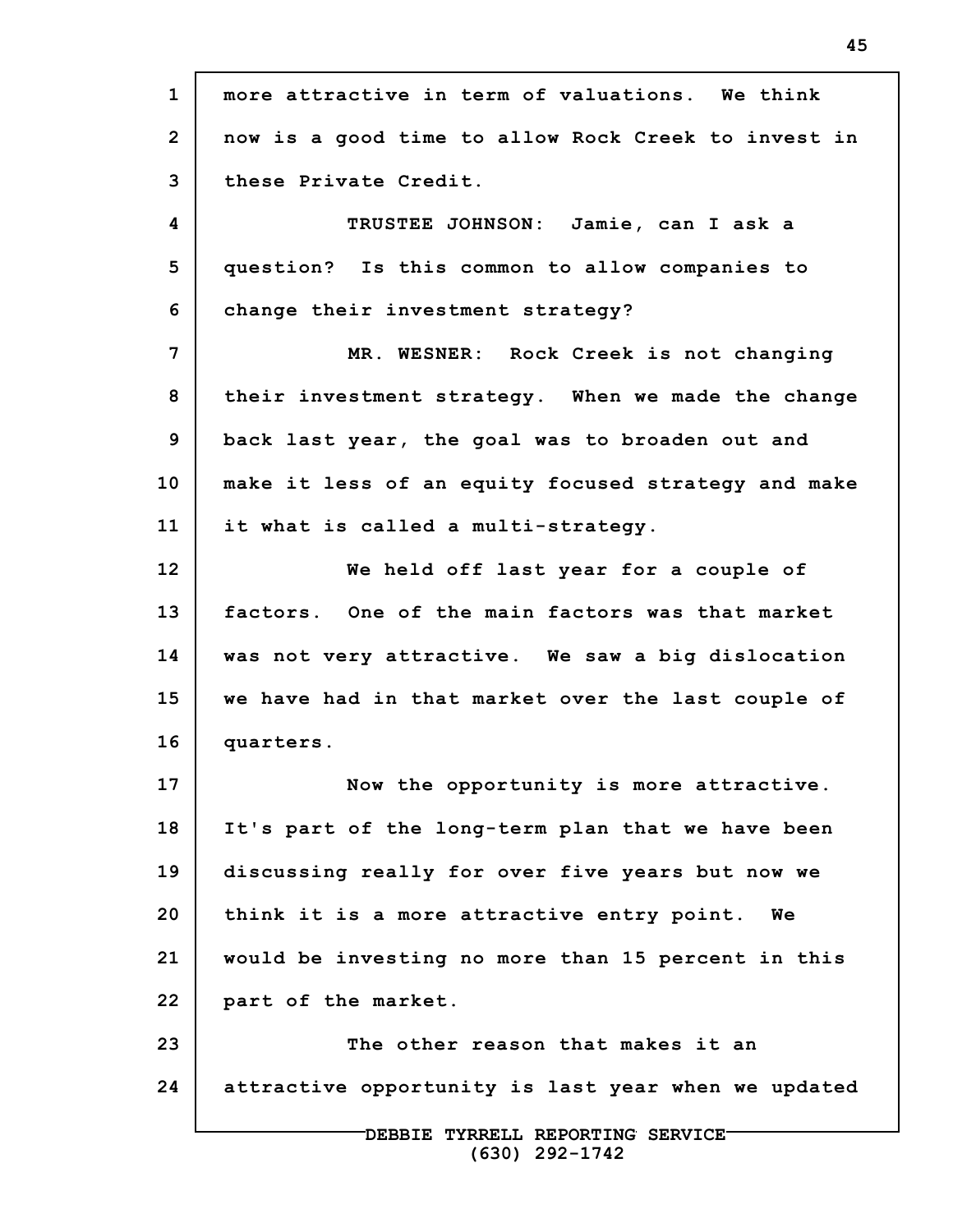| $\mathbf{1}$   | our mandate we also put in a target for them to     |
|----------------|-----------------------------------------------------|
| $\overline{2}$ | allocate 15 percent of their assets with MWDBE      |
| 3              | firms; underlining managers.                        |
| 4              | The challenge for that has been that more           |
| 5              | of these MWDBE firms are in the Private Credit      |
| 6              | space. They have been able to meet the objectives   |
| 7              | that we laid out but they feel, and we agree, that  |
| 8              | they will be able to even better execute that       |
| 9              | strategy if they have the ability to utilize those  |
| 10             | Private Credit managers.                            |
| 11             | TRUSTEE JOHNSON: I get all that. My                 |
| 12             | question is why wouldn't we do a RFP if we are      |
| 13             | going this route with Private Credit, that is the   |
| 14             | step I am missing I guess.                          |
| 15             | MR. WESNER: So, again, this is just                 |
| 16             | within the private equity space; private hedge fund |
| 17             | space. You have a multi-strategy mandate with Rock  |
| 18             | Creek. So we're not changing your asset             |
| 19             | allocation. We are not creating a new asset class   |
| 20             | for you. It's just within their subsector. This     |
| 21             | is just a small piece that they will invest in.     |
| 22             | If we were changing their asset                     |
| 23             | allocation or going into a different mandate, you   |
| 24             | are correct, then we would need a RFP. This is in   |
|                |                                                     |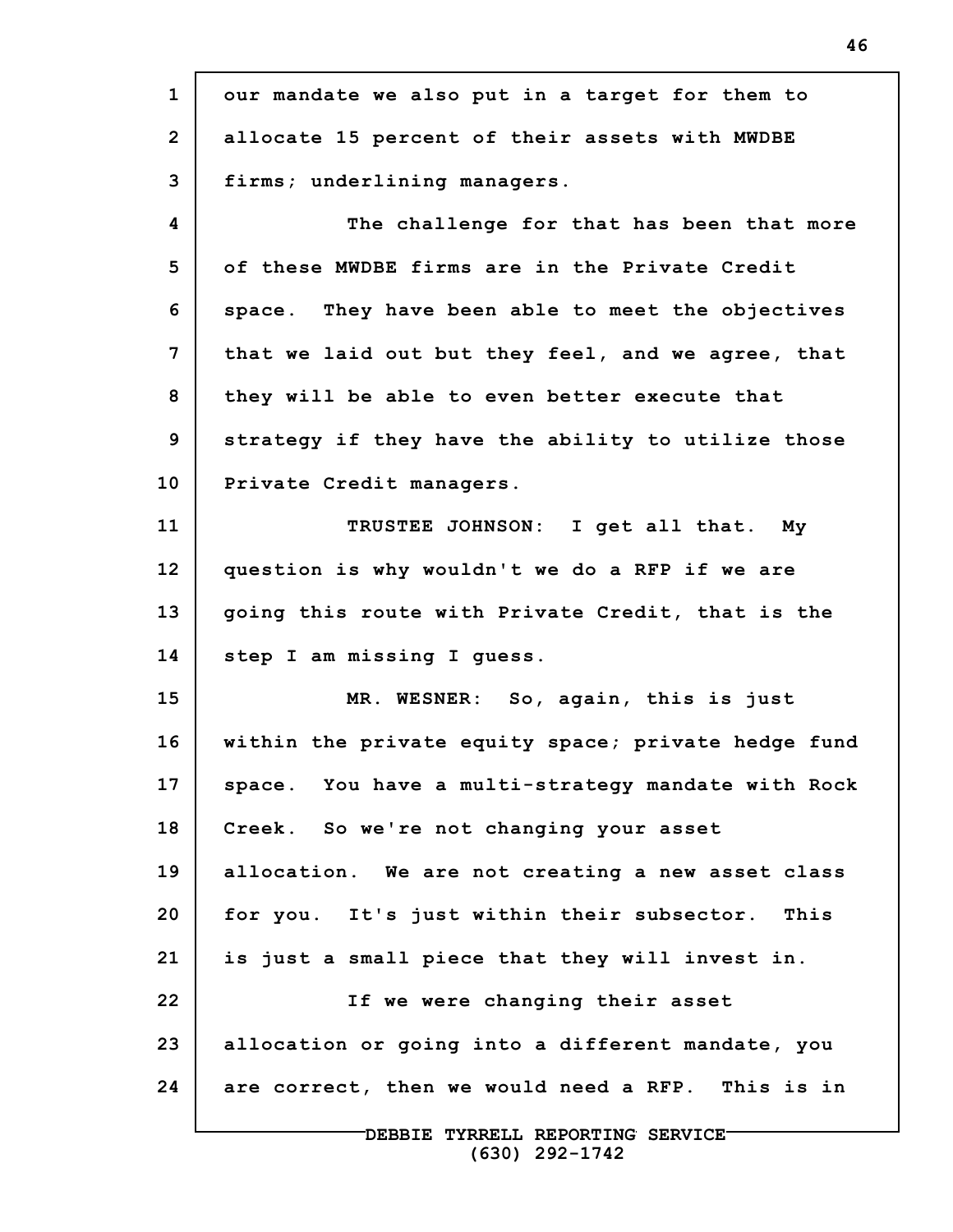| $\mathbf{1}$   | their policy statement and their guidelines, which   |
|----------------|------------------------------------------------------|
| $\overline{2}$ | allows you to invest and be more attractive.         |
| 3              | TRUSTEE JOHNSON: Okay. All good.                     |
| 4              | MR. WESNER: Again, this was discussed in             |
| 5              | the original proposal, I think it was probably two   |
| 6              | years ago, that we put in front of the Board.        |
| 7              | Private Credit was in that original proposal and it  |
| 8              | was taken out. We said we would revisit it later     |
| 9              | on and this is essentially that revisiting.          |
| 10             | We would like to recommend that the Board            |
| 11             | approve modification of Rock Creek's guidelines to   |
| 12             | include up to 15 percent in Private Credit           |
| 13             | investments.                                         |
| 14             | MS. BURNS: Madam President, would you                |
| 15             | consider that motion? Of course, it is based on      |
| 16             | the advice of the investment consultants and your    |
| 17             | investment staff and it would be subject to legal    |
| 18             | review.                                              |
| 19             | PRESIDENT THOMPSON: Okay. Is there a                 |
| 20             | motion to approve the hedge fund guidelines based    |
| 21             | on the recommendation of the investment staff and    |
| 22             | investment consultants?                              |
| 23             | TRUSTEE MCMAHON: Motion by McMahon.                  |
| 24             | TRUSTEE JOHNSON: Seconded by Johnson.                |
|                | DEBBIE TYRRELL REPORTING SERVICE<br>$(630)$ 292-1742 |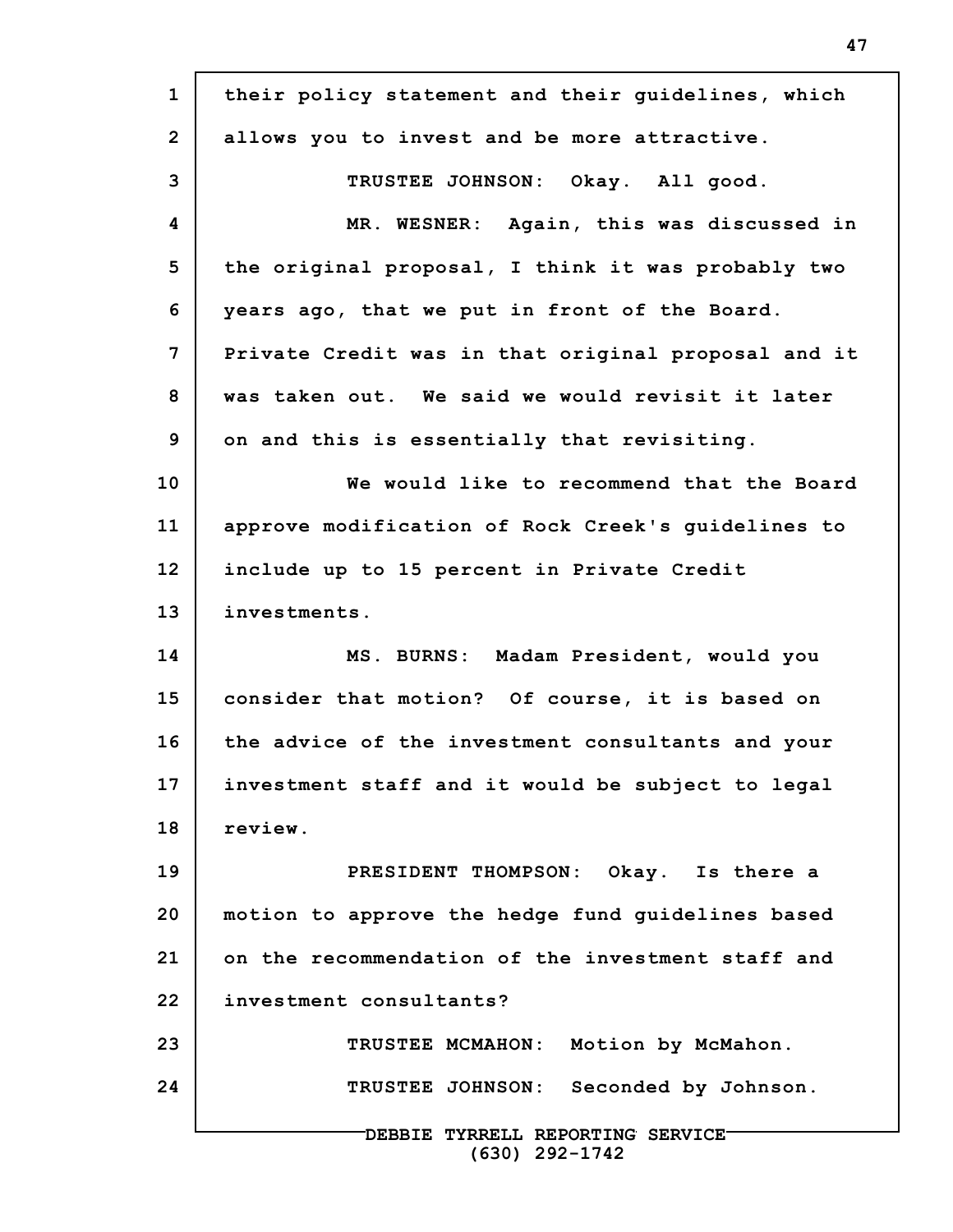**1 2 3 4 5 6 7 8 9 10 11 12 13 14 15 16 17 18 19 20 21 22 23 24 PRESIDENT THOMPSON: All in favor? (Chorus of Ayes.) PRESIDENT THOMPSON: Opposed? (No Nays.) PRESIDENT THOMPSON: Next on the agenda would be our Executive Director's Report. Dennis, I will send it over to you. MR. WHITE: Good morning, Trustees. Just a couple of things from an Executive Director's standpoint. One is to just keep you abreast of things as they go on. One of the things we have been trying to do is give sort of an update on operations between board meetings just so that nothing is a surprise for you as we get to the monthly board meeting. But, specifically, at this point I wanted to give you an update on a few things. First, our FOIA report, which was prepared on Monday, indicated that we didn't have any FOIAs in the last 30 days. Literally right after we uploaded that report, later that evening we got one FOIA request in. I am still happy to report only one FOIA request received in the last 30 days.**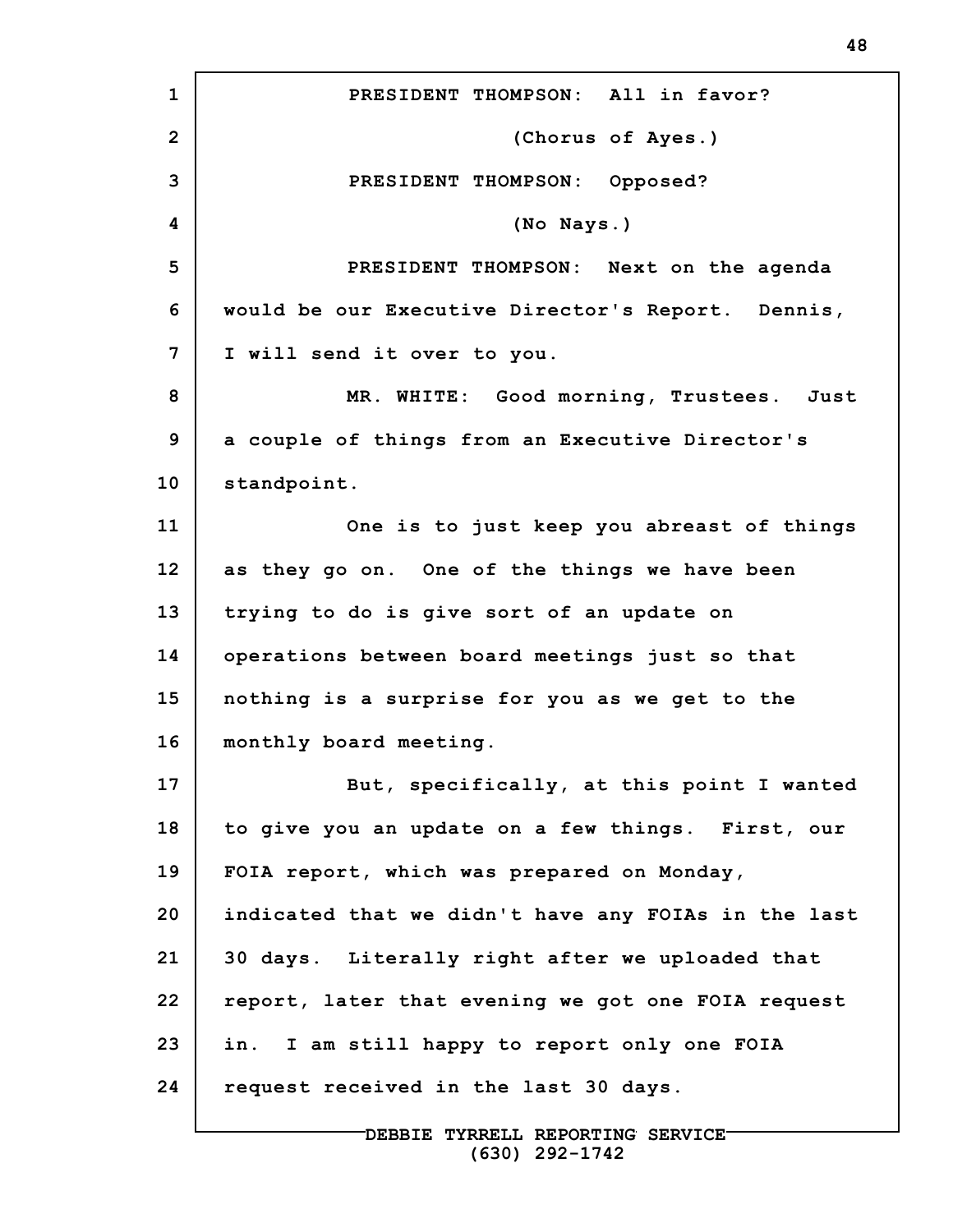| $\mathbf{1}$   | We certainly will respond to that in a              |
|----------------|-----------------------------------------------------|
| $\overline{2}$ | timely fashion. The requester is looking for a      |
| 3              | fair amount of information in terms of titles, job  |
| 4              | descriptions and salary for senior staff. The term  |
| 5              | "senior staff" wasn't defined, but certainly we     |
| 6              | will use our interpretation of what "senior staff"  |
| 7              | means and provide the information as requested.     |
| 8              | Second, from a technology standpoint, I             |
| 9              | wanted to let you know that we received seven       |
| 10             | responses to the RFP for IT services. At this       |
| 11             | point, and we haven't concluded our review at this  |
| 12             | point, but the monthly ranges look like they are    |
| 13             | somewhere between 7 and 13 thousand a month. That   |
| 14             | seems to be where things are trending but we have a |
| 15             | committee that will be meeting next week just to go |
| 16             | through it and go through the template.             |
| 17             | I will share a copy of the template that            |
| 18             | we continue to use with the Trustees by close of    |
| 19             | business tomorrow so you have that template before  |
| 20             | we meet.                                            |
| 21             | If there are any additional thoughts that           |
| 22             | you have in terms of things you want to make sure   |
| 23             | we consider that aren't reflected on the template   |
| 24             | that I forward to you, that will give us time to    |
|                |                                                     |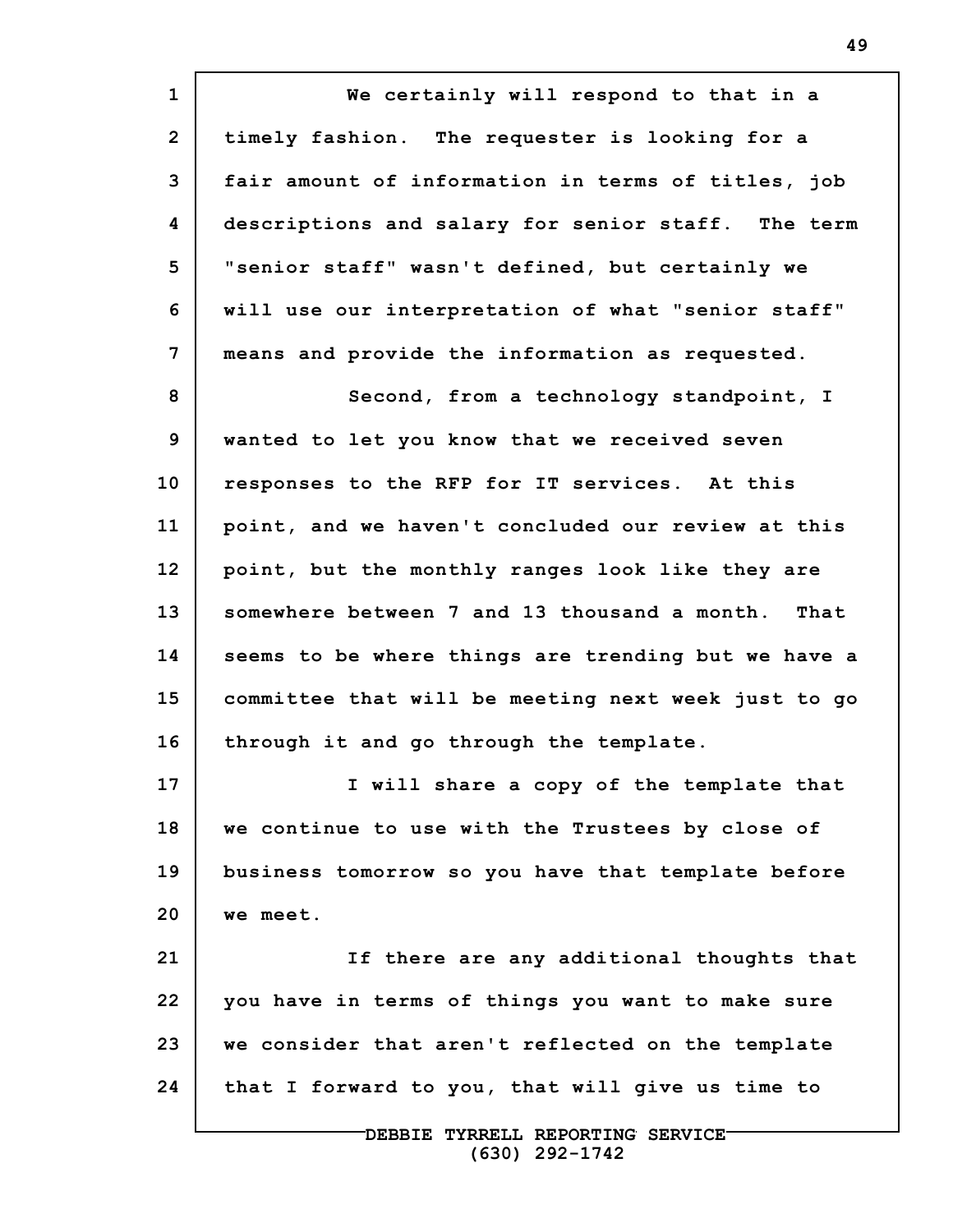**1 2 3 4 5 6 7 8 9 10 11 12 13 14 15 16 17 18 19 20 21 22 23 24 DEBBIE TYRRELL REPORTING SERVICE incorporate those changes in our review. We will plan to bring the two highest scores to the board meeting next month to have them present to this body. In terms of our interim services, we think things are going fairly smoothly at this point. They mainly have been involved with sort of system and server maintenance, network and security monitoring and just providing additional help and support. They also have been meeting with our two in-house IT staff members providing some additional training opportunities for them to help them be able to hand some of the support issues. Also to get them a little bit more familiar with our network to the extent that they had some gaps in terms of what they knew and didn't know regarding our network. We have a draft of the actuary report. I forwarded that draft to you this morning. We do have a request from the City of Chicago, I think they need it to actually complete their audit, to share a draft of that with them. Unless there are any objections from the**

**(630) 292-1742**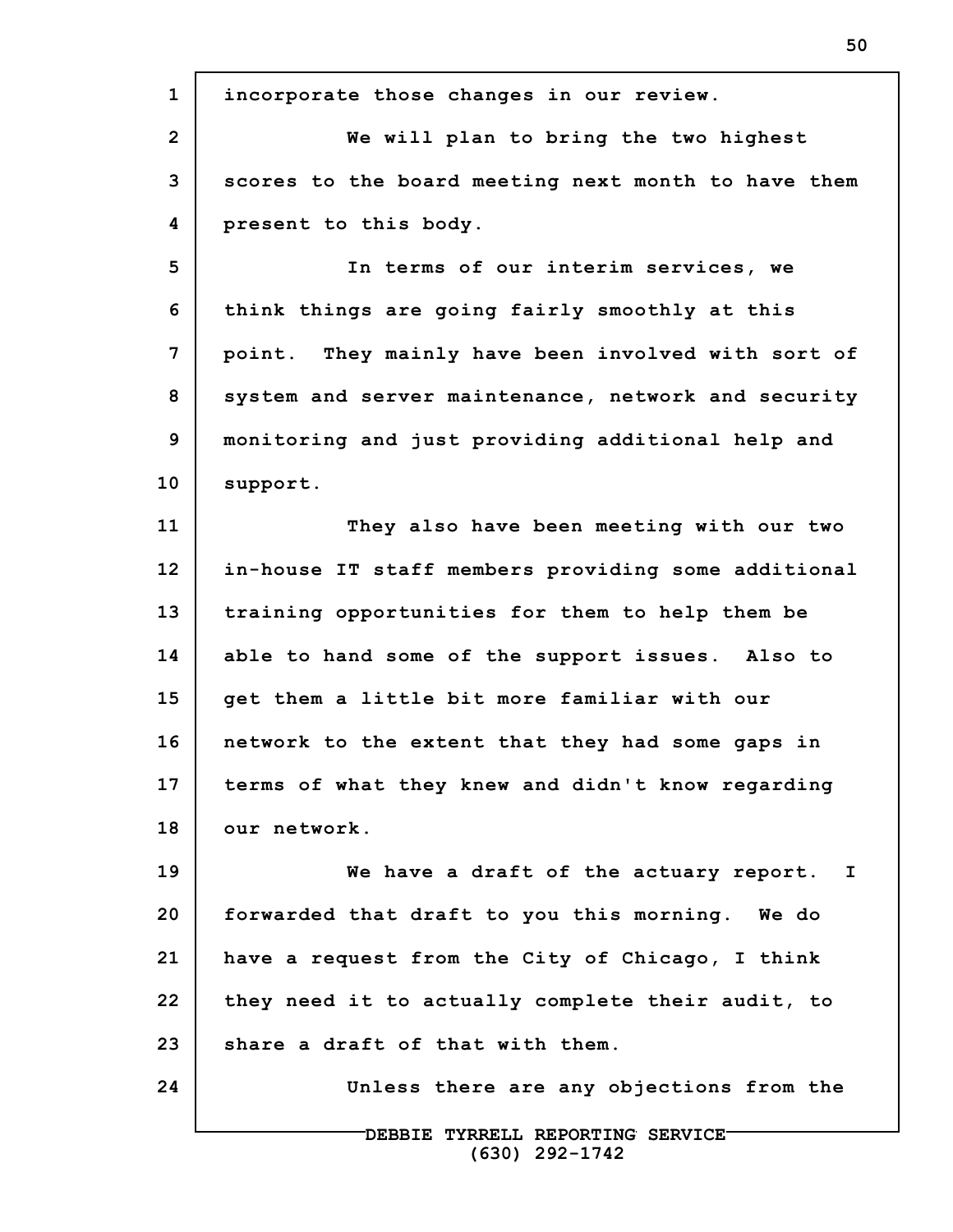| $\mathbf{1}$   | Trustees, we would like to do that. We would like   |
|----------------|-----------------------------------------------------|
| $\overline{2}$ | to share that with them. I wanted to make sure I    |
| 3              | at least forwarded a copy of the actuary report to  |
| 4              | the Trustees prior to doing that. It is now in      |
| 5              | your hands or at least in your emails.              |
| 6              | MEMBER SONI: I wanted to make a comment             |
| 7              | on that. We use the report to be able to complete   |
| 8              | our 2019 CAFR and usually the pension funds are     |
| 9              | very willing to be able to provide those. It helps  |
| 10             | us greatly to be able to finish those reports in    |
| 11             | time and for our auditors to start looking at it    |
| 12             | from a reporting GASB 68 standpoint. Thank you so   |
| 13             | much.                                               |
| 14             | MR. WHITE: I will forward that to them              |
| 15             | right after the meeting.                            |
| 16             | In terms of the audit, we're still on               |
| 17             | track for the completion of the audit for May 29th. |
| 18             | I think we have a draft. Sandy has been working     |
| 19             | with them and taking a peek now, but things are     |
| 20             | moving forward in that regard. At least we shared   |
| 21             | a draft of the actuary report with our auditors as  |
| 22             | well and they have given some feedback.<br>In my    |
| 23             | email I referenced one additional comment or a      |
| 24             | proposed change and that came from our auditors.    |
|                |                                                     |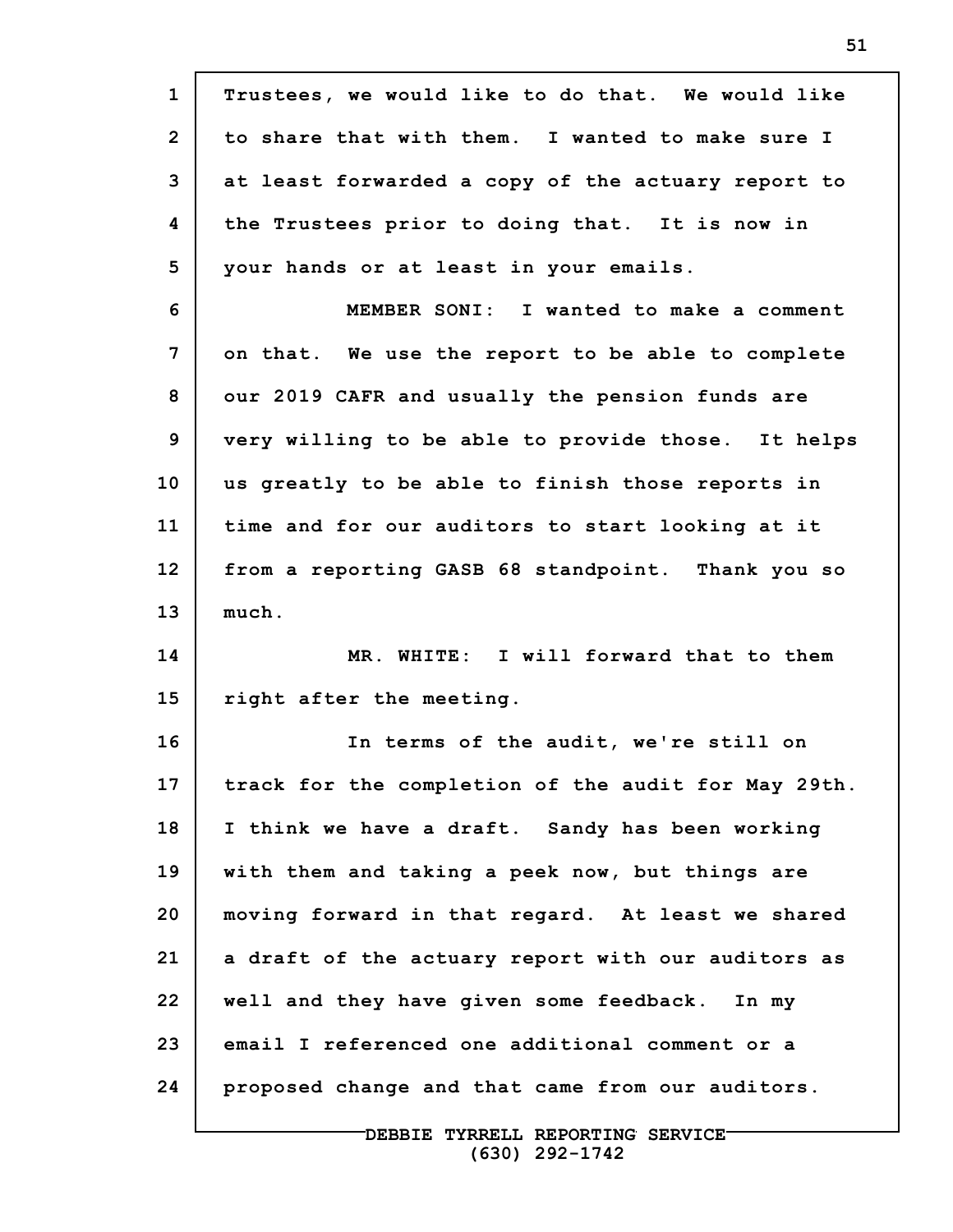**1 2 3 4 5 6 7 8 9 10 11 12 13 14 15 16 17 18 19 20 21 22 23 24 Prior to that I think staff internally reviewed the actuary report and we provided some comments and had a conference call with the actuaries last week just to go through that but as I mentioned that has been provided to the auditors so they are familiar with it as well. As you are aware, it looks like Illinois is trending in the right direction in all of the counties, including Cook County, in terms of being able to move to the next phase of the Governor's plan to lift the Stay-At-Home Order. With that in mind, we started taking active steps to bring folks back on a more robust level and we have identified a few things that we plan to do once the doors open for people and make sure we are ready to go. Some of those include just making sure they have a copy of the Illinois Department of Public Health's publication regarding COVID-19 Workplace Health and Safety. We will be encouraging our high risk employees to continue to work from home. We will be sort of creating some markings in the office and in the waiting area to help with social distancing**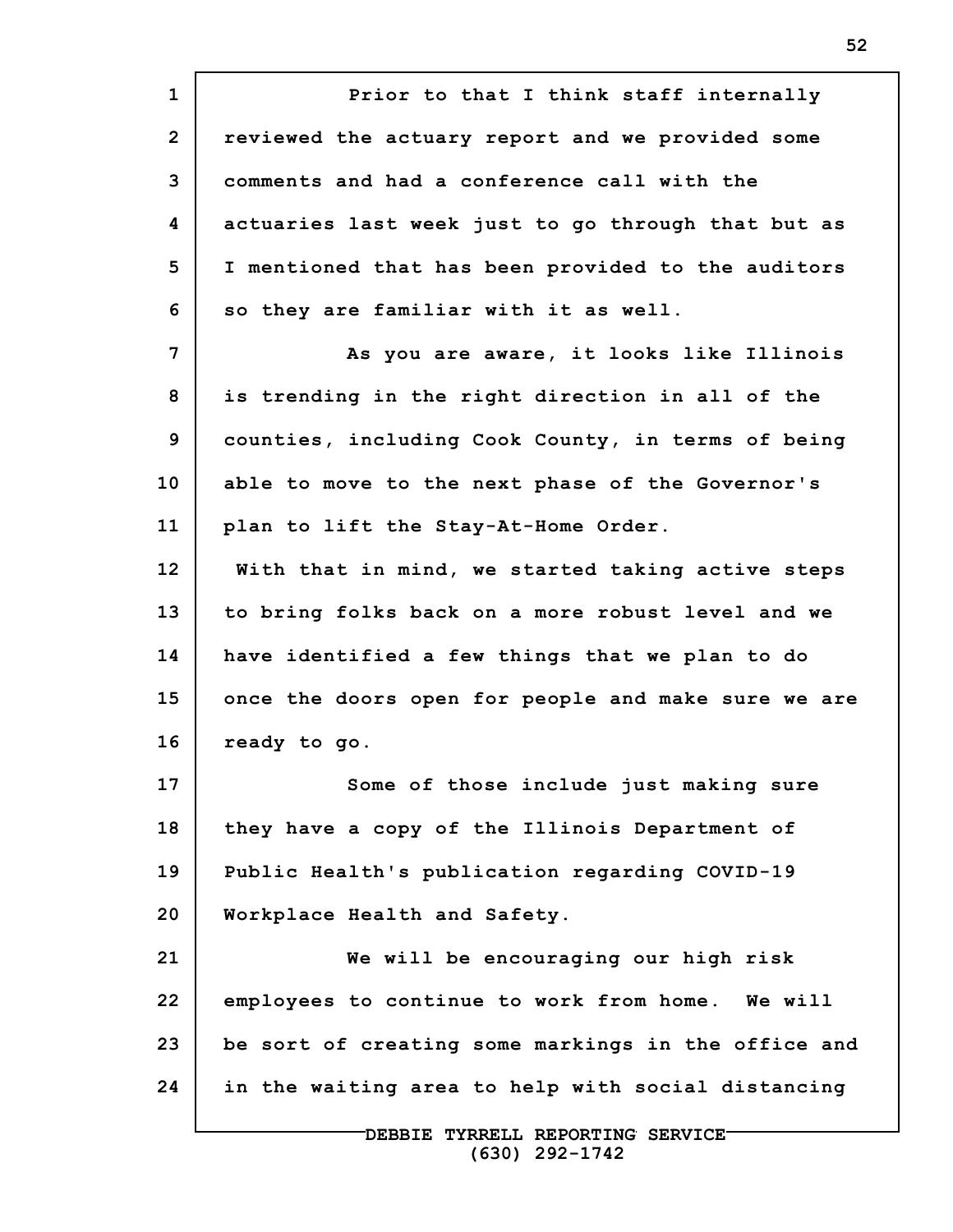**1 2 3 4 5 6 7 8 9 10 11 12 13 14 15 16 17 18 19 20 21 22 23 24 just to give people an idea of how close they are in terms of things. We will also be adding more sanitizers to the office. Sort of minimizing the use of our conference room and dining room just to facilitate more social distancing. At the next board meeting, since there's been a few board meetings where we haven't approved the Minutes and transcripts, so we have I think from the February Minutes all the way up to this meeting Minutes, we will have on the next agenda. I believe starting in March we were recording the meetings so we will have the transcripts of those as well to review. I think we had two closed session in the interim. We didn't want too much time to go by even though we are operating more or less on this streamlined operations. We didn't want too much time to go by without passing some of the previous Minutes. MS. BURNS: We have these transcripts prepared. They are not lengthy. We will make sure you get those well in advance of the June meeting so that you can review them. If you have any corrections, direct them to Dennis or to me and we**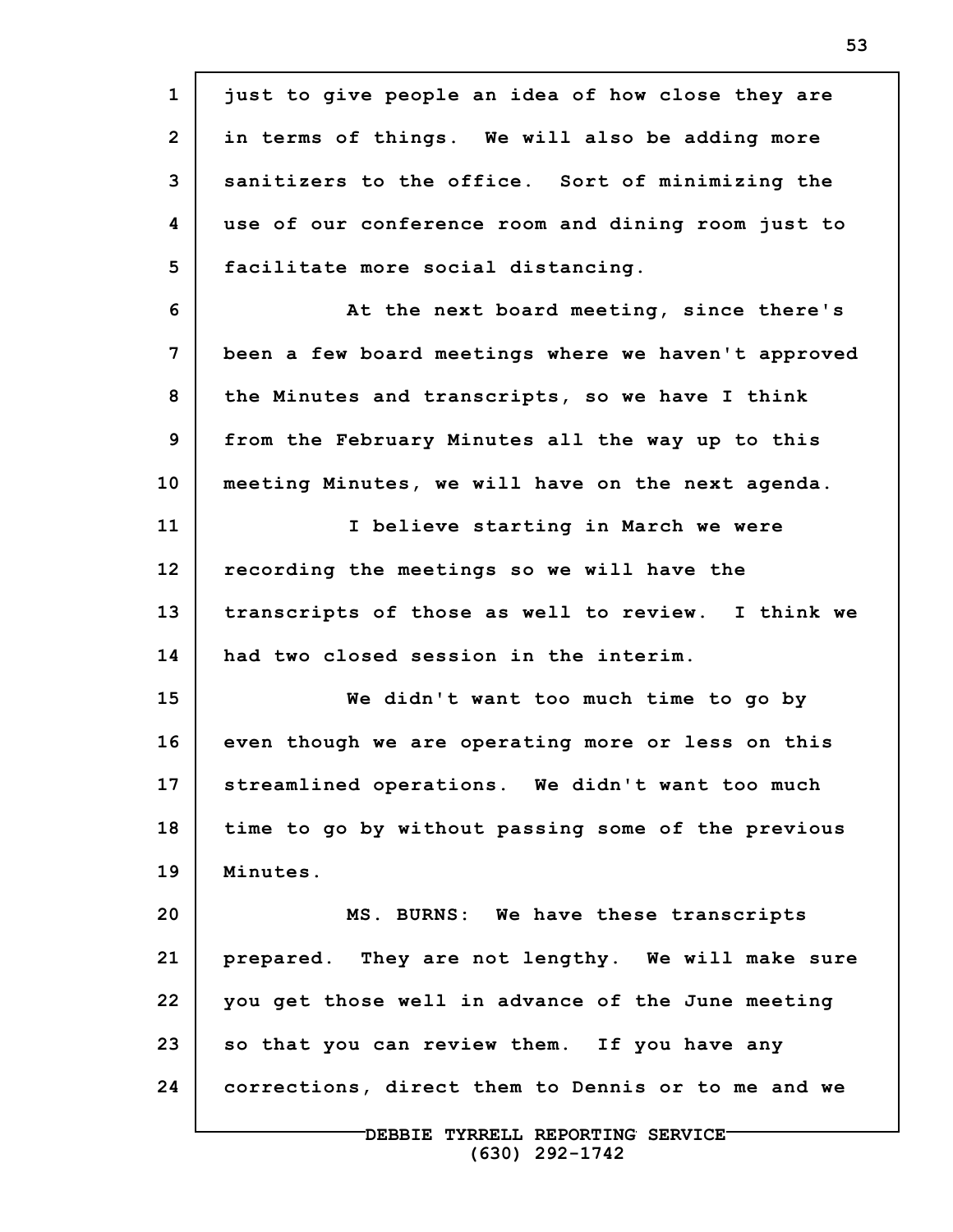**1 2 3 4 5 6 7 8 9 10 11 12 13 14 15 16 17 18 19 20 21 22 23 24 will make sure that they are corrected. Ultimately those transcripts will be made public on our website to allow the public to catch up with what has been going on. MR. WHITE: That is it for me for my report. PRESIDENT THOMPSON: Thank you, Dennis. Do we have any Old Business/New Business? TRUSTEE JOHNSON: The only thing I want to acknowledge is that two of our members had family members pass away recently. Steve Yoon lost his grandmother and our Benefits Manager Kim Carroll lost her mother within the last I think it was a week ago. Just a quick acknowledgment of them losing family members, especially now it's hard to mourn during this time. I just wanted to acknowledge that for those two members of ours. MS. CARROLL: Thank you. I really appreciate it. MEMBER SONI: Our thoughts are with you. PRESIDENT THOMPSON: Anything else? Then we are going to go ahead with the legal update, Mary Pat.**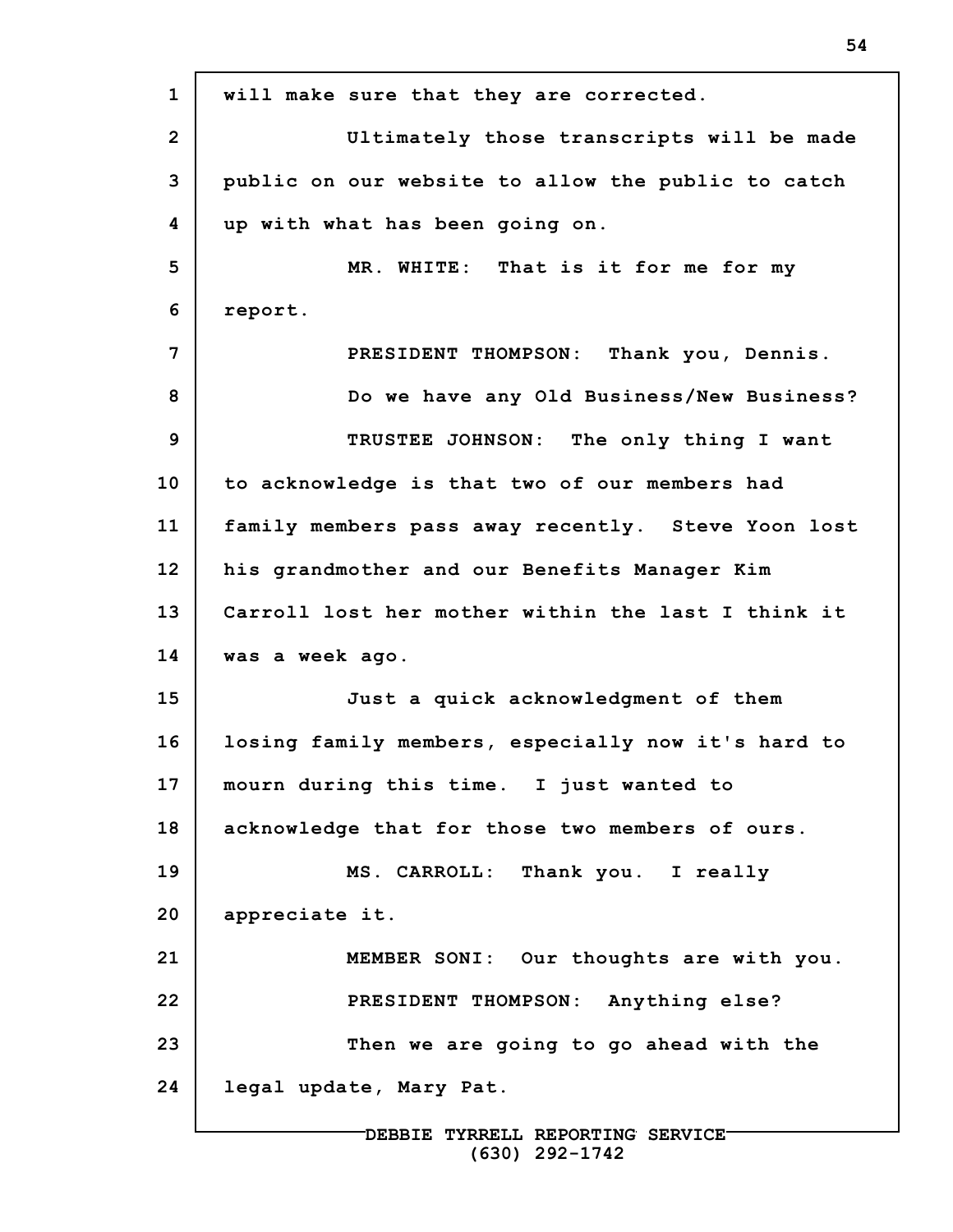**1 2 3 4 5 6 7 8 9 10 11 12 13 14 15 16 17 18 19 20 21 22 23 24 MS. BURNS: The only thing, Madam President, is at the last board meeting some Trustees asked about the Trylovich matter, which is a matter involving Shift Differential. Just so the Trustees know, a letter was sent to the attorney for Mr. Trylovich indicating that we set the matter for a hearing at the June board meeting. I am hoping we will be together for the June board meeting. If it turns out we are not and the Trustees would rather push it to July when they can be face-to-face, we will deal with that then. We did reach out to the lawyer. We thank Trustee Soni and her office for all of her efforts in the last month to help us resolve the issue. It looks like it cannot be resolved easily with the City this year so we have taken the step, after consulting with some of the Trustees, of sending out the letter establishing a hearing date. MEMBER SONI: Just to add to that, and thank you, Mary Pat, we are trying some different avenues on our side just to see if there is anything again we can do with Budget. I did followup on the Budget part of it.**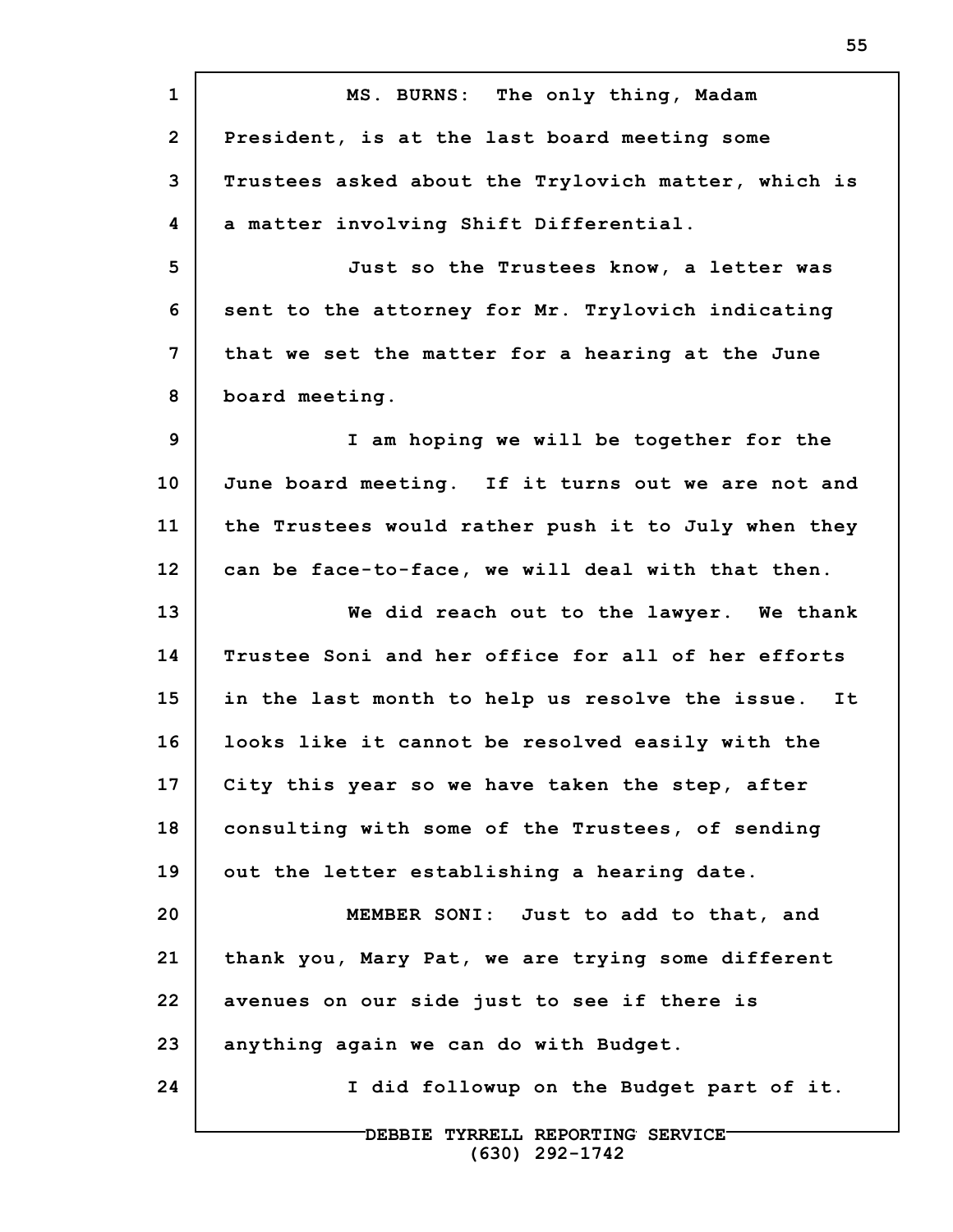| $\mathbf{1}$   | It seems like there is some systematic issues in    |
|----------------|-----------------------------------------------------|
| $\overline{2}$ | having the Budget actually show the difference      |
| 3              | lines for Shift Differentials. We are trying to     |
| 4              | see if that is a possibility.                       |
| 5              | We went back to Law to make sure that we            |
| 6              | have the same understanding as what we had provided |
| 7              | before. The City had provided before through Dave   |
| 8              | Johnson when he was still at the City and working   |
| 9              | with our labor lawyers, that hasn't changed.        |
| 10             | We are also working with the Mayor's                |
| 11             | office as well as to see if there is anything that  |
| 12             | we can do from a policy side or from an ordinance   |
| 13             | side, but all of those things will take some time.  |
| 14             | We will keep working on it and update the           |
| 15             | Board accordingly.                                  |
| 16             | MS. BURNS: Thank you, Trustee Soni.                 |
| 17             | PRESIDENT THOMPSON: Anything else?                  |
| 18             | MR. WHITE: Before we leave Legal, I just            |
| 19             | wanted to make sure the Trustees were aware that    |
| 20             | with the Underwood appeal I think the court date is |
| 21             | June 11th, that is before our next board meeting.   |
| 22             | I just wanted to make sure you were aware of that.  |
| 23             | MS. BURNS: That will be a virtual                   |
| 24             | argument. They are not face-to-face obviously. We   |
|                | DEBBIE TYRRELL REPORTING SERVICE-                   |

**(630) 292-1742**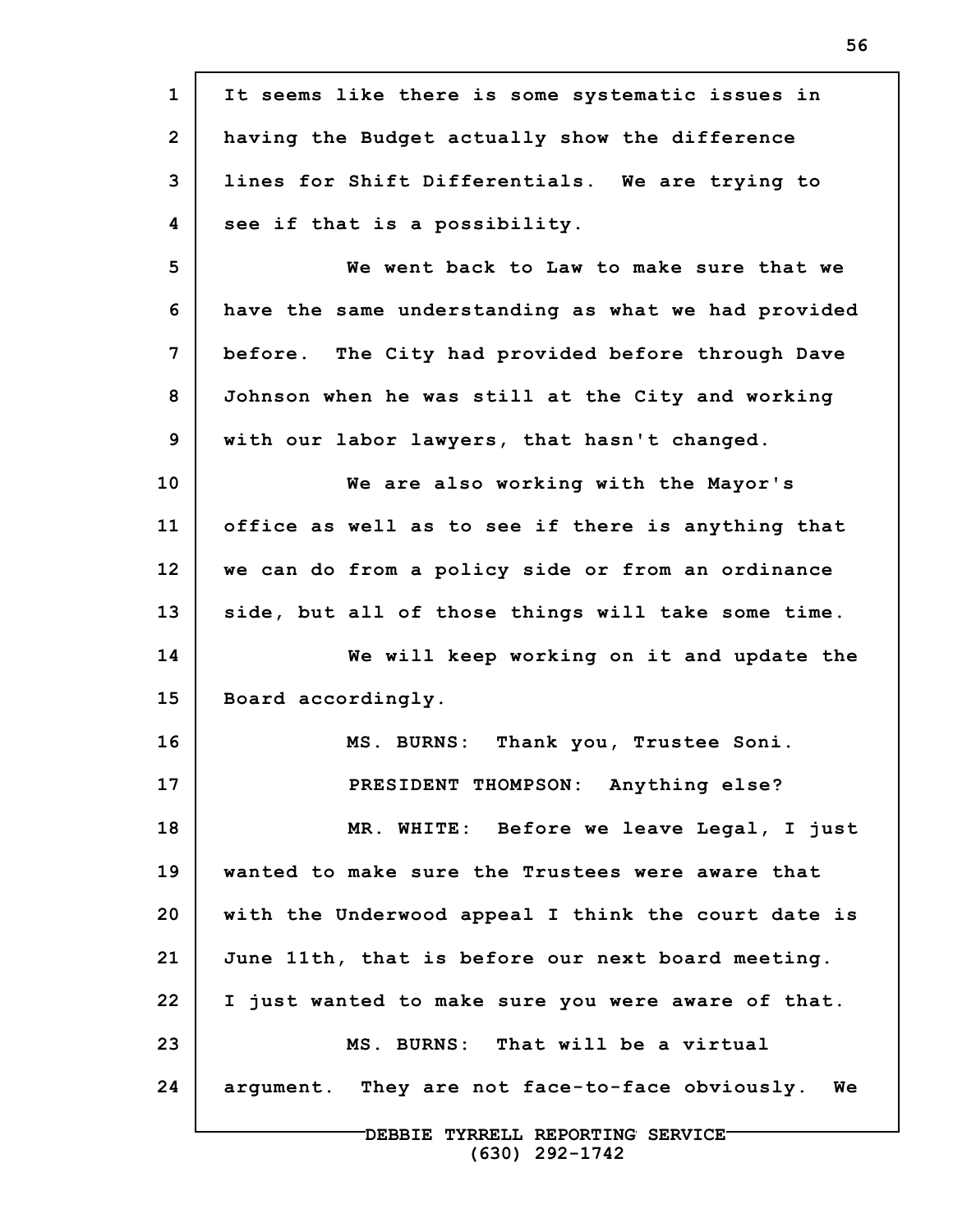| $\mathbf{1}$ | will send all the link information to all the |
|--------------|-----------------------------------------------|
| $\mathbf{2}$ | Trustees, if they want to watch it.           |
| 3            | PRESIDENT THOMPSON: Great. Anything           |
| 4            | else?                                         |
| 5            | Then may I have a motion to adjourn?          |
| 6            | TRUSTEE MCMAHON: Motion to adjourn by         |
| 7            | McMahon.                                      |
| 8            | TRUSTEE JOHNSON: Seconded by Johnson.         |
| 9            | PRESIDENT THOMPSON: All in favor?             |
| 10           | (Chorus of Ayes.)                             |
| 11           | PRESIDENT THOMPSON: Opposed?                  |
| 12           | (No Nays.)                                    |
| 13           |                                               |
| 14           | (WHICH WERE ALL THE PROCEEDINGS               |
| 15           | IN THE ABOVE-ENTITLED MEETING                 |
| 16           | AT THIS DATE AND TIME.)                       |
| 17           |                                               |
| 18           |                                               |
| 19           |                                               |
| 20           |                                               |
| 21<br>22     |                                               |
| 23           |                                               |
| 24           |                                               |
|              |                                               |

 $\Gamma$